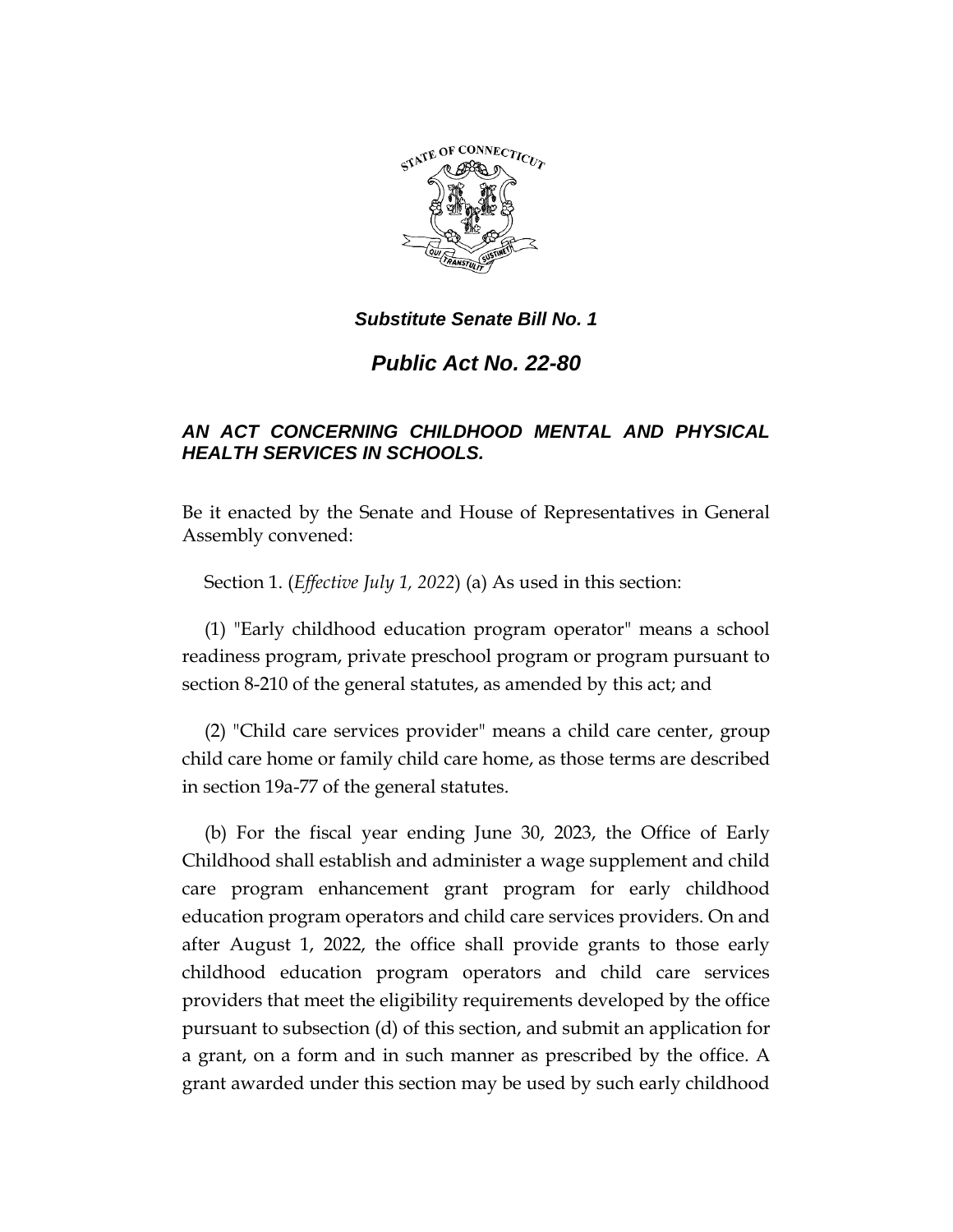education program operator or child care services provider to supplement the annual salaries of the employees of such operator or provider or to address any other programmatic or administrative needs, in accordance with the guidelines developed by the office pursuant to subsection (d) of this section.

(c) In determining whether to award a grant under this section, the commissioner shall give priority to those early childhood education program operators and child care services providers that will use such grant exclusively to supplement the annual salaries of the employees of such operator or provider.

(d) The office shall develop (1) eligibility criteria for which early childhood education program operators and child care services providers are eligible to receive a grant under this section, and (2) guidelines for the administration of the program and the expenditure of a grant awarded under this section by a childhood education program operator or child care services provider.

(e) The office shall distribute the funds appropriated for this section as follows: (1) Seventy per cent of the appropriation shall be used to award grants to eligible early childhood education program operators and child care services providers that do not receive state funding or state financial assistance, and (2) thirty per cent of the appropriation shall be used to award grants to eligible early childhood education program operators and child care services providers that receive state funding or state financial assistance.

Sec. 2. Subsection (b) of section 8-210 of the 2022 supplement to the general statutes is repealed and the following is substituted in lieu thereof (*Effective July 1, 2022*):

(b) The state, acting by and in the discretion of the Commissioner of Early Childhood, may enter into a contract with a municipality, a group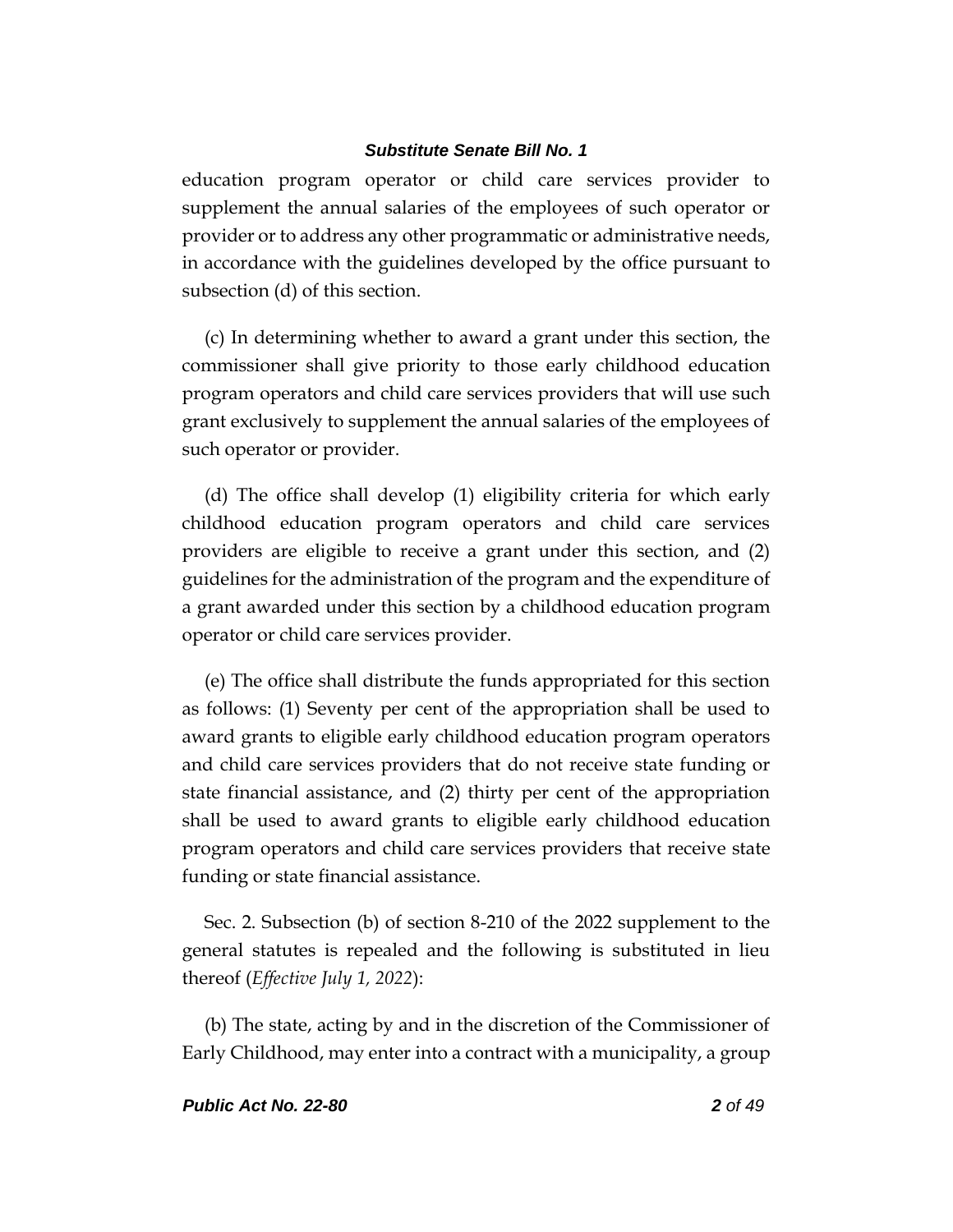child care home or family child care home, as described in section 19a-77, a human resource development agency or a nonprofit corporation for state financial assistance in developing and operating child care centers, group child care homes and family child care homes for children disadvantaged by reasons of economic, social or environmental conditions, provided no such financial assistance shall be available for the operating costs of any such child care center, group child care home or family child care home unless it has been licensed by the Commissioner of Early Childhood pursuant to section 19a-80. Such financial assistance shall be available for a program of a municipality, of a group child care home or family child care home, of a human resource development agency or of a nonprofit corporation which may provide for personnel, equipment, supplies, activities, program materials and renovation and remodeling of the physical facilities of such child care centers, group child care homes or family child care homes. Such contract shall provide for state financial assistance, within available appropriations, in the form of a state grant-in-aid (1) for a portion of the cost of such program, as determined by the Commissioner of Early Childhood, if not federally assisted, (2) equal to one-half of the amount by which the net cost of such program, as approved by the Commissioner of Early Childhood, exceeds the federal grant-in-aid thereof, or (3) in an amount not less than  $(A)$  the per child cost as described in subdivision (1) of subsection (b) of section 10-16q, for each child in such program that is three or four years of age and each child that is five years of age who is not eligible to enroll in school, pursuant to section 10-15c, while maintaining services to children under three years of age under this section, and (B) thirteen thousand five hundred dollars for each child three years of age or under who is in infant or toddler care and not in a preschool program. For the fiscal year ending June 30, **[**2020**]** 2024, and each fiscal year thereafter, the amount per child pursuant to subdivision (3) of this subsection that is over the amount of the per child cost that was prescribed pursuant to the contract <u>under</u> said subdivision (3) for the fiscal year ending June 30, **[**2019**]** 2023, shall

*Public Act No. 22-80 3 of 49*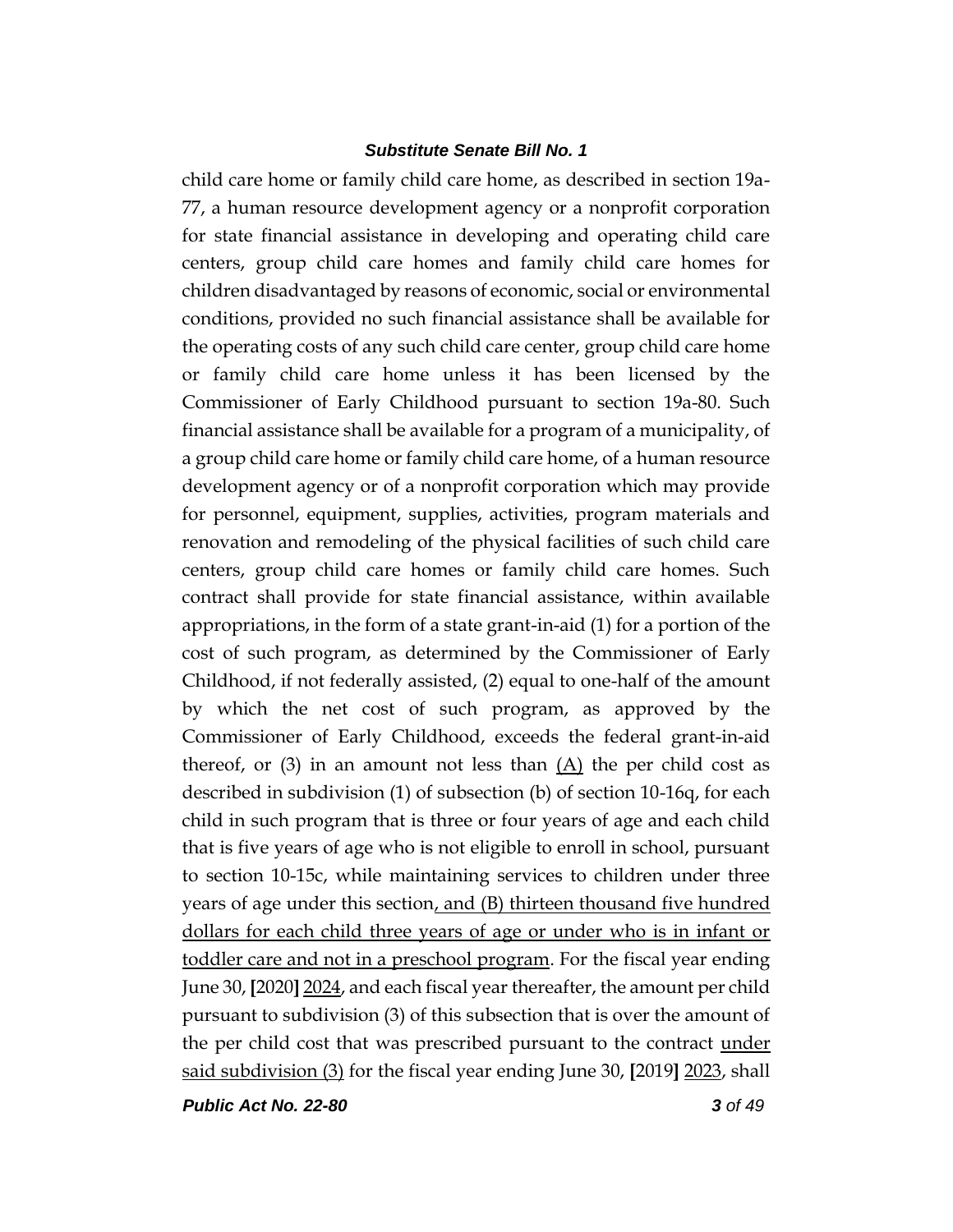be used exclusively to increase the salaries of early childhood educators employed at the child care center. The Commissioner of Early Childhood may authorize child care centers, group child care homes and family child care homes receiving financial assistance under this subsection to apply a program surplus to the next program year. The Commissioner of Early Childhood shall consult with directors of child care centers in establishing fees for the operation of such centers. For the fiscal year ending June 30, 2023, the Commissioner of Early Childhood shall, within available appropriations, enter into contracts under this section for the purpose of expanding the number of spaces available to children three years of age or under who are in infant or toddler care and not in a preschool program.

Sec. 3. (NEW) (*Effective from passage*) (a) Not later than July 1, 2023, and annually thereafter, the Commissioner of Education shall, within available appropriations, develop and distribute a survey to each local and regional board of education concerning the employment of school social workers, school psychologists, school counselors and school nurses by such local or regional board of education. Such survey shall include, but need not be limited to, (1) the total number of (A) school social workers employed by each local or regional board of education, (B) school psychologists employed by each local or regional board of education, (C) school counselors employed by each local and regional board of education, and (D) school nurses employed by each local and regional board of education; (2) the number of (A) school social workers assigned to each school under the jurisdiction of the local or regional board of education, including whether any such school social worker is assigned solely to that school or whether such school social worker is assigned to multiple schools, (B) school psychologists assigned to each school under the jurisdiction of the local or regional board of education, including whether any such school psychologist is assigned solely to that school or whether such school psychologist is assigned to multiple schools, (C) school counselors assigned to each school under the

*Public Act No. 22-80 4 of 49*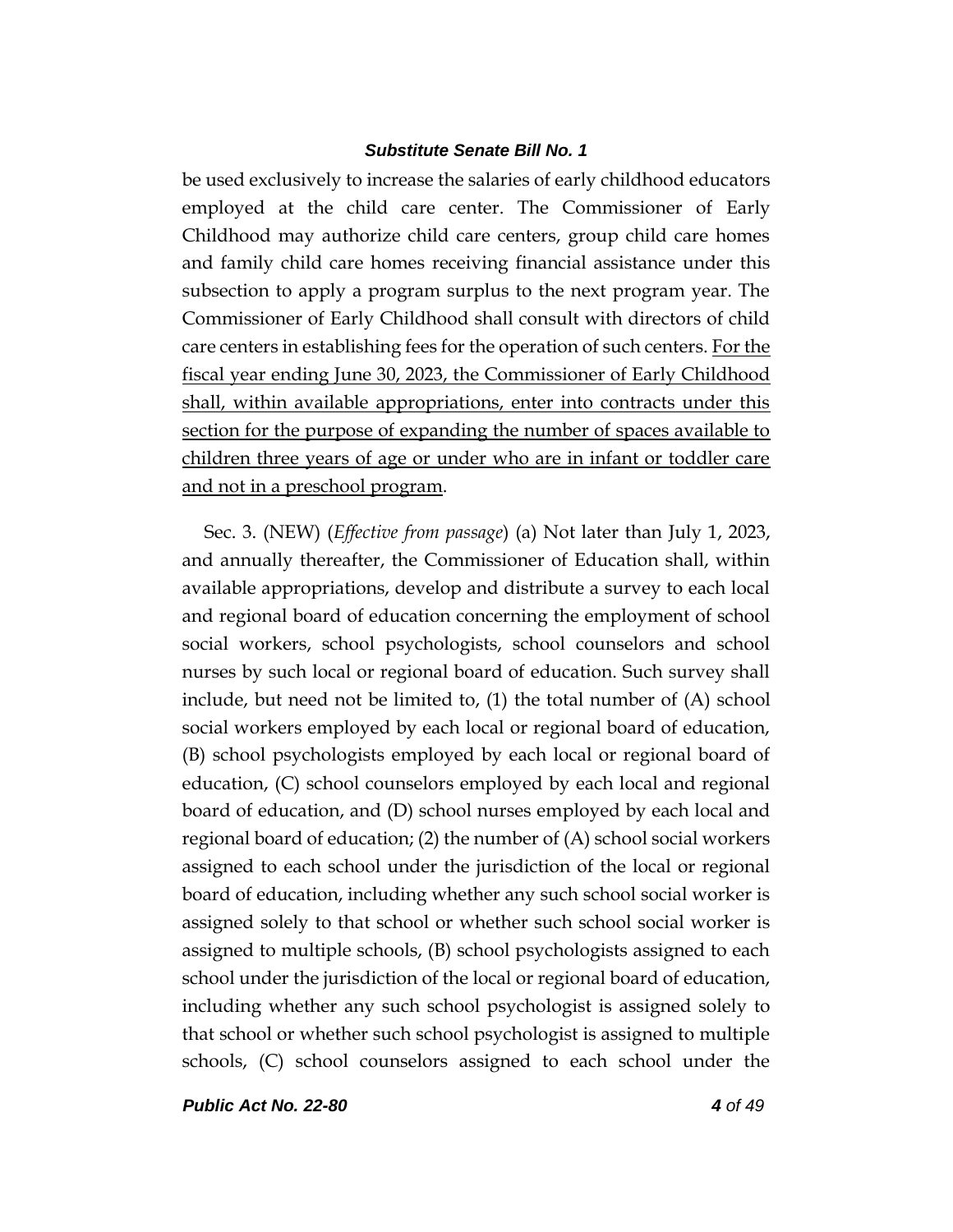jurisdiction of the local or regional board of education, including whether any such school counselor is assigned solely to that school or whether such school counselor is assigned to multiple schools, and (D) school nurses assigned to each school under the jurisdiction of the local or regional board of education, including whether any such school nurse is assigned solely to that school or whether such school nurse is assigned to multiple schools; (3) the geographic area covered by (A) any such school social worker who provides services to more than one local or regional board of education, (B) any such school psychologist who provides services to more than one local or regional board of education, (C) any such school counselor who provides services to more than one local or regional board of education, and (D) any such school nurse who provides services to more than one local or regional board of education; and (4) an estimate of the annual number of students who have received direct services from each individual (A) school social worker employed by a local or regional board of education during the five-year period preceding completion of the survey, (B) school psychologist employed by a local or regional board of education during the five-year period preceding completion of the survey, (C) school counselor employed by a local or regional board of education during the five-year period preceding completion of the survey, and (D) school nurse employed by a local or regional board of education during the five-year period preceding completion of the survey.

(b) For the school year commencing July 1, 2023, and each school year thereafter, each local and regional board of education shall annually complete the survey developed and distributed pursuant to subsection (a) of this section to the commissioner, and submit such completed survey to the commissioner, at such time and in such manner as the commissioner prescribes.

(c) Following the receipt of a completed survey from a local or regional board of education, the commissioner shall annually calculate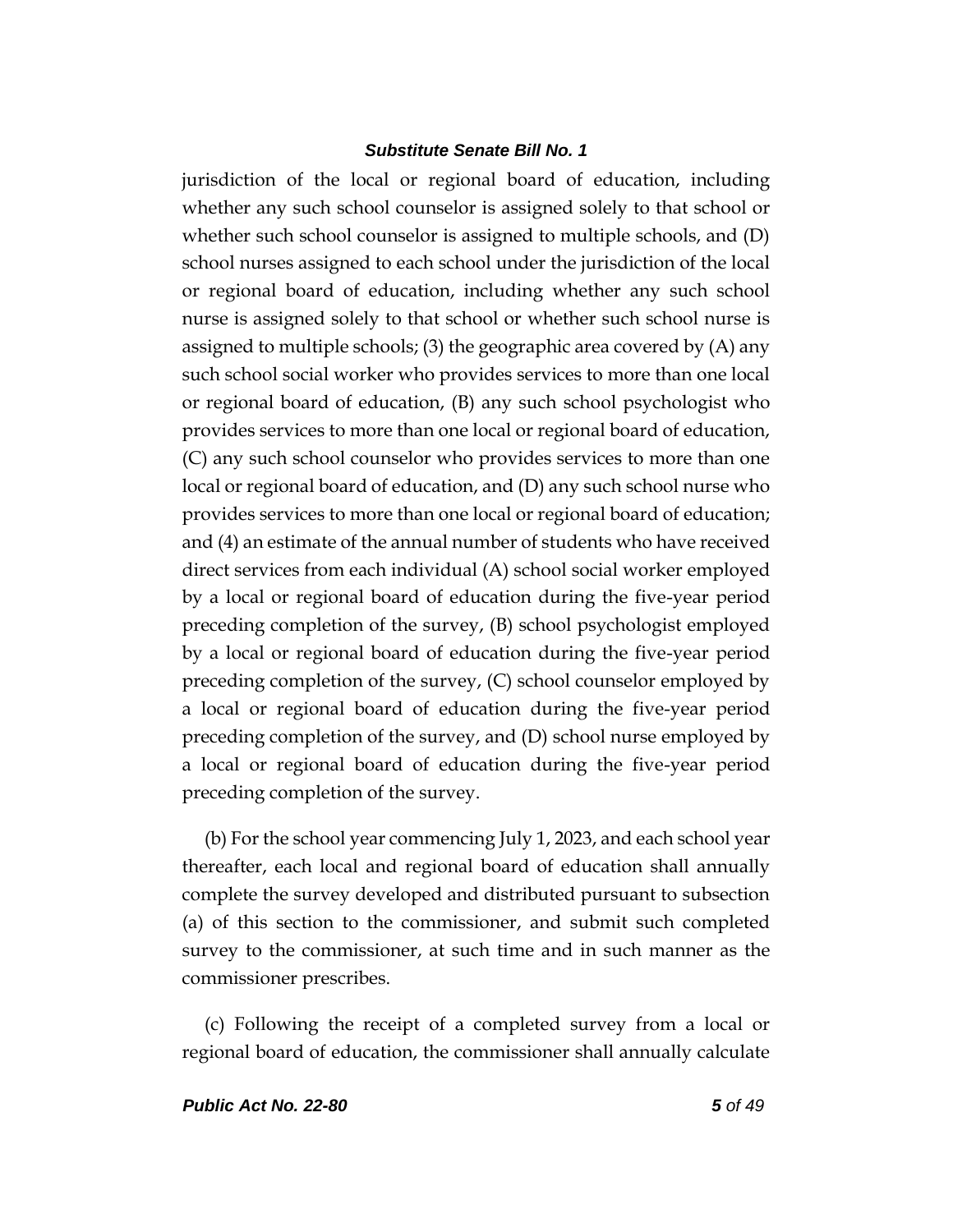(1) a student-to-school social worker ratio for (A) such board of education, and (B) each school under the jurisdiction of such board of education, (2) a student-to-school psychologist ratio for (A) such board of education, and (B) each school under the jurisdiction of such board of education, (3) a student-to-school counselor ratio for (A) such board of education, and (B) each school under the jurisdiction of such board of education, and (4) a student-to-school nurse ratio for (A) such board of education, and (B) each school under the jurisdiction of such board of education.

(d) Not later than January 1, 2024, and annually thereafter, the commissioner shall submit a report, in accordance with the provisions of section 11-4a of the general statutes, on the results of the survey completed under this section and the student-to-school social worker ratios, student-to-school psychologist ratios, student-to-school counselor ratios and student-to-school nurse ratios calculated pursuant to subsection (c) of this section, to the joint standing committees of the General Assembly having cognizance of matters relating to education and children.

Sec. 4. (NEW) (*Effective July 1, 2022*) (a) For the fiscal years ending June 30, 2023, to June 30, 2025, inclusive, the Department of Education shall administer a grant program to provide grants to local and regional boards of education for the purpose of hiring and retaining additional school social workers, school psychologists, school counselors and school nurses.

(b) Applications for grants pursuant to subsection (a) of this section shall be filed with the Commissioner of Education at such time and in such manner as the commissioner prescribes. As part of the application, an applicant shall submit a (1) plan for the expenditure of grant funds, and (2) copy of the completed survey described in section 3 of this act. Such plan shall include, but need not be limited to, the number of additional school social workers, school psychologists, school

*Public Act No. 22-80 6 of 49*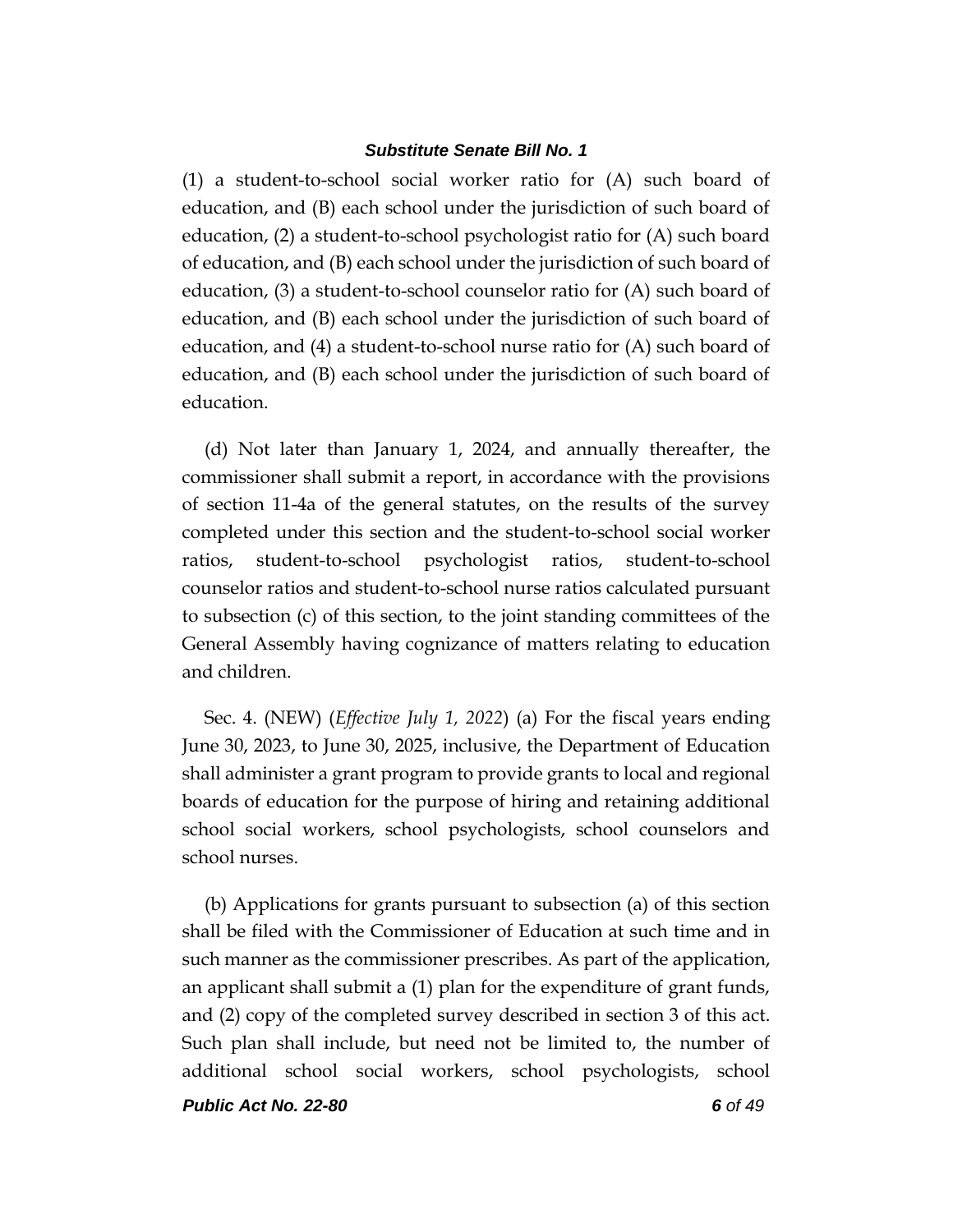counselors or school nurses to be hired, the number of school social workers, school psychologists, school counselors or school nurses being retained who were previously hired with the assistance of grant funds awarded under this section, whether such school social workers, school psychologists, school counselors or school nurses will be conducting assessments of students or providing services to students based on the results of assessments, and the type of services that will be provided by such school social workers, school psychologists, school counselors and school nurses.

(c) In determining whether to award an applicant a grant under this section, the commissioner shall give priority to those school districts (1) with large student-to-school social worker ratios, student-to-school psychologist ratios, student-to-school counselor ratios, or student-toschool nurse ratios, or (2) that have a high volume of student utilization of mental health services.

(d) For the fiscal year ending June 30, 2023, the commissioner may award a grant to an applicant and shall determine the amount of the grant award based on the plan submitted by such applicant pursuant to subsection (b) of this section. The commissioner shall pay a grant to each grant recipient in each of the fiscal years ending June 30, 2023, to June 30, 2025, inclusive, as follows: (1) For the fiscal year ending June 30, 2023, the amount of the grant shall be as determined by the commissioner under this subsection; (2) for the fiscal year ending June 30, 2024, the amount of the grant shall be the same amount as the grant awarded for the prior fiscal year; and (3) for the fiscal year ending June 30, 2025, the amount of the grant shall be seventy per cent of the amount of the grant awarded for the prior fiscal year.

(e) Grant recipients shall file annual expenditure reports with the department at such time and in such manner as the commissioner prescribes. Grant recipients shall refund to the department (1) any unexpended amounts at the close of the fiscal year in which the grant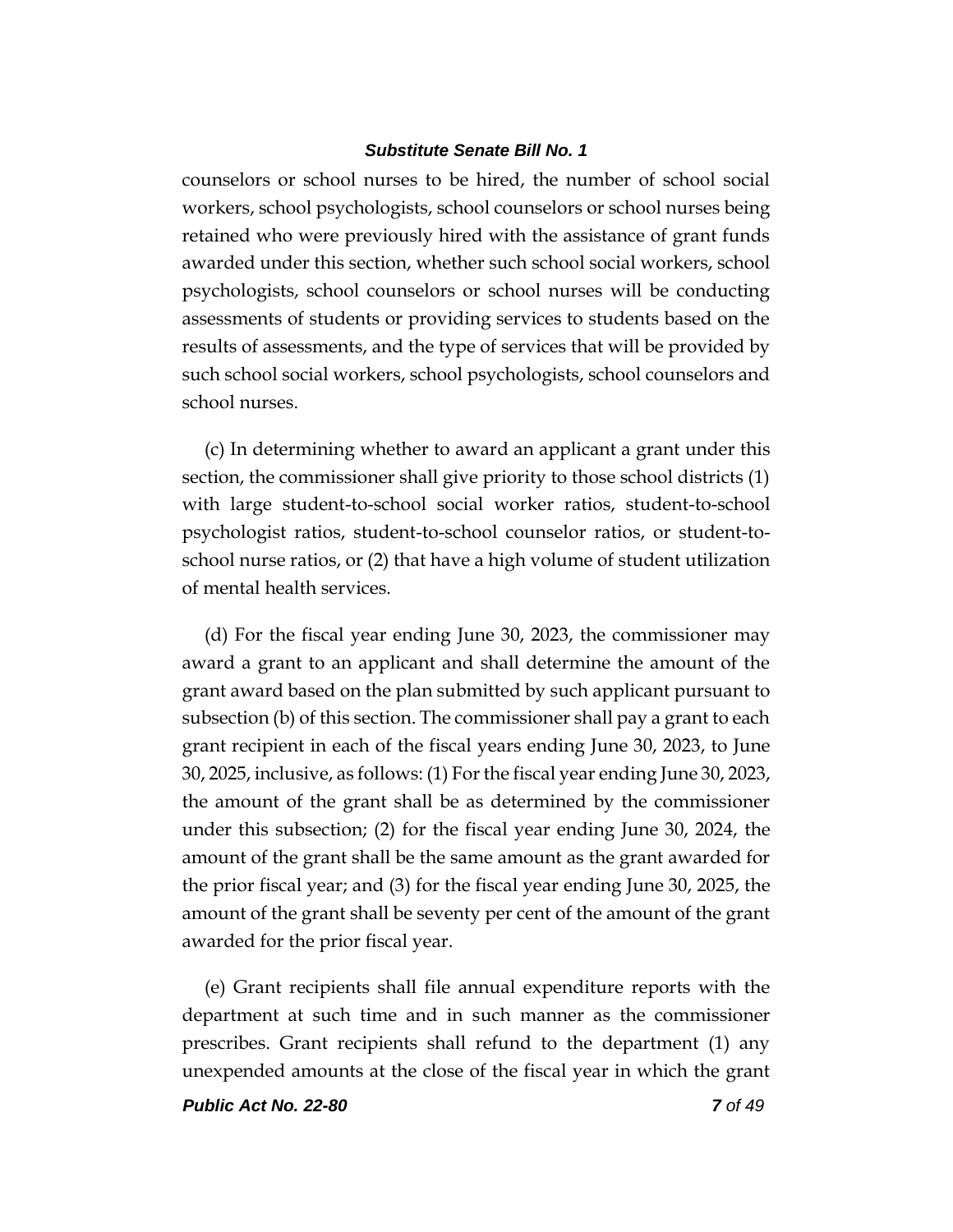was awarded, and (2) any amounts not expended in accordance with the plan for which such grant application was approved.

(f) The department shall annually track and calculate the utilization rate of the grant program for each grant recipient. Such utilization rate shall be calculated using metrics that include, but need not be limited to, the number of students served and the hours of service provided using grant funds awarded under the program.

(g) For purposes of carrying out the provisions of this section, the Department of Education may accept funds from private sources or any state agency, gifts, grants and donations, including, but not limited to, in-kind donations.

(h) (1) Not later than January 1, 2024, and each January first thereafter until and including January 1, 2026, the commissioner shall submit a report, in accordance with the provisions of section 11-4a of the general statutes, on the expenditure report and utilization rate, calculated pursuant to subsection (f) of this section, for each grant recipient to the joint standing committees of the General Assembly having cognizance of matters relating to education and children.

(2) Not later than January 1, 2026, the Commissioner of Education shall develop recommendations concerning (A) whether such grant program should be extended and funded for the fiscal year ending June 30, 2026, and each fiscal year thereafter, and (B) the amount of the grant award under the program. The commissioner shall submit such recommendations, in accordance with the provisions of section 11-4a of the general statutes, to the joint standing committees of the General Assembly having cognizance of matters relating to education and children.

Sec. 5. (*Effective July 1, 2022*) For the fiscal year ending June 30, 2023, the Department of Education shall hire a full-time employee to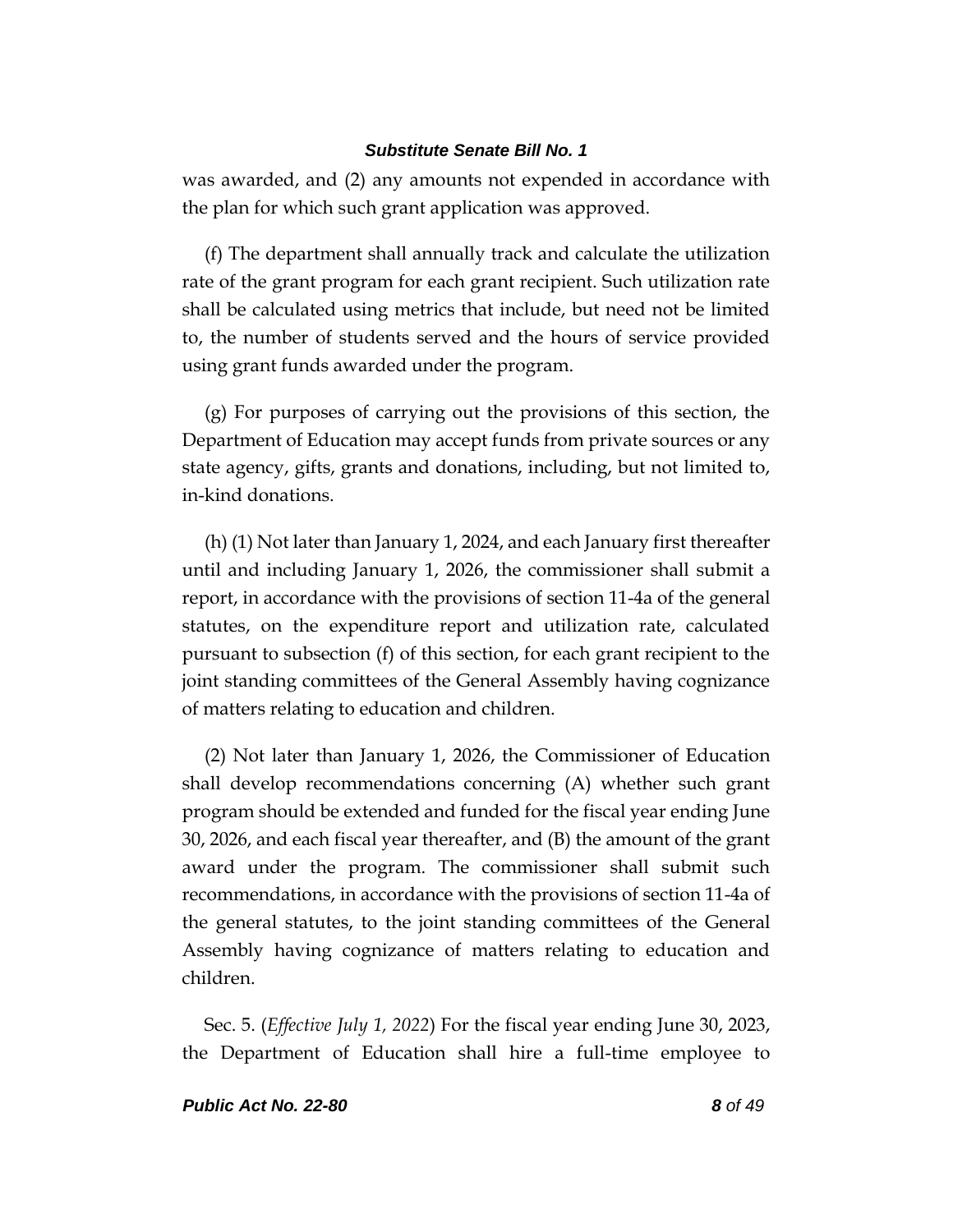administer the grant program that provides grants to local and regional boards of education for the purpose of hiring and retaining additional school social workers, school psychologists, school counselors and school nurses, described in section 4 of this act.

Sec. 6. (*Effective July 1, 2022*) The Department of Education shall conduct a study to evaluate the feasibility of creating a temporary human services permit to allow individuals who have specialized training, experience or expertise in social work, human services, psychology or sociology, but do not meet the certification requirements under chapter 166 of the general statutes, to work in a public school in order to respond to an emergency need of a school district. Such study shall include, but need not be limited to, (1) an analysis of the need of school districts for individuals with human services credentials to provide such services to students, (2) an assessment of the appropriate qualifications for individuals to be issued such permit in relation to the need of school districts throughout the state for such individuals to provide services to students in schools, (3) a comparison of the services that an individual who would be issued a human services permit would be permitted to provide to students with those individuals who are certified under chapter 166 of the general statutes to provide such services to students, and (4) an analysis of whether such permit is necessary based on the initial results of the grant program described in section 4 of this act. In conducting the study, the department shall consult with institutions of higher education, support services associations, superintendents, principals, support services staff, community providers and families. Not later than January 1, 2024, the department shall submit a report on its findings and recommendations to the joint standing committee of the General Assembly having cognizance of matters relating to education, in accordance with the provisions of section 11-4a of the general statutes.

Sec. 7. Section 10-212a of the general statutes is repealed and the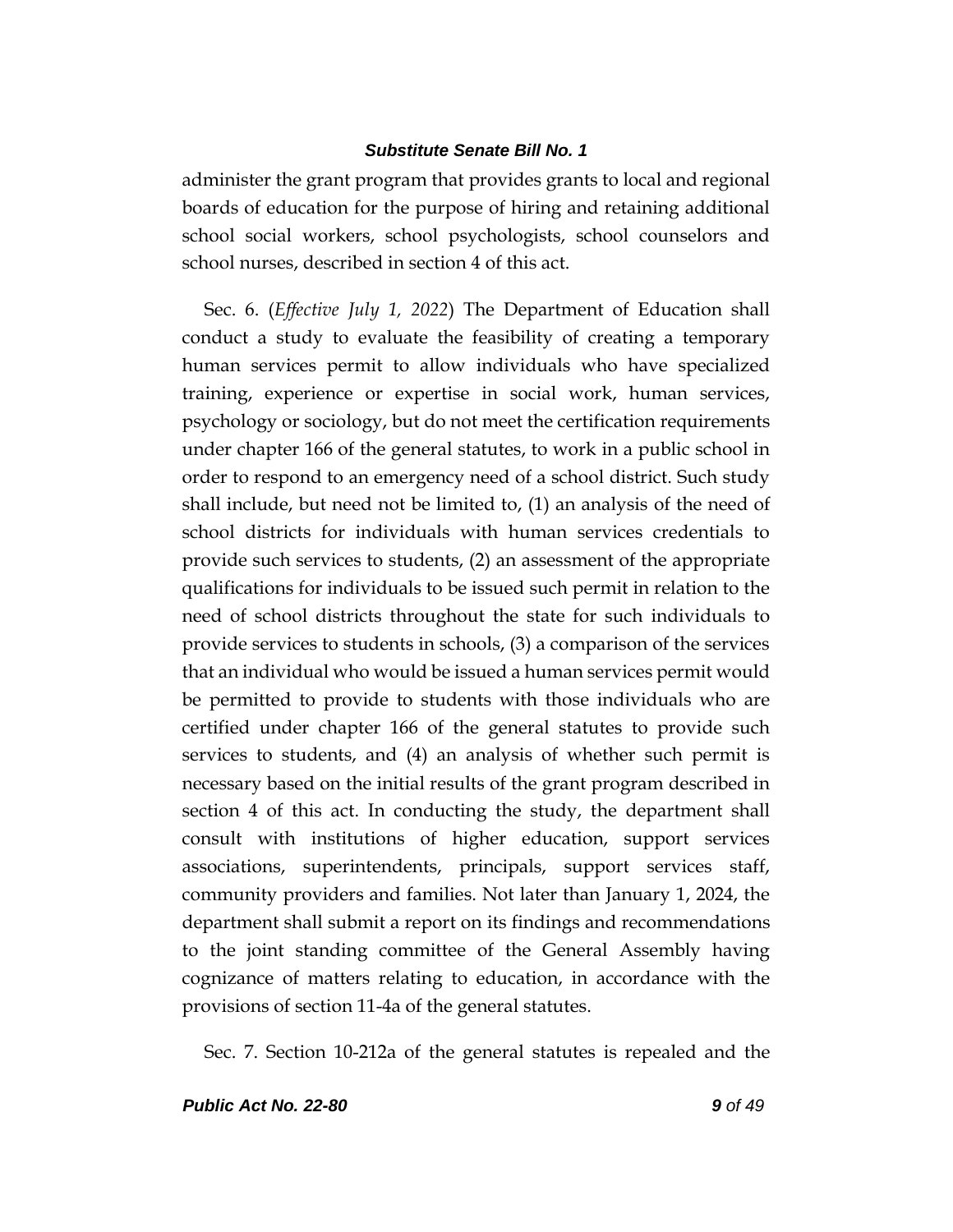following is substituted in lieu thereof (*Effective from passage*):

(a) (1) A school nurse or, in the absence of such nurse, any other nurse licensed pursuant to the provisions of chapter 378, including a nurse employed by, or providing services under the direction of a local or regional board of education at, a school-based health clinic, who shall administer medical preparations only to students enrolled in such school-based health clinic in the absence of a school nurse, the principal, any teacher, licensed athletic trainer, licensed physical or occupational therapist employed by a school district, or coach of intramural and interscholastic athletics of a school may administer, subject to the provisions of subdivision (2) of this subsection, medicinal preparations, including such controlled drugs as the Commissioner of Consumer Protection may, by regulation, designate, to any student at such school pursuant to the written order of a physician licensed to practice medicine, or a dentist licensed to practice dental medicine in this or another state, or an optometrist licensed to practice optometry in this state under chapter 380, or an advanced practice registered nurse licensed to prescribe in accordance with section 20-94a, or a physician assistant licensed to prescribe in accordance with section 20-12d, and the written authorization of a parent or guardian of such child. The administration of medicinal preparations by a nurse licensed pursuant to the provisions of chapter 378, a principal, teacher, licensed athletic trainer, licensed physical or occupational therapist employed by a school district, or coach shall be under the general supervision of a school nurse. No such school nurse or other nurse, principal, teacher, licensed athletic trainer, licensed physical or occupational therapist employed by a school district, coach or school paraprofessional administering medication pursuant to this section shall be liable to such student or a parent or guardian of such student for civil damages for any personal injuries that result from acts or omissions of such school nurse or other nurse, principal, teacher, licensed athletic trainer, licensed physical or occupational therapist employed by a school

*Public Act No. 22-80 10 of 49*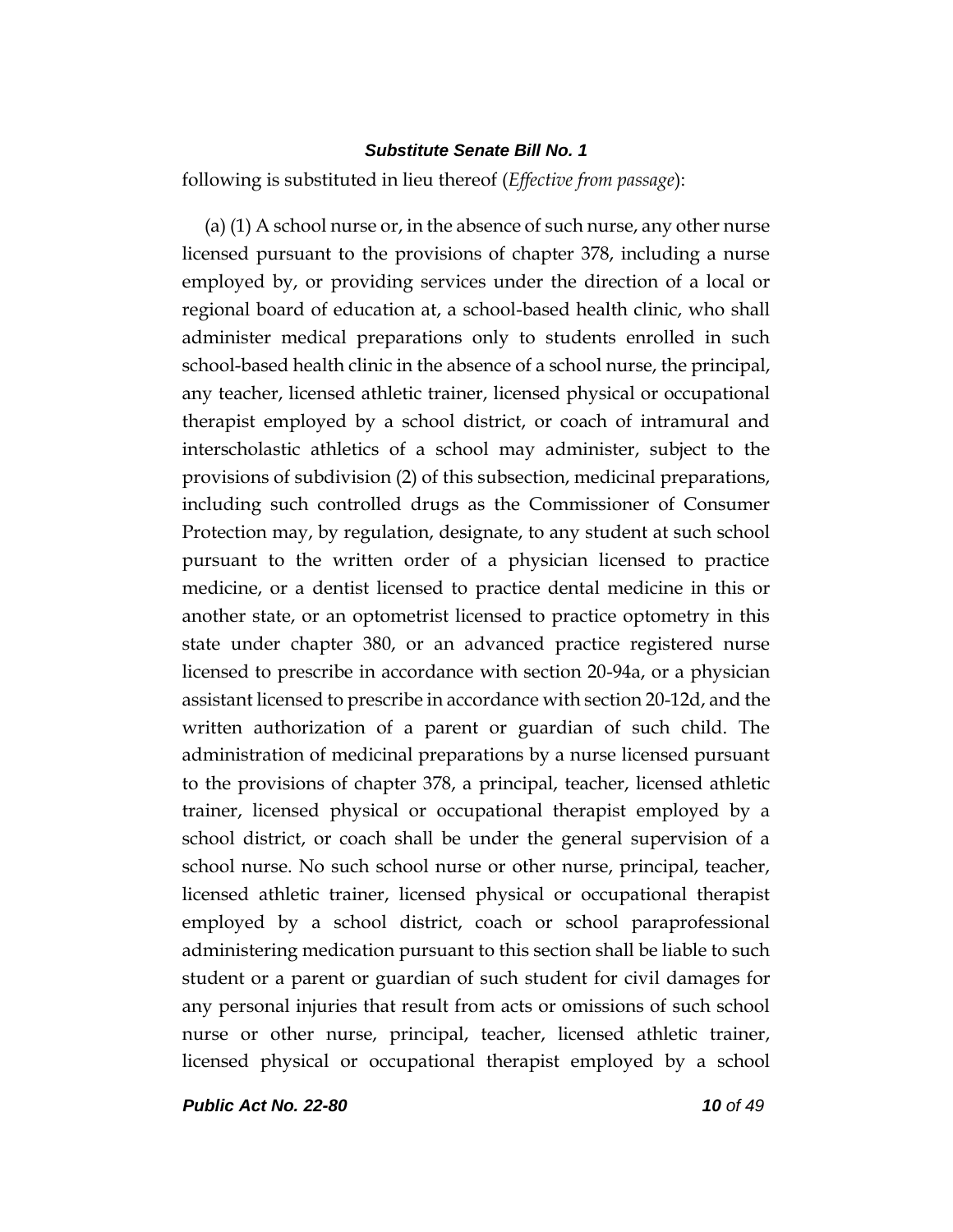district, coach or school paraprofessional administering medication pursuant to this section in administering such preparations that may constitute ordinary negligence. This immunity does not apply to acts or omissions constituting gross, wilful or wanton negligence.

(2) Each local and regional board of education that allows a school nurse or, in the absence of such nurse, any other nurse licensed pursuant to the provisions of chapter 378, including a nurse employed by, or providing services under the direction of a local or regional board of education at, a school-based health clinic, who shall administer medical preparations only to students enrolled in such school-based health clinic in the absence of a school nurse, the principal, any teacher, licensed athletic trainer, licensed physical or occupational therapist employed by a school district, coach of intramural and interscholastic athletics or school paraprofessional of a school to administer medicine or that allows a student to possess, self-administer or possess and selfadminister medicine, including medicine administered through the use of an asthmatic inhaler or an automatic prefilled cartridge injector or similar automatic injectable equipment, shall adopt written policies and procedures, in accordance with this section and the regulations adopted pursuant to subsection (c) of this section, that shall be approved by the school medical advisor, if any, or other qualified licensed physician. Once so approved, such administration of medication shall be in accordance with such policies and procedures.

(3) A director of a school readiness program as defined in section 10- 16p, as amended by this act, or a before or after school program exempt from licensure by the Department of Public Health pursuant to subdivision (1) of subsection (b) of section 19a-77, or the director's designee, may administer medications to a child enrolled in such a program in accordance with regulations adopted by the State Board of Education in accordance with the provisions of chapter 54. No individual administering medications pursuant to this subdivision shall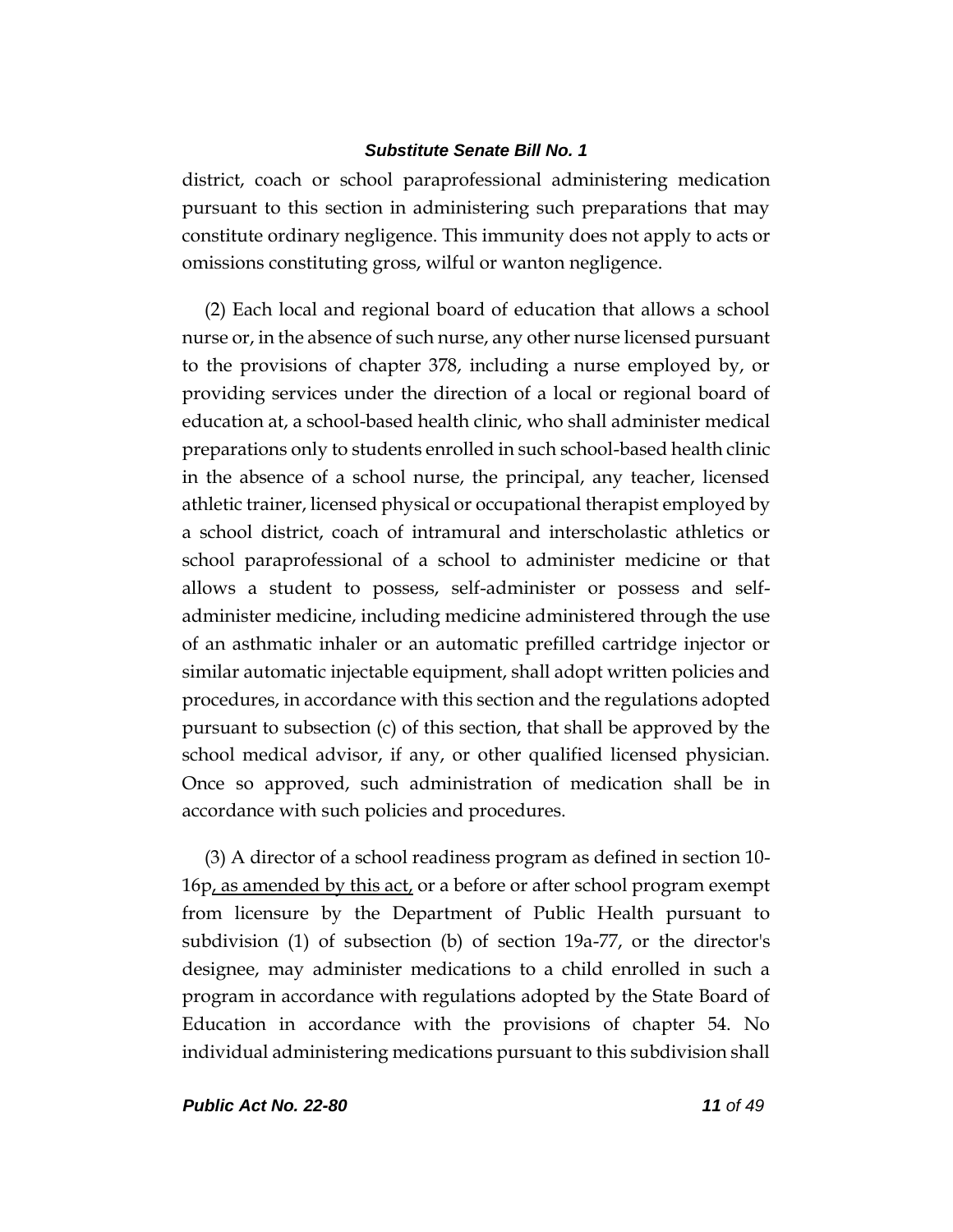be liable to such child or a parent or guardian of such child for civil damages for any personal injuries that result from acts or omissions of such individual in administering such medications which may constitute ordinary negligence. This immunity shall not apply to acts or omissions constituting gross, wilful or wanton negligence.

(b) Each school wherein any controlled drug is administered under the provisions of this section shall keep such records thereof as are required of hospitals under the provisions of subsections (f) and (h) of section 21a-254 and shall store such drug in such manner as the Commissioner of Consumer Protection shall, by regulation, require.

(c) The State Board of Education, in consultation with the Commissioner of Public Health, shall adopt regulations, in accordance with the provisions of chapter 54, determined to be necessary by the board to carry out the provisions of this section, including, but not limited to, regulations that (1) specify conditions under which a coach of intramural and interscholastic athletics may administer medicinal preparations, including controlled drugs specified in the regulations adopted by the commissioner, to a child participating in such intramural and interscholastic athletics, (2) specify conditions and procedures for the administration of medication by school personnel to students, including, but not limited to,  $(A)$  the conditions and procedures for the storage and administration of epinephrine by school personnel to students for the purpose of emergency first aid to students who experience allergic reactions and who do not have a prior written authorization for the administration of epinephrine, in accordance with the provisions of subdivision (2) of subsection (d) of this section, and  $(B)$ the conditions and procedures for the storage and administration of opioid antagonists by school personnel to students who experience an opioid-related drug overdose and who do not have a prior written authorization for the administration of an opioid antagonist, in accordance with the provisions of subdivision (1) of subsection (g) of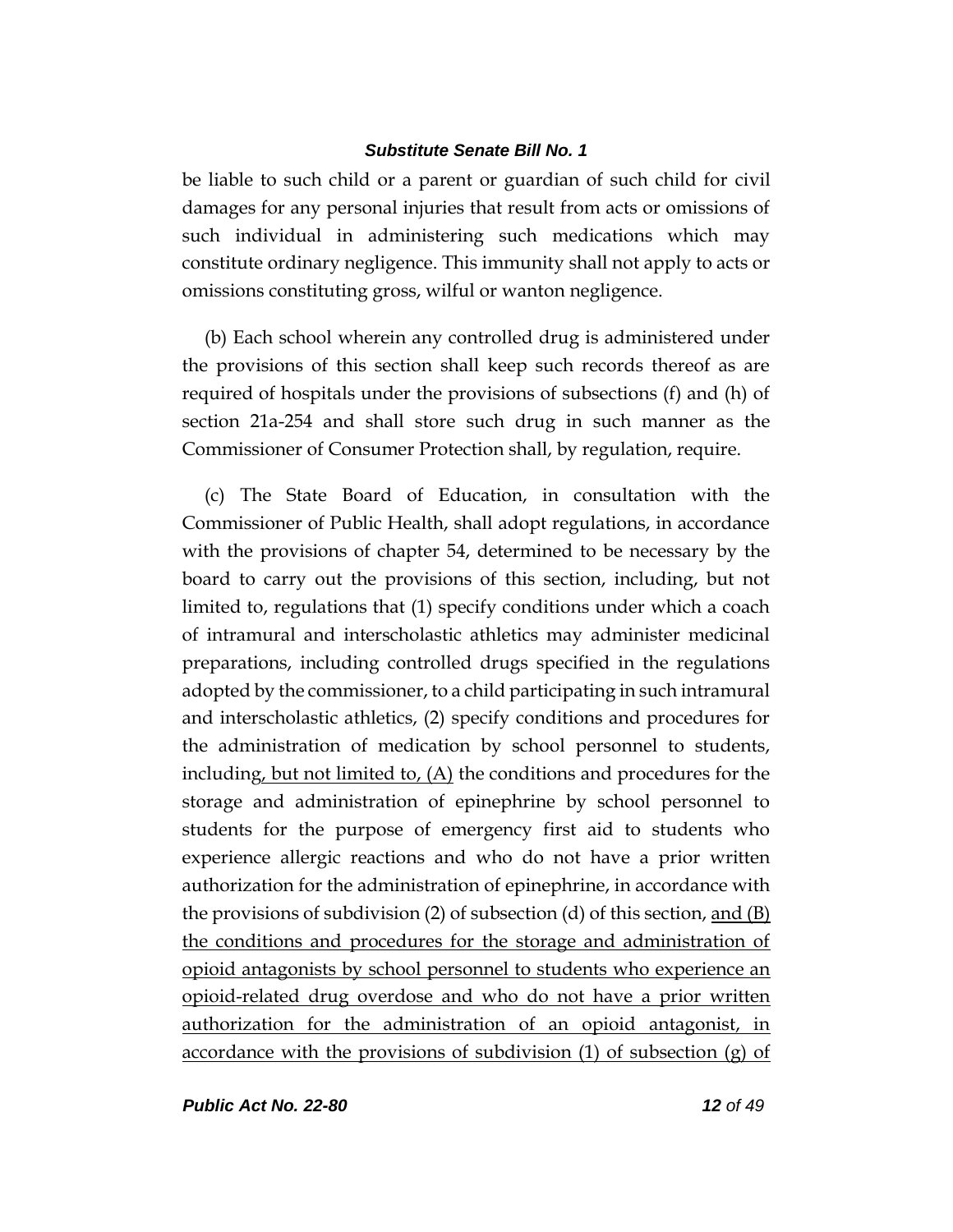this section, and (3) specify conditions for the possession, selfadministration or possession and self-administration of medication by students, including permitting a child diagnosed with: (A) Asthma to retain possession of an asthmatic inhaler at all times while attending school for prompt treatment of the child's asthma and to protect the child against serious harm or death provided a written authorization for self-administration of medication signed by the child's parent or guardian and an authorized prescriber is submitted to the school nurse; and (B) an allergic condition to retain possession of an automatic prefilled cartridge injector or similar automatic injectable equipment at all times, including while attending school or receiving school transportation services, for prompt treatment of the child's allergic condition and to protect the child against serious harm or death provided a written authorization for self-administration of medication signed by the child's parent or guardian and an authorized prescriber is submitted to the school nurse. The regulations shall require authorization pursuant to: (i) The written order of a physician licensed to practice medicine in this or another state, a dentist licensed to practice dental medicine in this or another state, an advanced practice registered nurse licensed under chapter 378, a physician assistant licensed under chapter 370, a podiatrist licensed under chapter 375, or an optometrist licensed under chapter 380; and (ii) the written authorization of a parent or guardian of such child.

(d) (1) (A) With the written authorization of a student's parent or guardian, and (B) pursuant to the written order of a qualified medical professional, a school nurse and a school medical advisor, if any, may jointly approve and provide general supervision to an identified school paraprofessional to administer medication, including, but not limited to, medication administered with a cartridge injector, to a specific student with a medically diagnosed allergic condition that may require prompt treatment in order to protect the student against serious harm or death.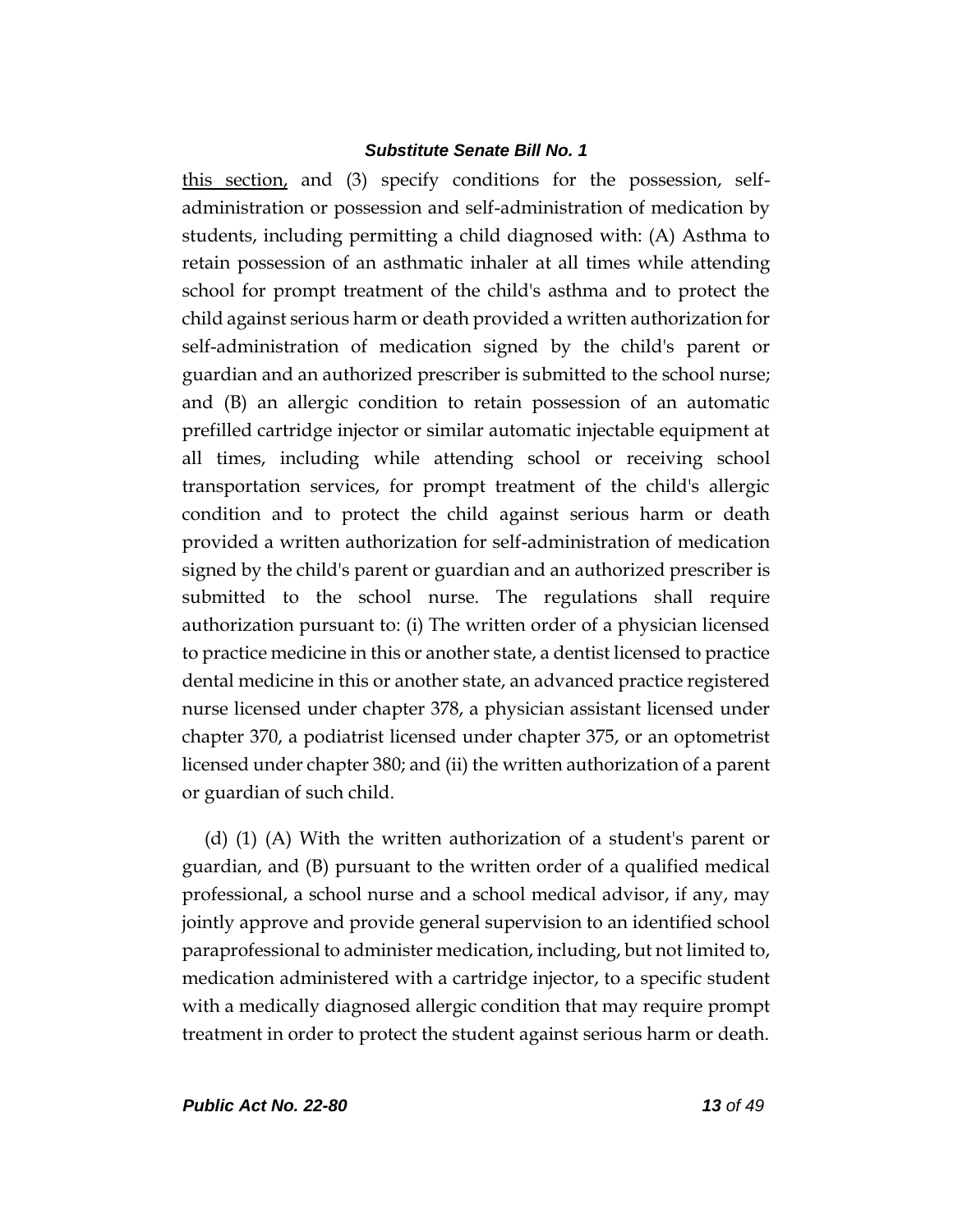(2) A school nurse or, in the absence of a school nurse, a qualified school employee shall maintain epinephrine in cartridge injectors for the purpose of emergency first aid to students who experience allergic reactions and do not have a prior written authorization of a parent or guardian or a prior written order of a qualified medical professional for the administration of epinephrine. A school nurse or a school principal shall select qualified school employees to administer such epinephrine under this subdivision, and there shall be at least one such qualified school employee on the grounds of the school during regular school hours in the absence of a school nurse. A school nurse or, in the absence of such school nurse, such qualified school employee may administer such epinephrine under this subdivision, provided such administration of epinephrine is in accordance with policies and procedures adopted pursuant to subsection (a) of this section. Such administration of epinephrine by a qualified school employee shall be limited to situations when the school nurse is absent or unavailable. No qualified school employee shall administer such epinephrine under this subdivision unless such qualified school employee annually completes the training program described in section 10-212g. The parent or guardian of a student may submit, in writing, to the school nurse and school medical advisor, if any, that epinephrine shall not be administered to such student under this subdivision.

(3) In the case of a student with a medically diagnosed lifethreatening allergic condition, (A) with the written authorization of such student's parent or guardian, and (B) pursuant to the written order of a qualified medical professional, such student may possess, selfadminister or possess and self-administer medication, including, but not limited to, medication administered with a cartridge injector, to protect such student against serious harm or death.

(4) For purposes of this subsection, (A) "cartridge injector" means an automatic prefilled cartridge injector or similar automatic injectable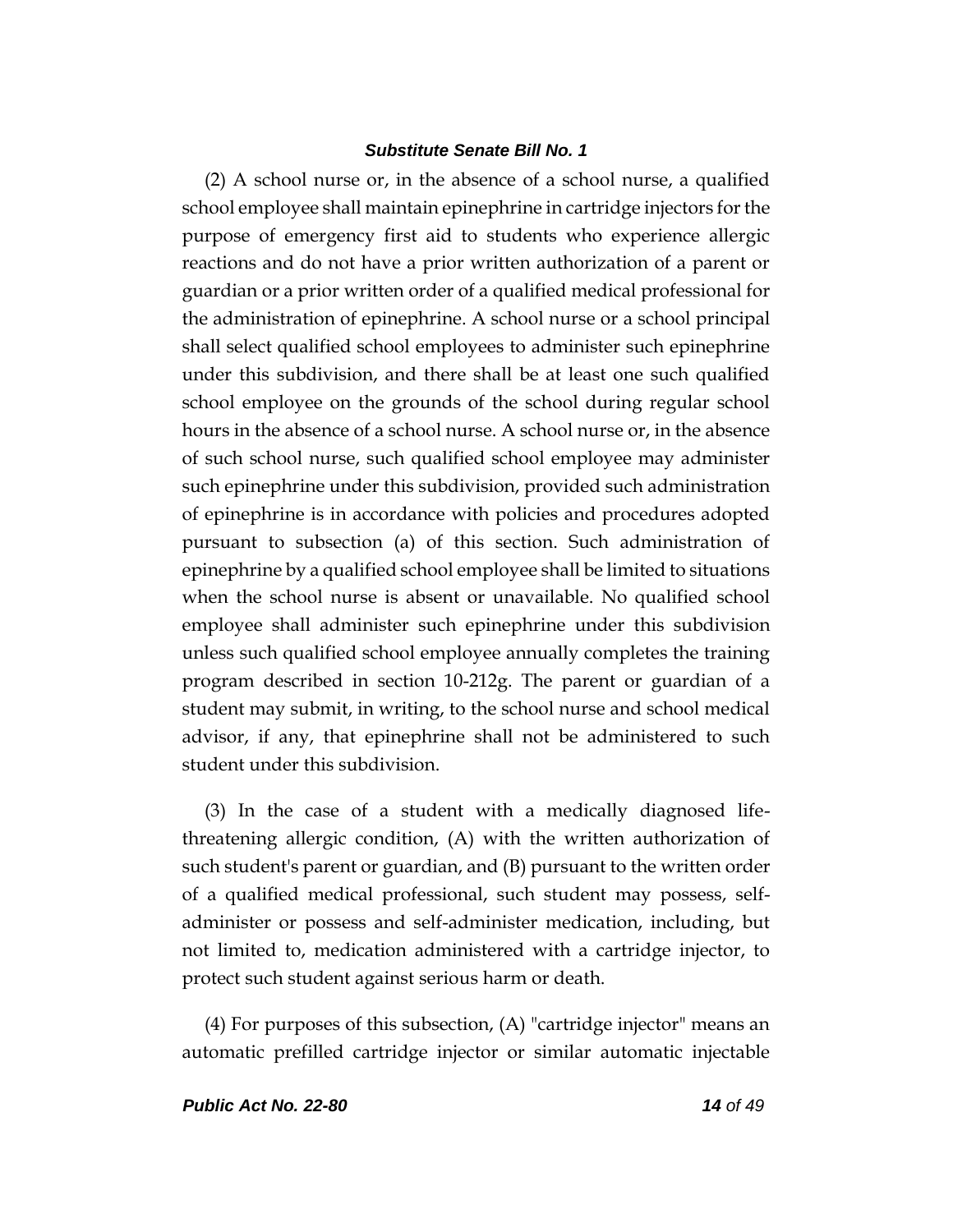equipment used to deliver epinephrine in a standard dose for emergency first aid response to allergic reactions, (B) "qualified school employee" means a principal, teacher, licensed athletic trainer, licensed physical or occupational therapist employed by a school district, coach or school paraprofessional, and (C) "qualified medical professional" means (i) a physician licensed under chapter 370, (ii) an optometrist licensed to practice optometry under chapter 380, (iii) an advanced practice registered nurse licensed to prescribe in accordance with section 20-94a, or (iv) a physician assistant licensed to prescribe in accordance with section 20-12d.

(e) (1) With the written authorization of a student's parent or guardian, and (2) pursuant to a written order of the student's physician licensed under chapter 370 or the student's advanced practice registered nurse licensed under chapter 378, a school nurse or a school principal shall select, and a school nurse shall provide general supervision to, a qualified school employee to administer medication with injectable equipment used to administer glucagon to a student with diabetes that may require prompt treatment in order to protect the student against serious harm or death. Such authorization shall be limited to situations when the school nurse is absent or unavailable. No qualified school employee shall administer medication under this subsection unless (A) such qualified school employee annually completes any training required by the school nurse and school medical advisor, if any, in the administration of medication with injectable equipment used to administer glucagon, (B) the school nurse and school medical advisor, if any, have attested, in writing, that such qualified school employee has completed such training, and (C) such qualified school employee voluntarily agrees to serve as a qualified school employee. For purposes of this subsection, "injectable equipment used to administer glucagon" means an injector or injectable equipment used to deliver glucagon in an appropriate dose for emergency first aid response to diabetes. For purposes of this subsection, "qualified school employee" means a

*Public Act No. 22-80 15 of 49*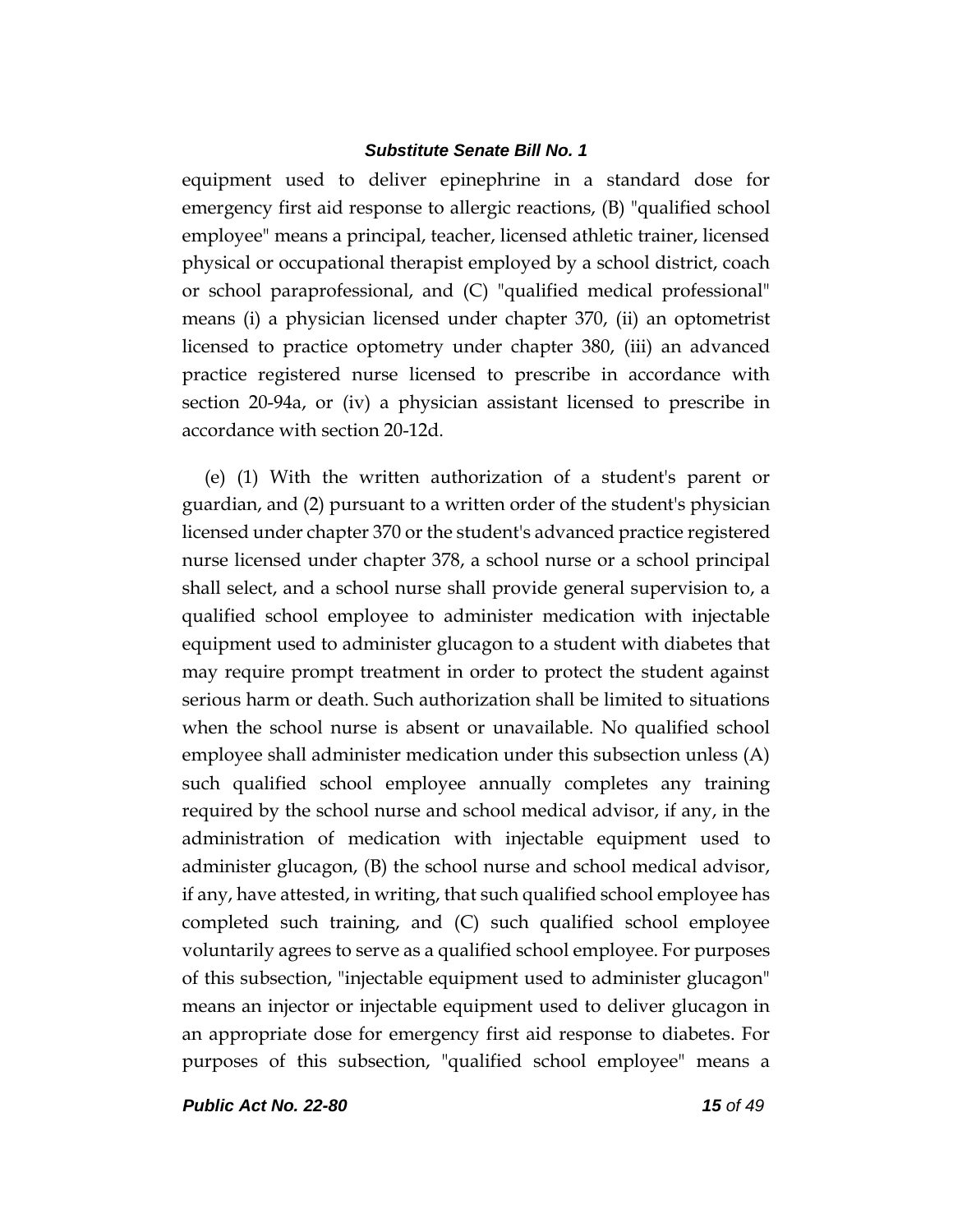principal, teacher, licensed athletic trainer, licensed physical or occupational therapist employed by a school district, coach or school paraprofessional.

(f) (1) (A) With the written authorization of a student's parent or guardian, and (B) pursuant to the written order of a physician licensed under chapter 370 or an advanced practice registered nurse licensed under chapter 378, a school nurse and a school medical advisor, if any, shall select, and a school nurse shall provide general supervision to, a qualified school employee to administer antiepileptic medication, including by rectal syringe, to a specific student with a medically diagnosed epileptic condition that requires prompt treatment in accordance with the student's individual seizure action plan. Such authorization shall be limited to situations when the school nurse is absent or unavailable. No qualified school employee shall administer medication under this subsection unless (i) such qualified school employee annually completes the training program described in subdivision (2) of this subsection, (ii) the school nurse and school medical advisor, if any, have attested, in writing, that such qualified school employee has completed such training, (iii) such qualified school employee receives monthly reviews by the school nurse to confirm such qualified school employee's competency to administer antiepileptic medication under this subsection, and (iv) such qualified school employee voluntarily agrees to serve as a qualified school employee. For purposes of this subsection, "qualified school employee" means a principal, teacher, licensed athletic trainer, licensed physical or occupational therapist employed by a school district, coach or school paraprofessional.

(2) The Department of Education, in consultation with the School Nurse Advisory Council, established pursuant to section 10-212f, and the Association of School Nurses of Connecticut, shall develop an antiepileptic medication administrating training program. Such training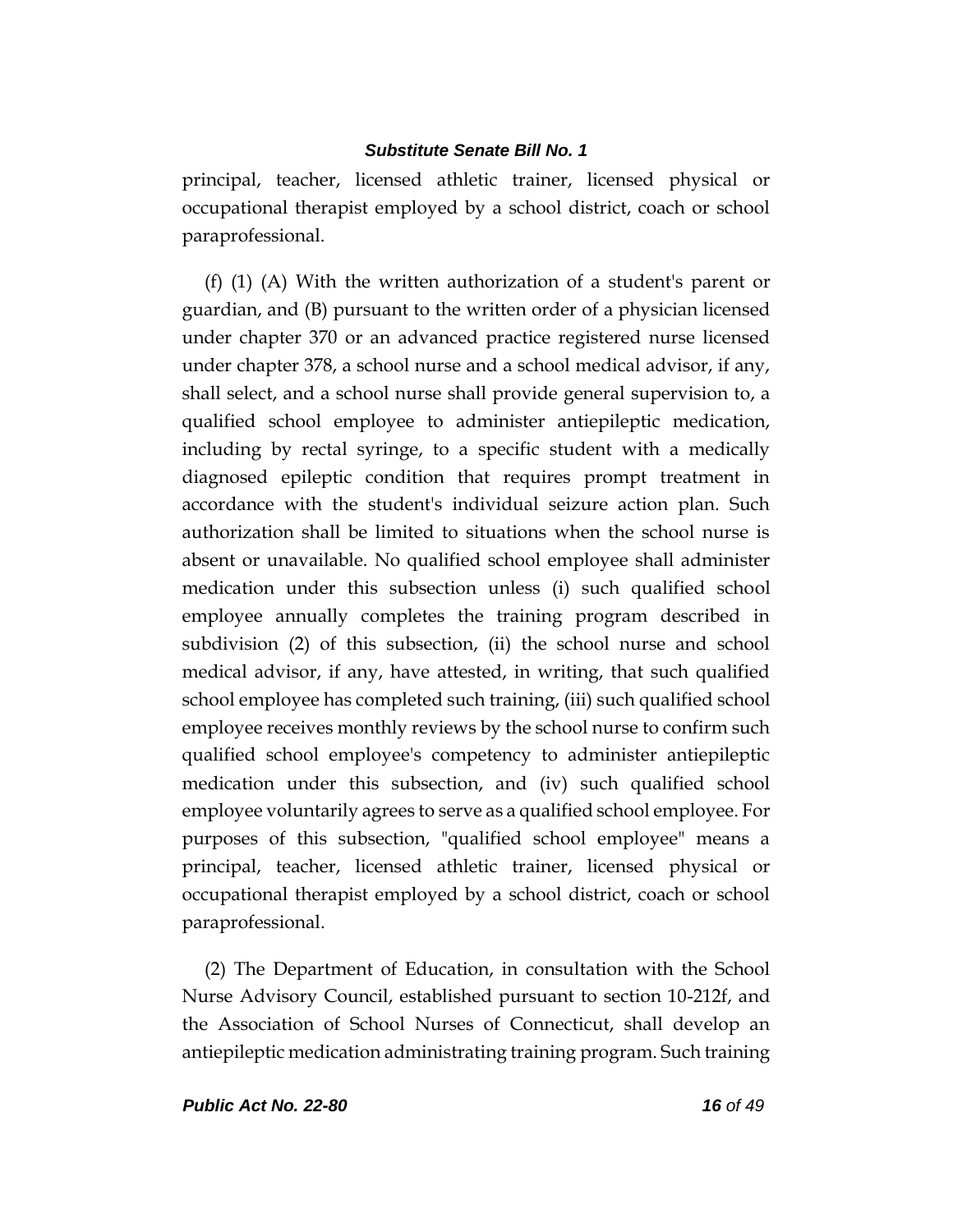program shall include instruction in (A) an overview of childhood epilepsy and types of seizure disorders, (B) interpretation of individual student's emergency seizure action plan and recognition of individual student's seizure activity, (C) emergency management procedures for seizure activity, including administration techniques for emergency seizure medication, (D) when to activate emergency medical services and postseizure procedures and follow-up, (E) reporting procedures after a student has required such delegated emergency seizure medication, and (F) any other relevant issues or topics related to emergency interventions for students who experience seizures.

(g) (1) A school nurse or, in the absence of a school nurse, a qualified school employee may maintain opioid antagonists for the purpose of emergency first aid to students who experience an opioid-related drug overdose and do not have a prior written authorization of a parent or guardian or a prior written order of a qualified medical professional for the administration of such opioid antagonist. A school nurse or a school principal shall select qualified school employees to administer such opioid antagonist under this subdivision, and there shall be at least one such qualified school employee on the grounds of the school during regular school hours in the absence of a school nurse. A school nurse or, in the absence of such school nurse, such qualified school employee may administer such opioid antagonist under this subdivision, provided such administration of the opioid antagonist is in accordance with policies and procedures adopted pursuant to subsection (a) of this section. Such administration of an opioid antagonist by a qualified school employee shall be limited to situations when the school nurse is absent or unavailable. No school nurse or qualified school employee shall administer such opioid antagonist under this subdivision unless such school nurse or qualified school employee completes a training program in the distribution and administration of an opioid antagonist developed by the Department of Education, Department of Public Health and the Department of Consumer Protection, or under an

*Public Act No. 22-80 17 of 49*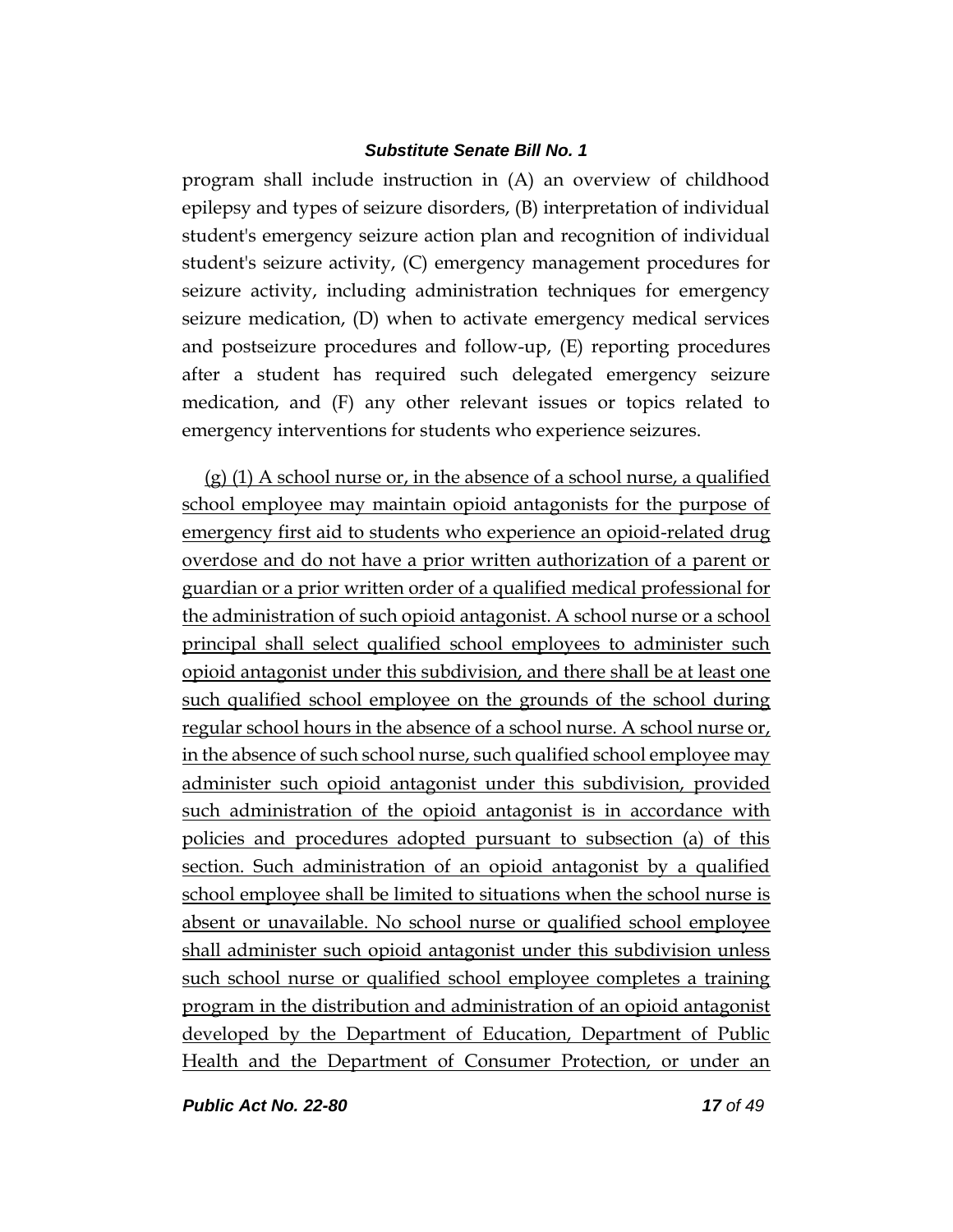agreement entered into pursuant to section 21a-286, as amended by this act. The parent or guardian of a student may submit a request, in writing, to the school nurse and school medical advisor, if any, that an opioid antagonist shall not be administered to such student under this subdivision.

(2) Not later than October 1, 2022, the Department of Education, in consultation with the Departments of Consumer Protection and Public Health, shall develop guidelines for use by local and regional boards of education on the storage and administration of opioid antagonists in schools in accordance with the provisions of this subsection.

(3) For purposes of this subsection, (A) "opioid antagonist" means naloxone hydrochloride or any other similarly acting and equally safe drug approved by the federal Food and Drug Administration for the treatment of a drug overdose, (B) "qualified school employee" means a principal, teacher, licensed athletic trainer, licensed physical or occupational therapist employed by a school district, coach or school paraprofessional, and (C) "qualified medical professional" means (i) a physician licensed under chapter 370, (ii) an optometrist licensed to practice optometry under chapter 380, (iii) an advanced practice registered nurse licensed to prescribe in accordance with section 20-94a, or (iv) a physician assistant licensed to prescribe in accordance with section 20-12d.

Sec. 8. Section 21a-286 of the general statutes is repealed and the following is substituted in lieu thereof (*Effective July 1, 2022*):

(a) For purposes of this section:

(1) "Opioid antagonist" shall have the meaning set forth in section 17a-714a.

(2) "Prescribing practitioner" shall have the meaning set forth in section 20-14c.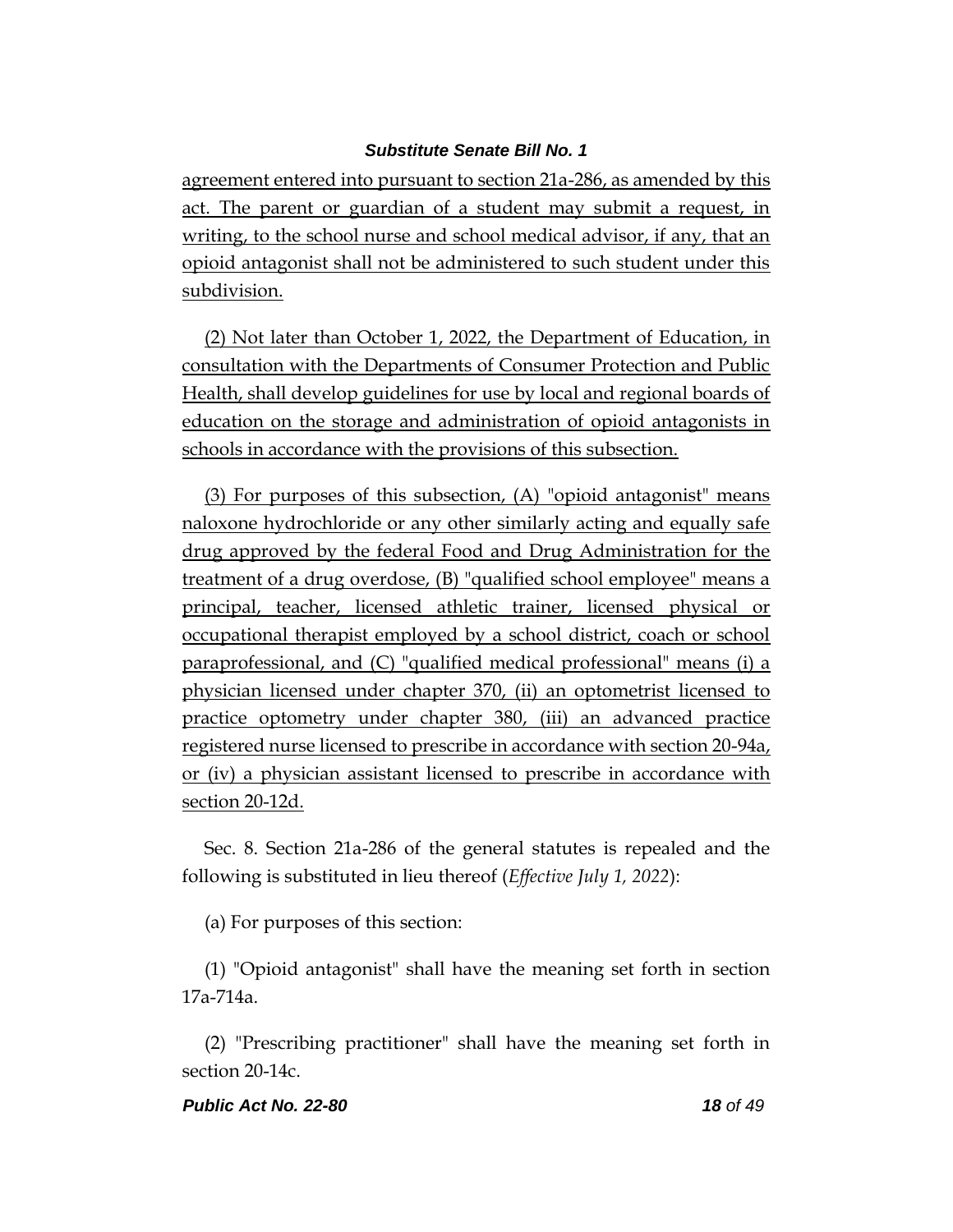(3) "Pharmacist" shall have the meaning set forth in section 20-609a.

(b) A prescribing practitioner or a pharmacist certified to prescribe naloxone pursuant to section 20-633c may enter into an agreement with a law enforcement agency, emergency medical service provider, government agency, **[**or**]** community health organization or local or regional board of education related to the distribution and administration of an opioid antagonist for the reversal of an opioid overdose. The prescribing practitioner or pharmacist shall provide training to persons who will distribute or administer the opioid antagonist pursuant to the terms of the agreement. Persons other than the prescribing practitioner or pharmacist shall receive training in the distribution or administration of opioid antagonists prior to distributing or administering an opioid antagonist. The agreement shall address the storage, handling, labeling, recalls and recordkeeping of opioid antagonists by the law enforcement agency, emergency medical service provider, government agency, **[**or**]** community health organization or local or regional board of education which is party to the agreement.

(c) A prescribing practitioner or pharmacist who enters into an agreement pursuant to subsection (b) of this section shall not be liable for damages in a civil action or subject to administrative or criminal prosecution for the administration or dispensing of an opioid antagonist by such law enforcement agency, emergency medical service provider, government agency, **[**or**]** community health organization or local or regional board of education.

(d) The Commissioner of Consumer Protection may adopt regulations, in accordance with the provisions of chapter 54, to implement the provisions of this section.

Sec. 9. (*Effective July 1, 2022*) For the school year commencing July 1, 2022, the Department of Public Health, in collaboration with the Department of Education, shall provide information to local and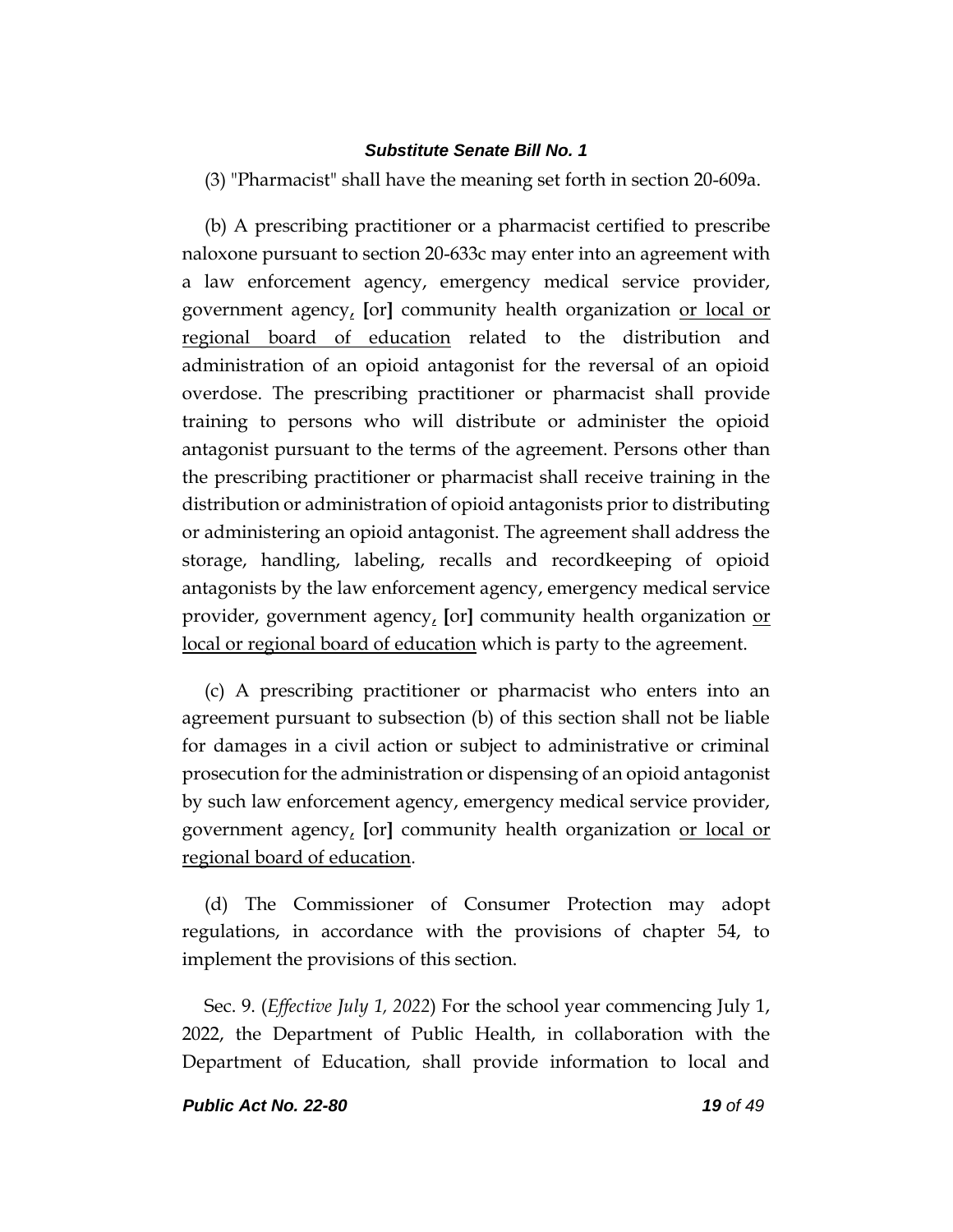regional boards of education regarding where such boards can acquire opioid antagonists, as defined in section 10-212a of the general statutes, as amended by this act, including the name and contact information of any manufacturer of opioid antagonists that is providing such opioid antagonists at no cost to school districts.

Sec. 10. (*Effective from passage*) (a) As used in this section:

(1) "Ableism" means the bias, prejudice or discrimination, intentional or unintentional, against people with physical, psychiatric or intellectual disabilities; and

(2) "Social-emotional learning" has the same meaning as provided in section 10-222v of the general statutes.

(b) There is established a task force to combat ableism. The task force shall identify (1) current efforts to educate all students on disability and combat ableism in the public school curriculum and classrooms, and (2) opportunities to expand such efforts and integrate them into socialemotional learning.

(c) The task force shall consist of the following members:

(1) Two appointed by the speaker of the House of Representatives, one of whom is an educator employed by a local or regional board of education and one of whom is a leader in social-emotional learning who works with children;

(2) Two appointed by the president pro tempore of the Senate, one of whom works as a special education teacher and one of whom is a member of the social and emotional learning and school climate advisory collaborative established pursuant to section 10-222q of the general statutes;

(3) One appointed by the majority leader of the House of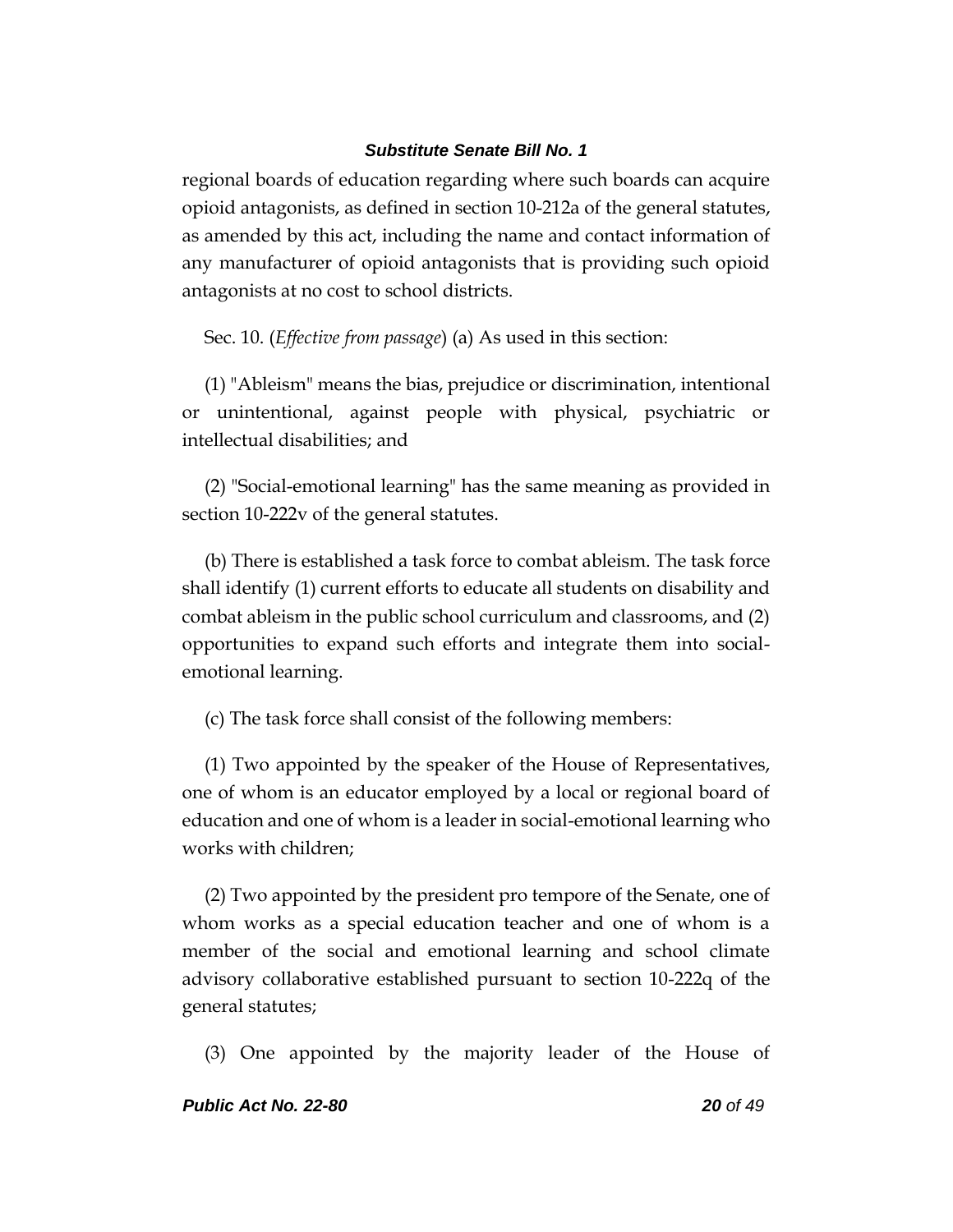Representatives, who is a school administrator employed by a local or regional board of education;

(4) One appointed by the majority leader of the Senate, who is a chairperson of a local or regional board of education;

(5) One appointed by the minority leader of the House of Representatives, who is a director or employee of a private nonprofit organization in the state that provides services or programs for children with disabilities;

(6) One appointed by the minority leader of the Senate, who is a director or employee of a private nonprofit organization in the state that provides disability-related services or programs for children;

(7) The Commissioner of Education, or the commissioner's designee;

(8) The Commissioner of Early Childhood, or the commissioner's designee;

(9) The chairperson of the Advisory Council for Special Education, established pursuant to section 10-76i of the general statutes;

(10) The Commissioner of Children and Families, or the commissioner's designee;

(11) The Chief Court Administrator, or the Chief Court Administrator's designee; and

(12) The director of Special Education Equity for Kids of Connecticut, or the director's designee.

(d) Any member of the task force appointed under subdivision (1),  $(2)$ ,  $(3)$ ,  $(4)$ ,  $(5)$  or  $(6)$  of subsection  $(c)$  of this section may be a member of the General Assembly.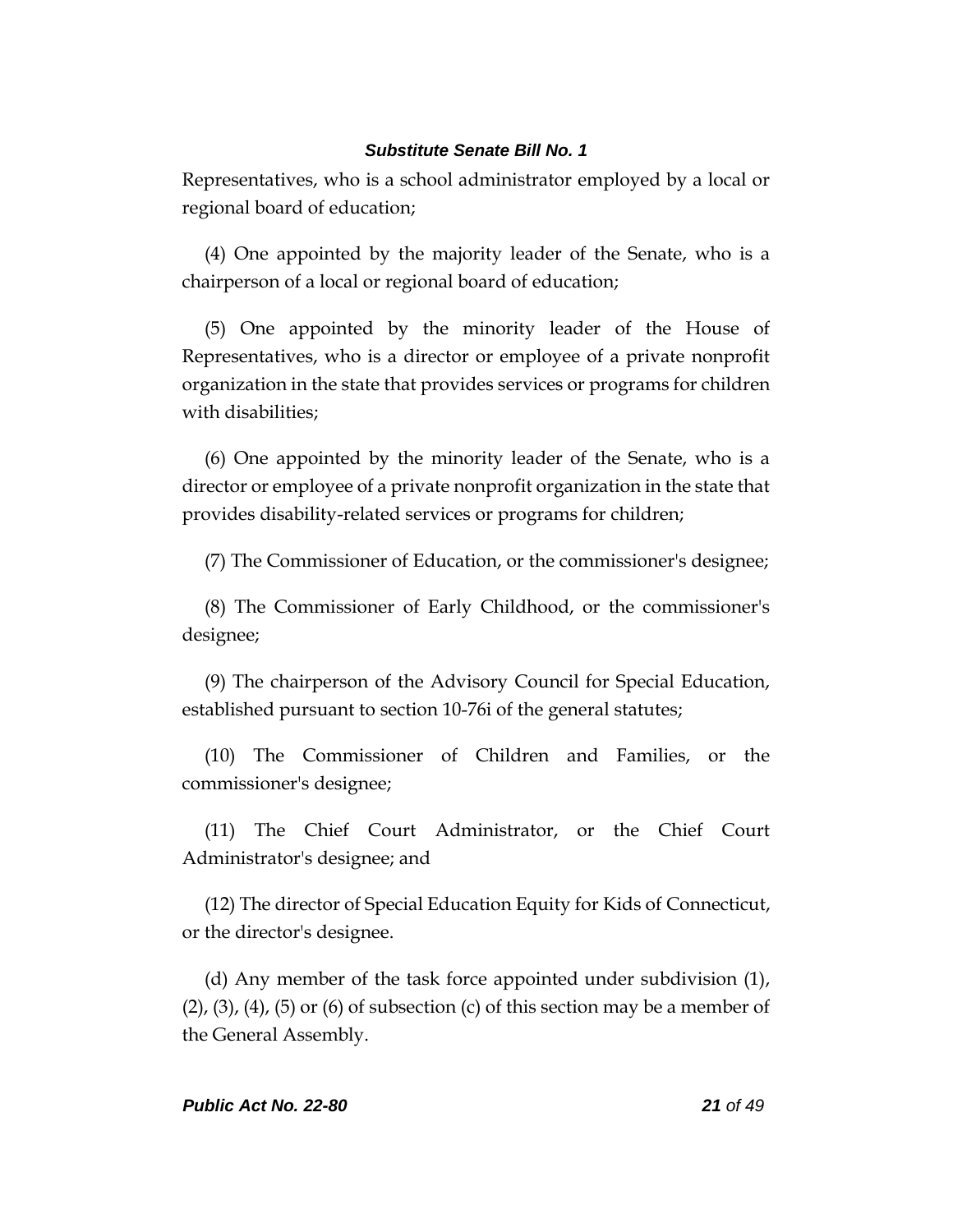(e) All initial appointments to the task force shall be made not later than thirty days after the effective date of this section. Any vacancy shall be filled by the appointing authority.

(f) The speaker of the House of Representatives and the president pro tempore of the Senate shall select the chairpersons of the task force from among the members of the task force. Such chairpersons shall schedule the first meeting of the task force, which shall be held not later than sixty days after the effective date of this section.

(g) The administrative staff of the joint standing committee of the General Assembly having cognizance of matters relating to children shall serve as administrative staff of the task force.

(h) Not later than January 1, 2023, the task force shall submit a report on its findings and recommendations to the joint standing committee of the General Assembly having cognizance of matters relating to children and education, in accordance with the provisions of section 11-4a of the general statutes. The task force shall terminate on the date that it submits such report or January 1, 2023, whichever is later.

Sec. 11. (*Effective from passage*) (a) There is established a task force to study the governance structure and internal procedures of the Connecticut Interscholastic Athletic Conference. Such study shall include, but need not be limited to, an examination of the leadership structure of the conference and how leadership positions are filled, and how the conference receives and resolves complaints filed by members of the conference and individuals.

(b) The task force shall consist of the following members:

(1) One appointed by the speaker of the House of Representatives, who has expertise in coaching;

(2) Two appointed by the president pro tempore of the Senate, each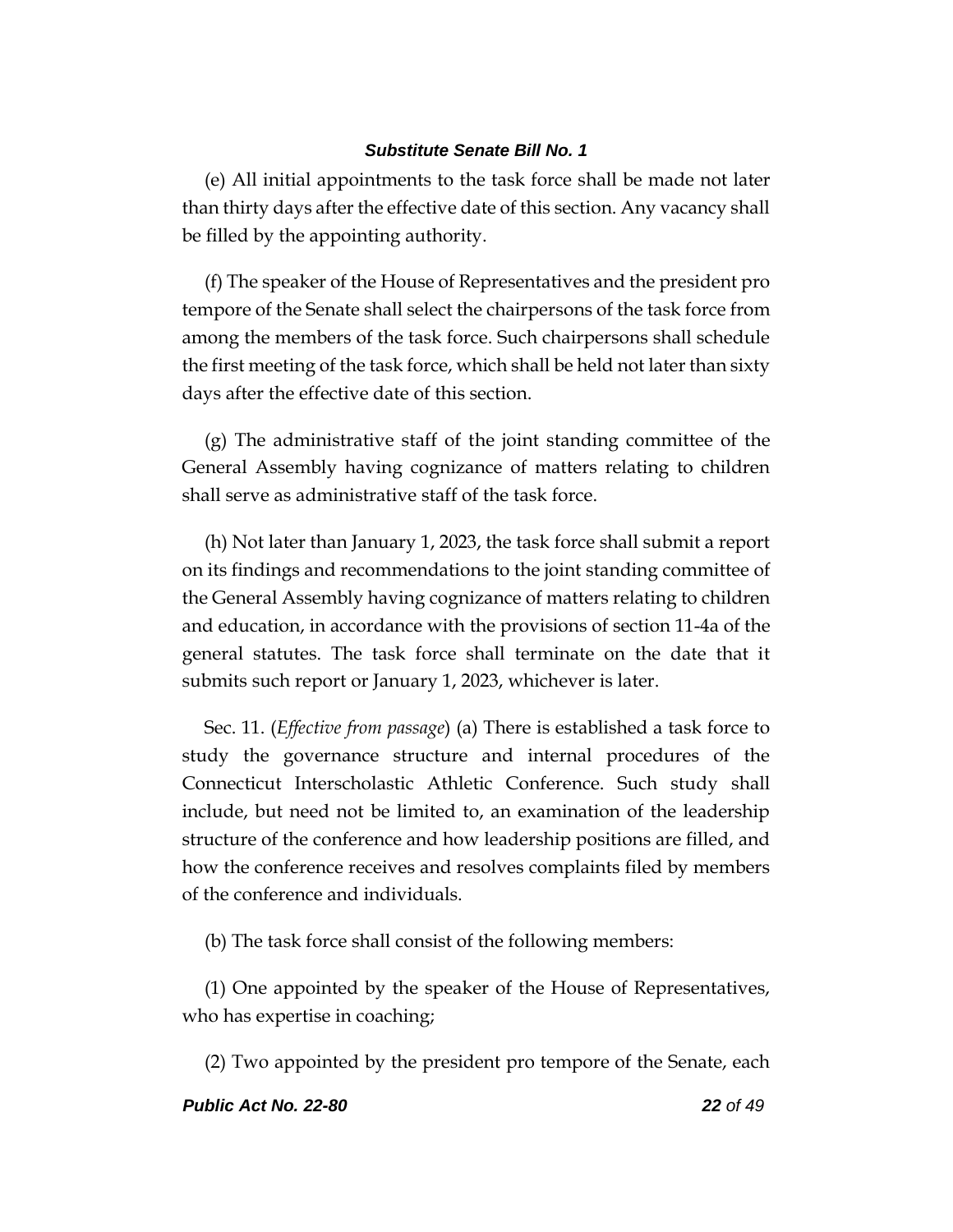of whom are the parent or guardian of a student athlete for a school that is a member of the Connecticut Interscholastic Athletic Conference;

(3) One appointed by the majority leader of the House of Representatives, who is an expert in diversity in sports;

(4) One appointed by the majority leader of the Senate, who is an athletic director for a school district that is a member of the Connecticut Interscholastic Athletic Conference;

(5) One appointed by the minority leader of the House of Representatives, who has expertise in sports management;

(6) One appointed by the minority leader of the Senate, who is an administrator at a school that is a member of the Connecticut Interscholastic Athletic Conference; and

(7) The director of the Connecticut Interscholastic Athletic Conference, or the director's designee.

(c) Any member of the task force appointed under subdivision (1),  $(2)$ ,  $(3)$ ,  $(4)$ ,  $(5)$  or  $(6)$  of subsection  $(b)$  of this section may be a member of the General Assembly.

(d) All initial appointments to the task force shall be made not later than thirty days after the effective date of this section. Any vacancy shall be filled by the appointing authority.

(e) The speaker of the House of Representatives and the president pro tempore of the Senate shall select the chairpersons of the task force from among the members of the task force. Such chairpersons shall schedule the first meeting of the task force, which shall be held not later than sixty days after the effective date of this section.

(f) The administrative staff of the joint standing committee of the General Assembly having cognizance of matters relating to education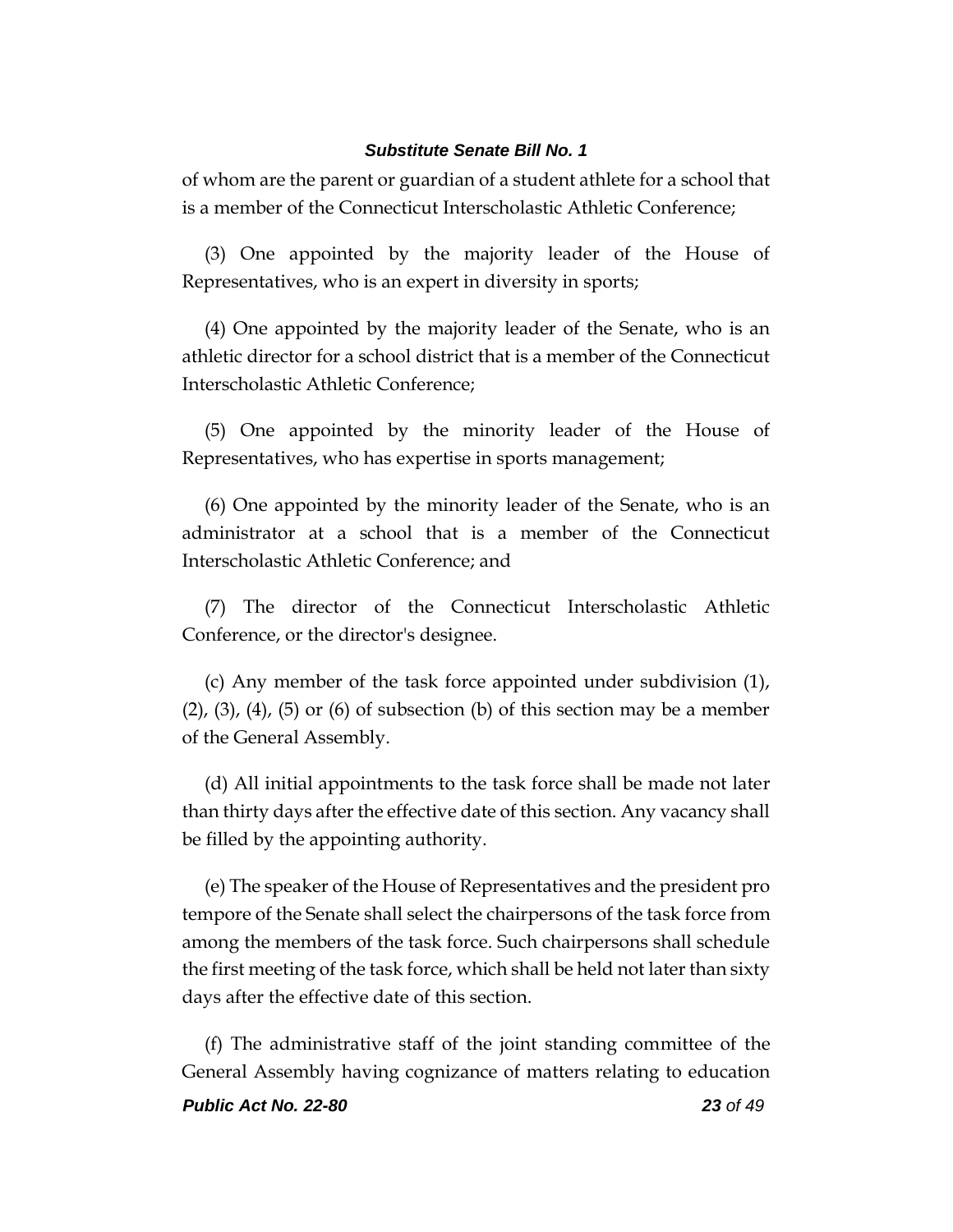shall serve as administrative staff of the task force.

(g) Not later than January 1, 2023, the task force shall submit a report, in accordance with the provisions of section 11-4a of the general statutes, on its findings and recommendations to the joint standing committee of the General Assembly having cognizance of matters relating to education. The task force shall terminate on the date that it submits such report or January 1, 2023, whichever is later.

Sec. 12. (NEW) (*Effective July 1, 2022*) For the fiscal year ending June 30, 2023, the Department of Public Health shall administer a schoolbased health center expansion grant program to provide grants to certain operators of school-based health centers for the expansion of school-based health centers and services provided by such centers. The following operators of school-based health centers shall be eligible for a grant under this section: (1) The operator of a school-based health center for any of the thirty-six recommended sites for expanded mental health services contained in the final report of the School-Based Health Center Expansion Working Group, established pursuant to section 16 of public act 21-35, and (2) the operator of a school-based health center for any of the one hundred twenty-four recommended schools for expanded school-based health center medical and mental health services contained in the final report of the School-Based Health Center Expansion Working Group, established pursuant to section 16 of public act 21-35. The department shall give priority to awarding a grant to those operators of a school-based health center that will provide services after regular school hours. Each such operator shall submit, in collaboration with the local or regional board of education for the school district in which the school-based health center is located, an application for a grant under this section at such time and in such manner as prescribed by the department.

Sec. 13. (*Effective from passage*) For the fiscal year ending June 30, 2023, the Department of Education shall, within available appropriations,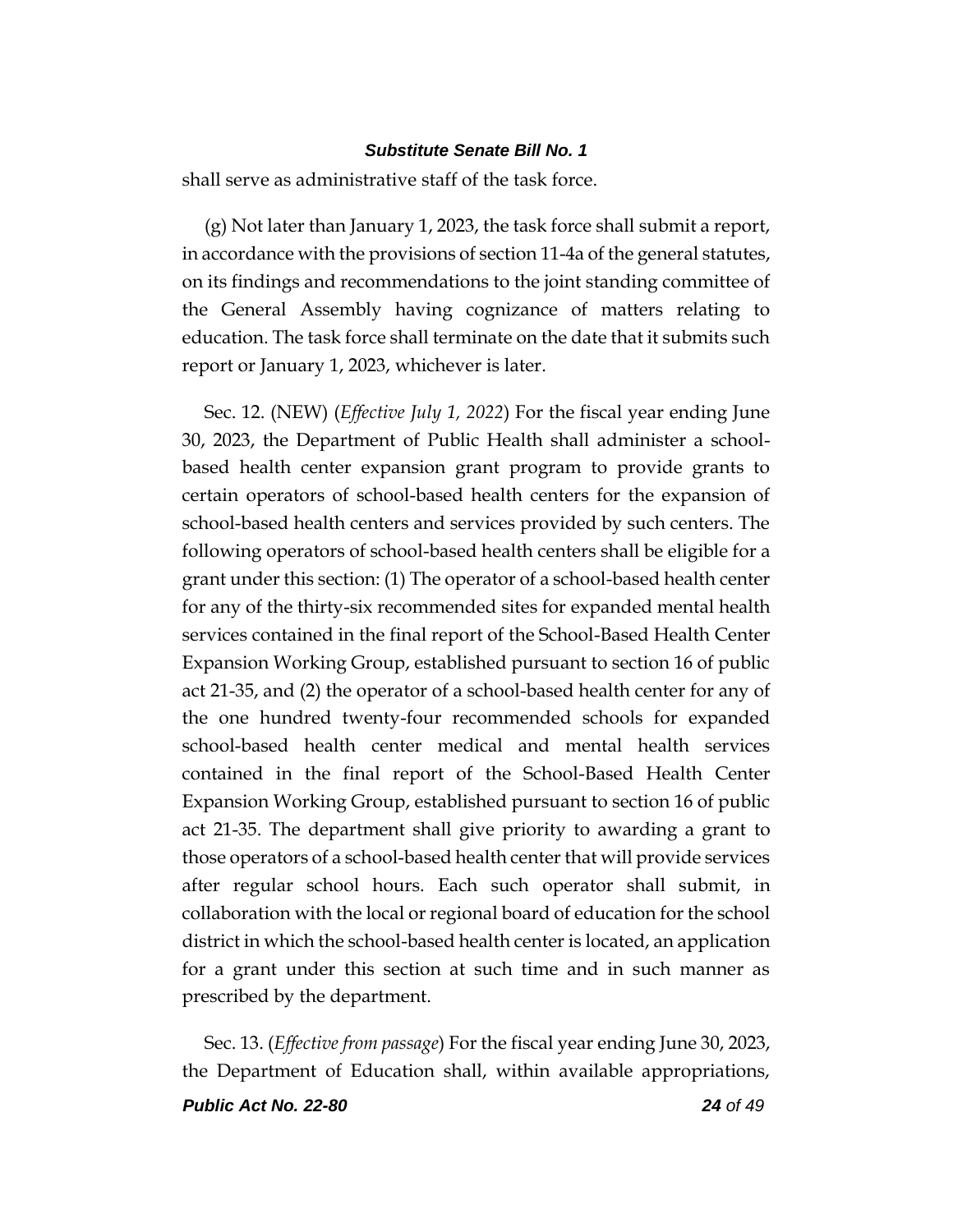provide assistance and support to the districts participating in the Learner Engagement and Attendance Program (LEAP).

Sec. 14. Section 10-156a of the general statutes is repealed and the following is substituted in lieu thereof (*Effective July 1, 2022*):

Each professional employee certified by the State Board of Education and employed by a local or regional board of education of any town or regional school district to work directly with children shall have a guaranteed uninterrupted duty-free period for lunch which shall be scheduled as a single period of consecutive minutes that is the greater of thirty minutes or the duration prescribed in the collective bargaining agreement negotiated by the organization designated or elected as the exclusive bargaining representative for such professional employee.

Sec. 15. (NEW) (*Effective July 1, 2022*) (a) There is established a minority teacher candidate scholarship program administered by the Department of Education. The program shall provide an annual scholarship to minority students who (1) graduated from a public high school in a priority school district, as described in section 10-266p of the general statutes, and (2) are enrolled in a teacher preparation program at any four-year institution of higher education. Maximum grants shall not exceed twenty thousand dollars per year. As used in this section, "minority" has the same meaning as provided in section 10-156bb of the general statutes, as amended by this act.

(b) Not later than January 1, 2023, the department shall, in consultation with the chairpersons of the joint standing committee of the General Assembly having cognizance of matters relating to education, develop a policy concerning the administration of the scholarship. Such policy shall include, but need not be limited to, provisions regarding (1) any additional eligibility criteria, (2) payment and distribution of the scholarships, and (3) the notification of students in high school in priority school districts of the scholarship program.

*Public Act No. 22-80 25 of 49*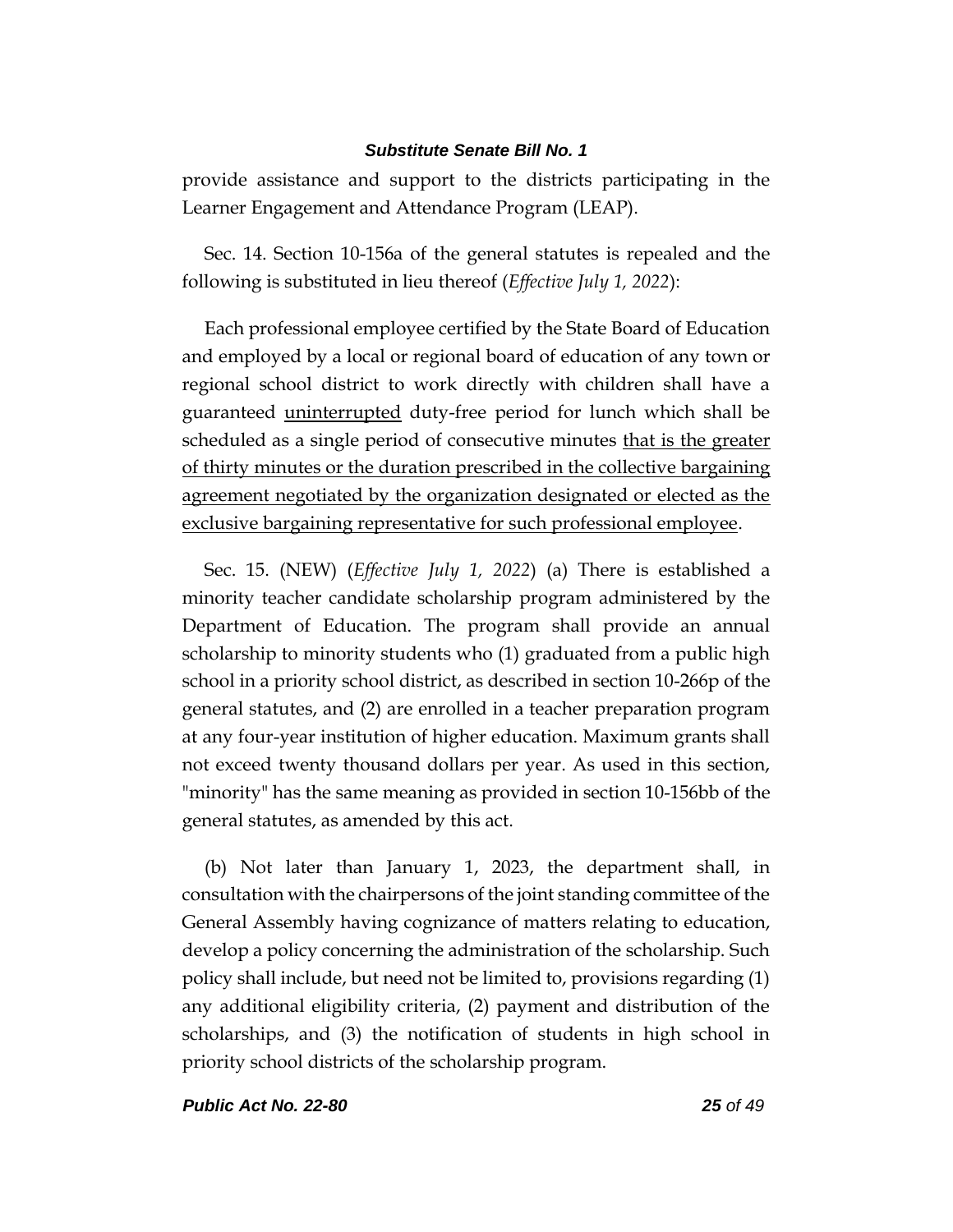(c) For the fiscal years ending June 30, 2024, and each fiscal year thereafter, the department shall award scholarships in accordance with the provisions of this section and the guidelines developed pursuant to subsection (b) of this section.

(d) The department may accept gifts, grants and donations, from any source, public or private, for the minority teacher candidate scholarship program.

Sec. 16. (*Effective from passage*) (a) The Task Force to Diversify the Educator Workforce, established pursuant to section 10-156aa of the general statutes, as amended by this act, shall conduct a study to evaluate the implementation of and analyze the effectiveness of existing minority teacher recruitment and retention programs and efforts at the state and local levels. Such study shall include, but need not be limited to, (1) a review of prior legislation relating to minority teacher recruitment and retention, including, but not limited to, public acts 18- 34, 19-74 and 19-117 and public act 21-2 of the June special session, (2) an evaluation of the implementation and outcomes of the programs and policies included in such legislation, (3) an assessment of the strategies and resources being used to ensure that at least two hundred fifty new minority teachers and administrators, of which at least thirty per cent are men, are hired and employed by local and regional boards of education each year in the state, pursuant to section 10-156ff of the general statutes, as amended by this act, and whether such goal is being realized, and (4) an analysis of any other issue relating to the recruitment or retention of minority teachers.

(b) The task force may consult with the Department of Education, the Minority Teacher Recruitment Policy Oversight Council, established pursuant to section 10-156bb of the general statutes, as amended by this act, and the chairpersons of the joint standing committee of the General Assembly having cognizance of matters relating to education while conducting such study.

*Public Act No. 22-80 26 of 49*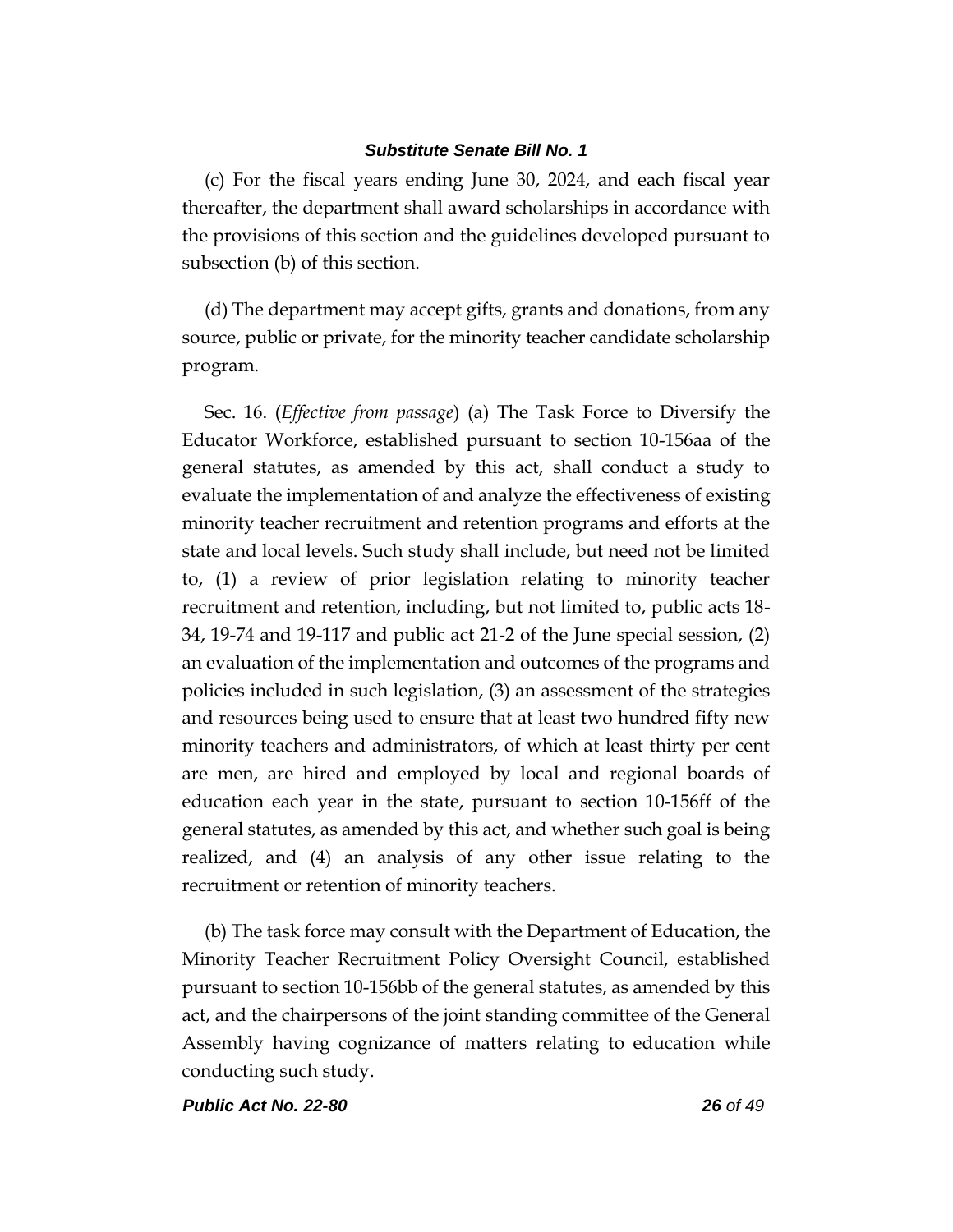(c) Not later than January 1, 2023, the task force shall submit a report on its findings and any recommendations for legislation to the joint standing committee of the General Assembly having cognizance of matters relating to education, in accordance with the provisions of section 11-4a of the general statutes.

Sec. 17. Subsection (a) of section 10-156aa of the general statutes is repealed and the following is substituted in lieu thereof (*Effective from passage*):

(a) There is established **[**a task force**]** the Task Force to Diversify the Educator Workforce to study and develop strategies to increase and improve the recruitment, preparation and retention of minority teachers, as defined in section 10-155*l*, in public schools in the state. Such study shall include, but need not be limited to, (1) an analysis of the causes of minority teacher shortages in the state, (2) an examination of current state-wide and school district demographics, and (3) a review of best practices.

Sec. 18. Subsections (a) and (b) of section 10-151d of the general statutes are repealed and the following is substituted in lieu thereof (*Effective from passage*):

(a) There is established a Performance Evaluation Advisory Council within the Department of Education. Membership of the council shall consist of: (1) The Commissioner of Education and the president of the Connecticut State Colleges and Universities, or their designees, (2) one representative from each of the following associations, designated by the association, the Connecticut Association of Boards of Education, the Connecticut Association of Public School Superintendents, the Connecticut Federation of School Administrators, the Connecticut Education Association, the American Federation of Teachers-Connecticut, the Connecticut Association of School Administrators and the Connecticut Association of Schools, (3) a representative from the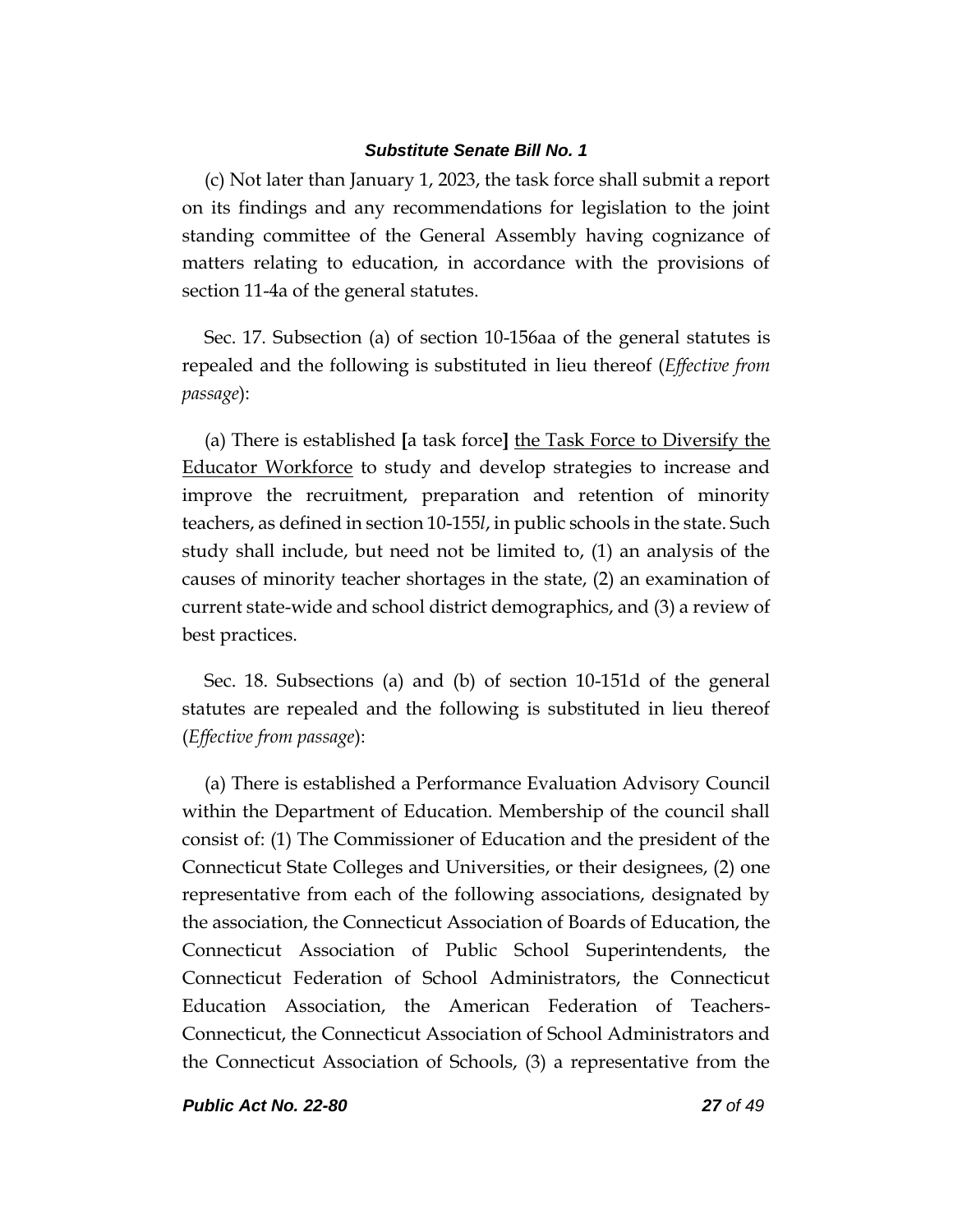**[**minority teacher recruitment task force**]** Task Force to Diversify the Educator Workforce, established pursuant to section 10-156aa, as amended by this act, designated by the chairpersons of **[**the minority teacher recruitment**]** said task force, and (4) persons selected by the Commissioner of Education who shall include, but need not be limited to, teachers, persons with expertise in performance evaluation processes and systems, and any other person the commissioner deems appropriate.

(b) The council shall be responsible for (1) assisting the State Board of Education in the development of (A) guidelines for a model teacher evaluation and support program, and (B) a model teacher evaluation and support program, pursuant to subsection (c) of section 10-151b, (2) the data collection and evaluation support system, pursuant to subsection (c) of section 10-10a, and (3) assisting the State Board of Education in the development of a teacher evaluation and support program implementation plan, pursuant to subsection (e) of section 10- 151b. The council shall meet at least quarterly. The council shall collaborate with the **[**minority teacher recruitment task force**]** Task Force to Diversify the Educator Workforce, established pursuant to section 10- 156aa, as amended by this act, to focus on issues concerning equity and closing the achievement gap, as defined in section 10-14u.

Sec. 19. Section 10-156bb of the general statutes is repealed and the following is substituted in lieu thereof (*Effective from passage*):

There is established a Minority Teacher Recruitment Policy Oversight Council within the Department of Education. The council shall consist of (1) the Commissioner of Education, or the commissioner's designee, (2) two representatives from the **[**minority teacher recruitment task force**]** Task Force to Diversify the Educator Workforce, established pursuant to section 10-156aa, as amended by this  $act_{\ell}$  (3) one representative from each of the exclusive bargaining units for certified employees, chosen pursuant to section 10-153b, (4) the president of the

*Public Act No. 22-80 28 of 49*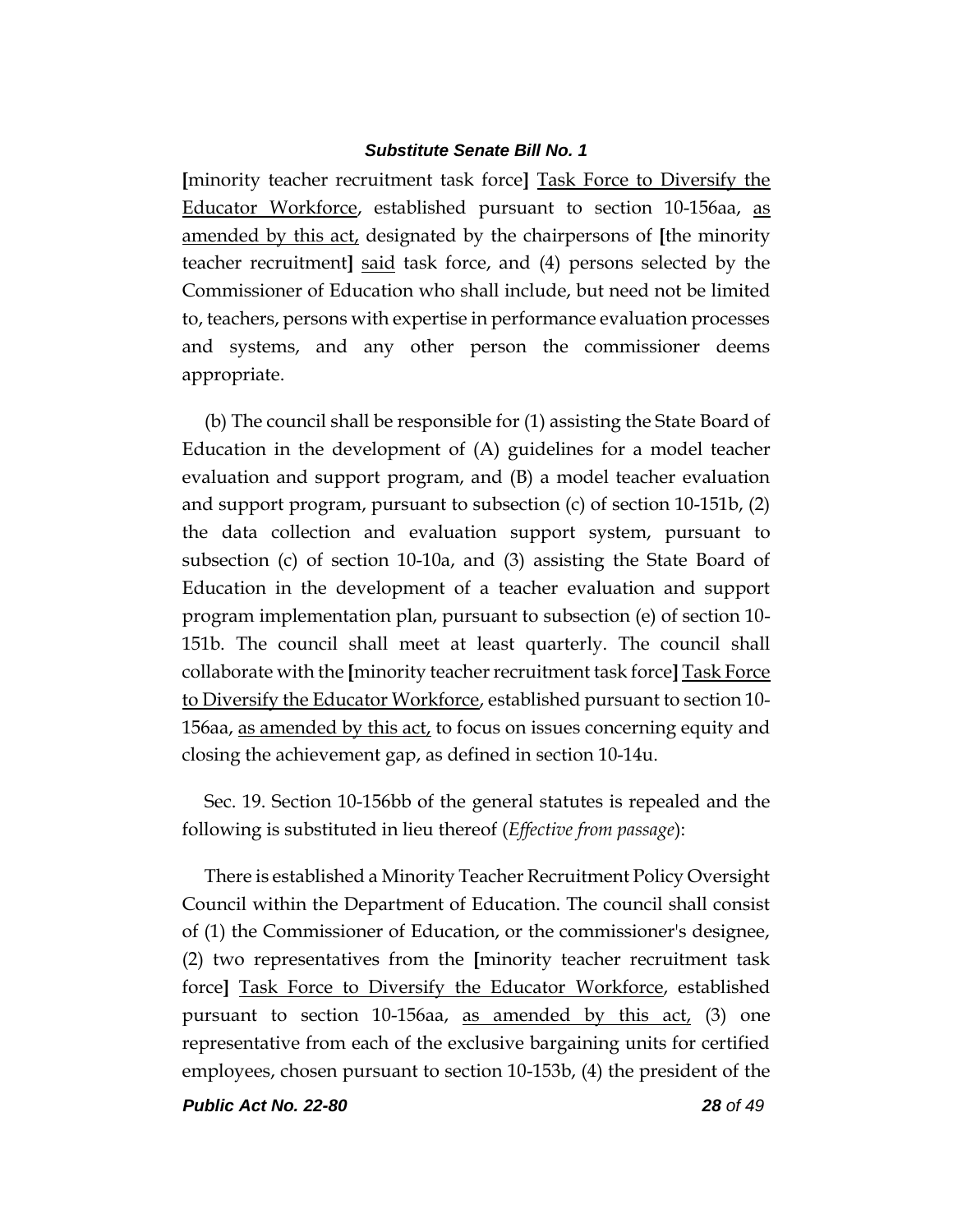Connecticut State Colleges and Universities, or the president's designee, and (5) a representative from an alternate route to certification program, appointed by the Commissioner of Education. The council shall hold quarterly meetings and advise, at least quarterly, the Commissioner of Education, or the commissioner's designee, on ways to (A) encourage minority middle and secondary school students to attend institutions of higher education and enter teacher preparation programs, (B) recruit minority students attending institutions of higher education to enroll in teacher preparation programs and pursue teaching careers, (C) recruit and retain minority teachers in Connecticut schools, (D) recruit minority teachers from other states to teach in Connecticut schools, and (E) recruit minority professionals in other fields to enter teaching. The council shall report, annually, in accordance with the provisions of section 11-4a, on the recommendations given to the commissioner, or the commissioner's designee, pursuant to the provisions of this section, to the joint standing committee of the General Assembly having cognizance of matters relating to education. For purposes of this section, "minority" means individuals whose race is defined as other than white, or whose ethnicity is defined as Hispanic or Latino by the federal Office of Management and Budget for use by the Bureau of Census of the United States Department of Commerce.

Sec. 20. Section 10-156ee of the 2022 supplement to the general statutes is repealed and the following is substituted in lieu thereof (*Effective from passage*):

Not later than January 1, 2019, the Department of Education, in consultation with the Minority Teacher Recruitment Policy Oversight Council, shall (1) identify relevant research and successful practices to enhance minority teacher recruitment throughout the state, (2) identify and establish public, private and philanthropic partnerships to increase minority teacher recruitment, (3) utilize, monitor and evaluate innovative methods to attract minority candidates to the teaching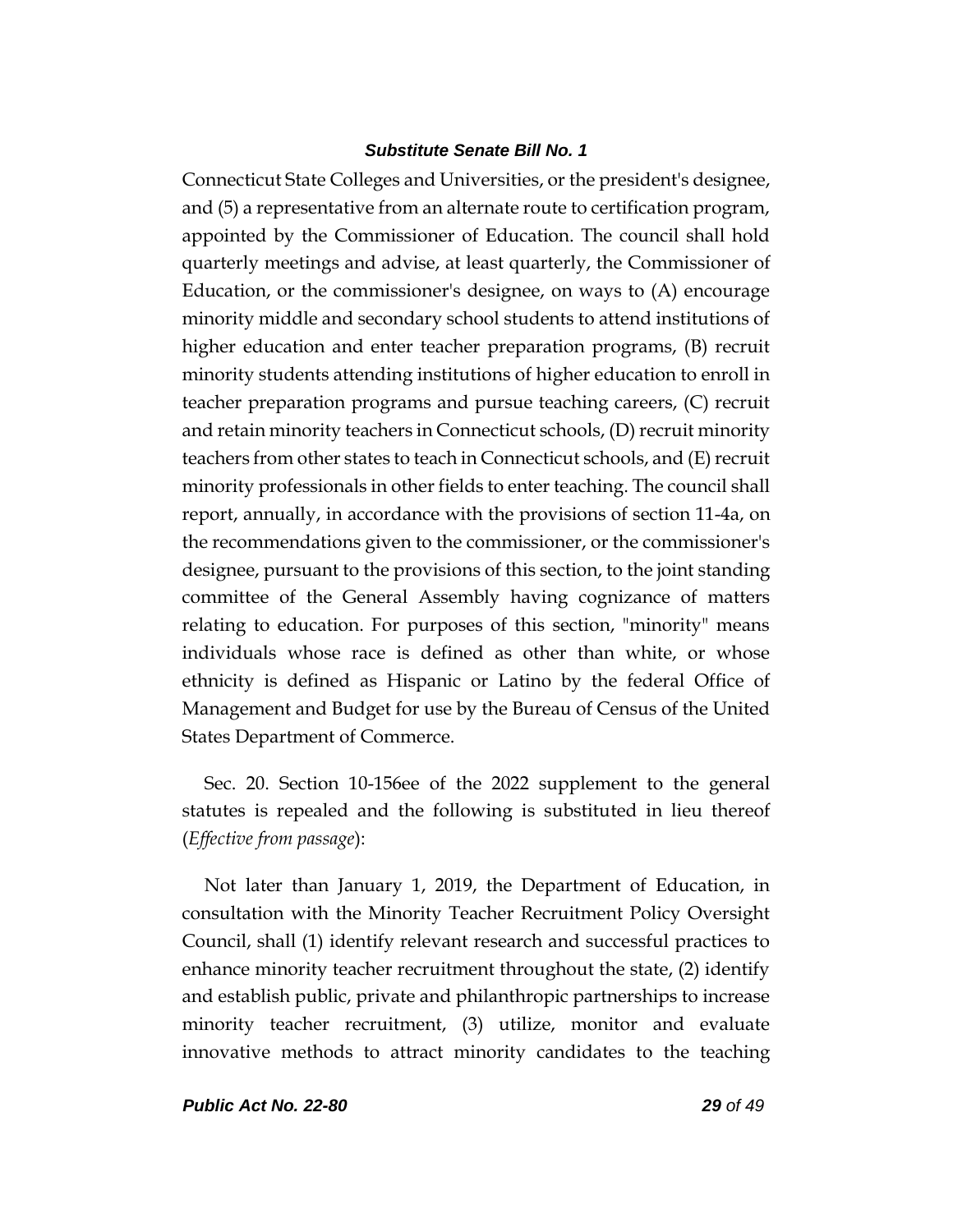profession, particularly in subject areas in which a teacher shortage exists, as determined by the Commissioner of Education pursuant to section 10-8b, (4) modernize the process for educators to obtain educator certification under this chapter by eliminating obstacles to certification to increase competitiveness with other states, (5) identify and utilize high-quality, affordable and bias-free educator assessments, (6) adopt cut scores for educator assessments, that do not exceed the multistate cut scores, to increase competitiveness with surrounding states, (7) support new and existing educator preparation programs that commit to enrolling greater numbers of minority teacher candidates in a manner that supports interstate reciprocity, (8) monitor, advise and support, and intervene in when necessary, local and regional boards of education's efforts to prioritize minority teacher recruitment and develop innovative strategies to attract and retain minority teachers within their districts, (9) (A) on and after July 1, 2019, include a question regarding the demographic data of applicants for positions requiring educator certification in the department's annual hiring survey distributed to local and regional boards of education, and (B) not later than July 1, 2020, and annually thereafter, submit a report, in accordance with the provisions of section 11-4a, on the applicant demographic data collected pursuant to subparagraph (A) of this subdivision to the **[**minority teacher recruitment task force**]** Task Force to Diversify the Educator Workforce, established pursuant to section 10-156aa, as amended by this act, and to the joint standing committee of the General Assembly having cognizance of matters relating to education, and (10) not later than July 1, 2022, develop and make available, in consultation with the State Education Resource Center, a video training module for school district personnel involved in or responsible for hiring educators relating to implicit bias and anti-bias in the hiring process. For purposes of this section, "minority" has the same meaning as provided in section 10- 156bb, as amended by this act.

Sec. 21. Section 10-156ff of the general statutes is repealed and the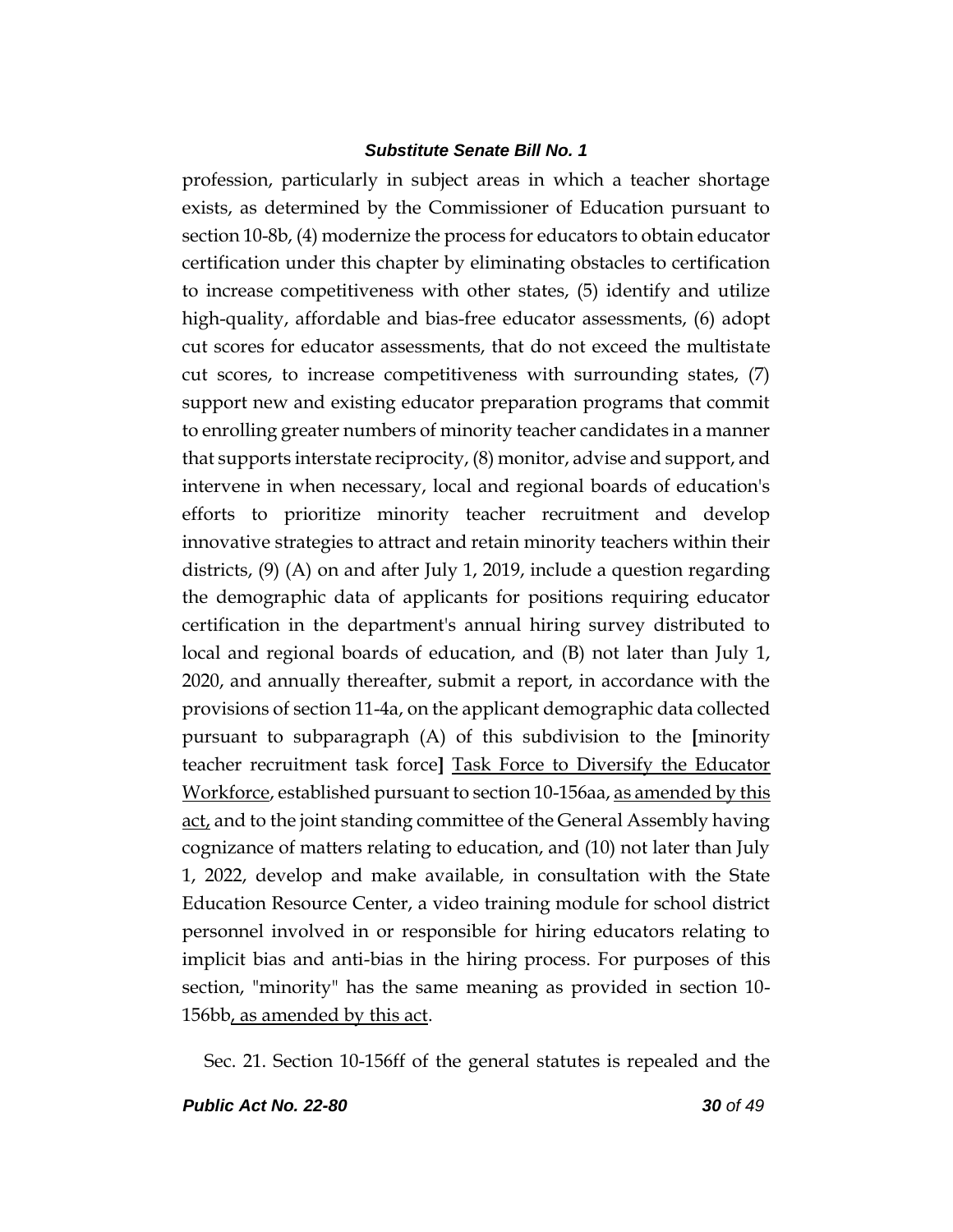following is substituted in lieu thereof (*Effective from passage*):

For the school year commencing July 1, 2020, and each school year thereafter, the Minority Teacher Recruitment Policy Oversight Council, established pursuant to section 10-156bb, as amended by this act, in consultation with the **[**minority teacher recruitment task force**]** Task Force to Diversify the Educator Workforce, established pursuant to section 10-156aa, as amended by this act, shall develop and implement strategies and utilize existing resources to ensure that at least two hundred fifty new minority teachers and administrators, of which at least thirty per cent are men, are hired and employed by local and regional boards of education each year in the state. As used in this section, "minority" has the same meaning as provided in section 10- 156bb, as amended by this act.

Sec. 22. Subsection (a) of section 10a-168b of the general statutes is repealed and the following is substituted in lieu thereof (*Effective from passage*):

(a) For the fiscal year ending June 30, 2020, and each fiscal year thereafter, the Office of Higher Education, in collaboration with the Minority Teacher Recruitment Policy Oversight Council, established pursuant to section 10-156bb, as amended by this act, and the **[**minority teacher recruitment task force**]** Task Force to Diversify the Educator Workforce, established pursuant to section 10-156aa, as amended by this act, shall, within available appropriations, administer a minority educator loan reimbursement grant program for persons who meet the eligibility requirements described in subsection (b) of this section.

Sec. 23. (*Effective from passage*) The Department of Education shall conduct a review of the statutes and regulations relating to teacher certification. Such review shall identify obsolete provisions, evaluate existing requirements for effectiveness and analyze whether any such statutes or regulations create a barrier to entry or undue hardship for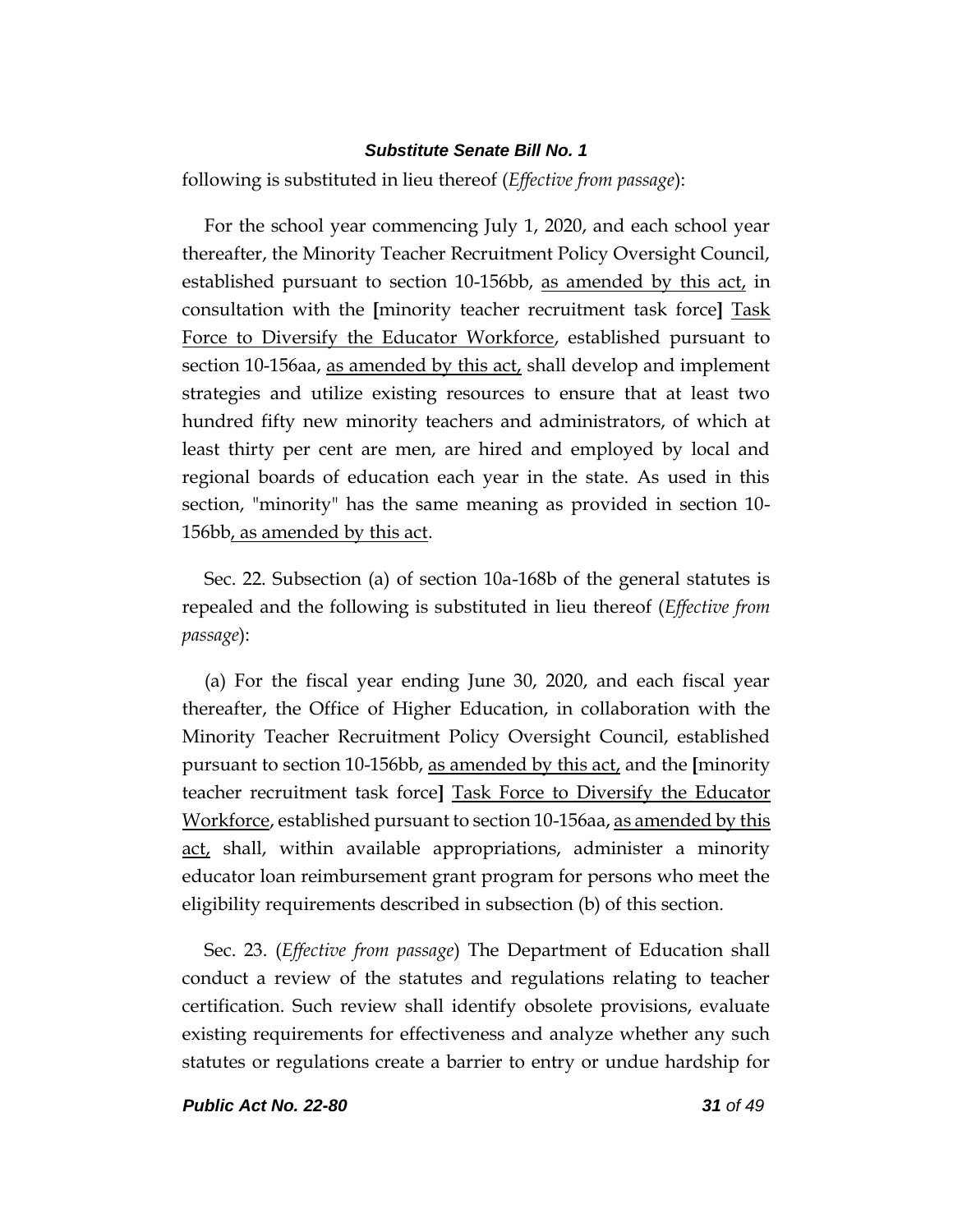the recruitment or retention of teaching candidates, including reciprocity with other states and Puerto Rico, or addressing the academic needs of students in the state. The department may seek input and recommendations from stakeholder groups while conducting such review. Not later than January 1, 2023, the department shall submit a report on its findings and recommendations to the joint standing committee of the General Assembly having cognizance of matters relating to education, in accordance with the provisions of section 11-4a of the general statutes.

Sec. 24. (NEW) (*Effective July 1, 2022*) (a) For the school years commencing July 1, 2022, and July 1, 2023, the State Board of Education, upon the request of a local or regional board of education or a regional educational service center, may issue a career and technical pathways instructor permit to any person with specialized training, experience or expertise in the field of manufacturing, allied health, computer technology, engineering or any of the construction trades. Such permit shall authorize such person to hold a part-time position of not more than twenty classroom instructional hours per week as a teacher of a class in such person's area of specialized training, experience or expertise. Such person shall (1) hold (A) an associate degree or a bachelor's degree in the field of manufacturing, allied health, computer technology, engineering or any of the construction trades, from an institution of higher education accredited by the Board of Regents for Higher Education or Office of Higher Education or regionally accredited, or (B) a credential, as defined in section 10a-34h of the general statutes, in the field of manufacturing, allied health, computer technology, engineering or any of the construction trades; and (2) have a minimum of two years of work experience in the field of such person's associate degree, bachelor's degree or credential.

(b) During a period of such employment, a person holding a career and technical pathways instructor permit shall be under the supervision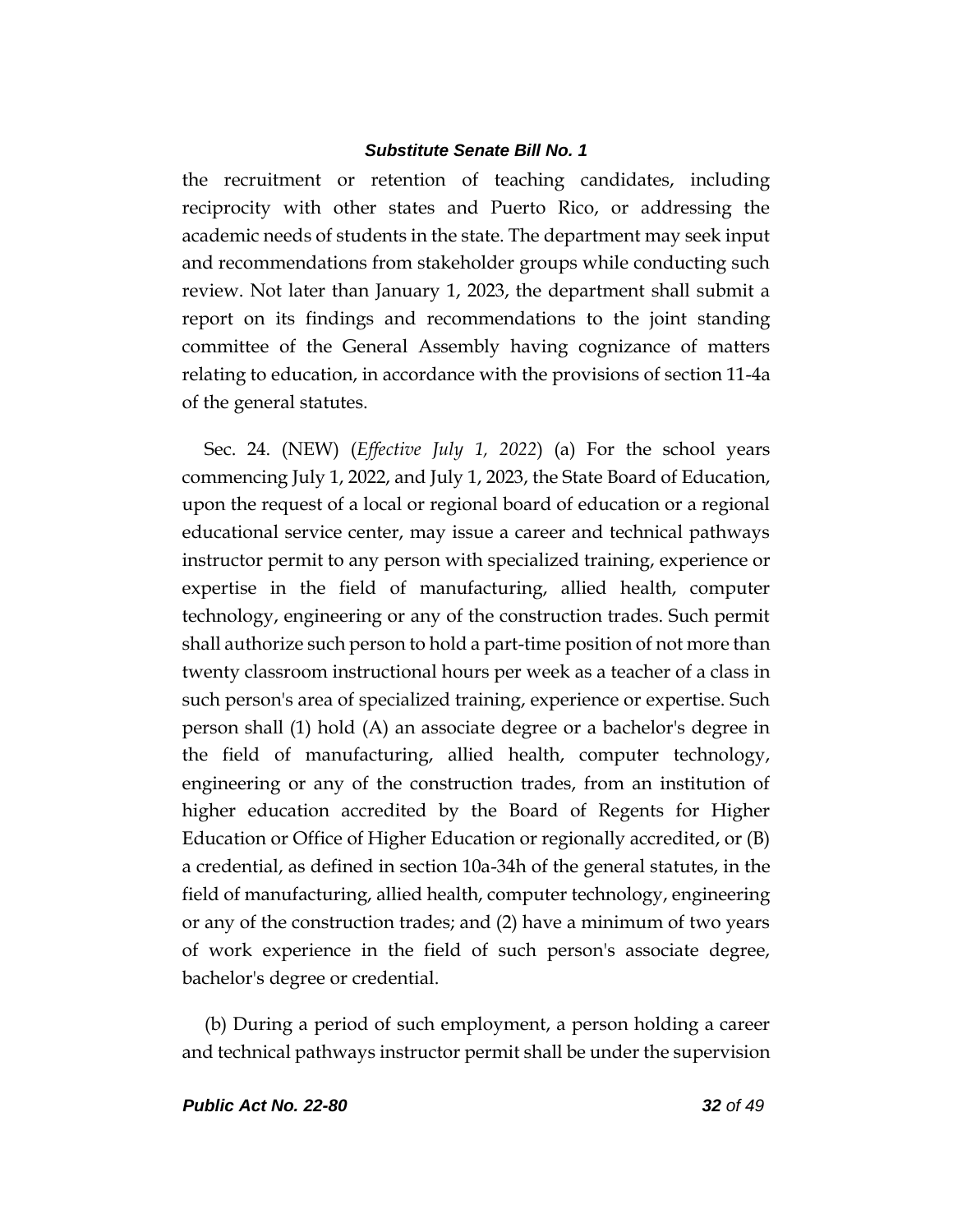of the superintendent of schools or of a principal, administrator or supervisor designated by such superintendent who shall regularly observe, guide and evaluate the performance of assigned duties by such holder of a career and technical pathways instructor permit.

(c) Each such career and technical pathways instructor permit shall be valid for the school years commencing July 1, 2022, and July 1, 2023.

(d) Any board of education or regional educational service center employing a person who holds a career and technical pathways instructor permit issued under this section shall provide a program to assist each such person. Such program, developed in consultation with the Department of Education, shall include academic and classroom support service components.

(e) No person holding a career and technical pathways instructor permit shall fill a position that will result in the displacement of any person holding a teaching certificate under section 10-145b of the general statutes who is already employed at such school.

(f) Any person holding a career and technical pathways instructor permit pursuant to this section shall not be deemed to be eligible for membership in the teachers' retirement system solely by reason of such permit, provided any such person who holds a regular teacher's certificate issued by the State Board of Education shall not be excluded from membership in said system.

Sec. 25. Section 10-4w of the 2022 supplement to the general statutes is repealed and the following is substituted in lieu thereof (*Effective July 1, 2022*):

(a) As used in this section: **[**,**]**

(1) "**[**remote**]** Remote learning" means instruction by means of one or more Internet-based software platforms as part of a remote learning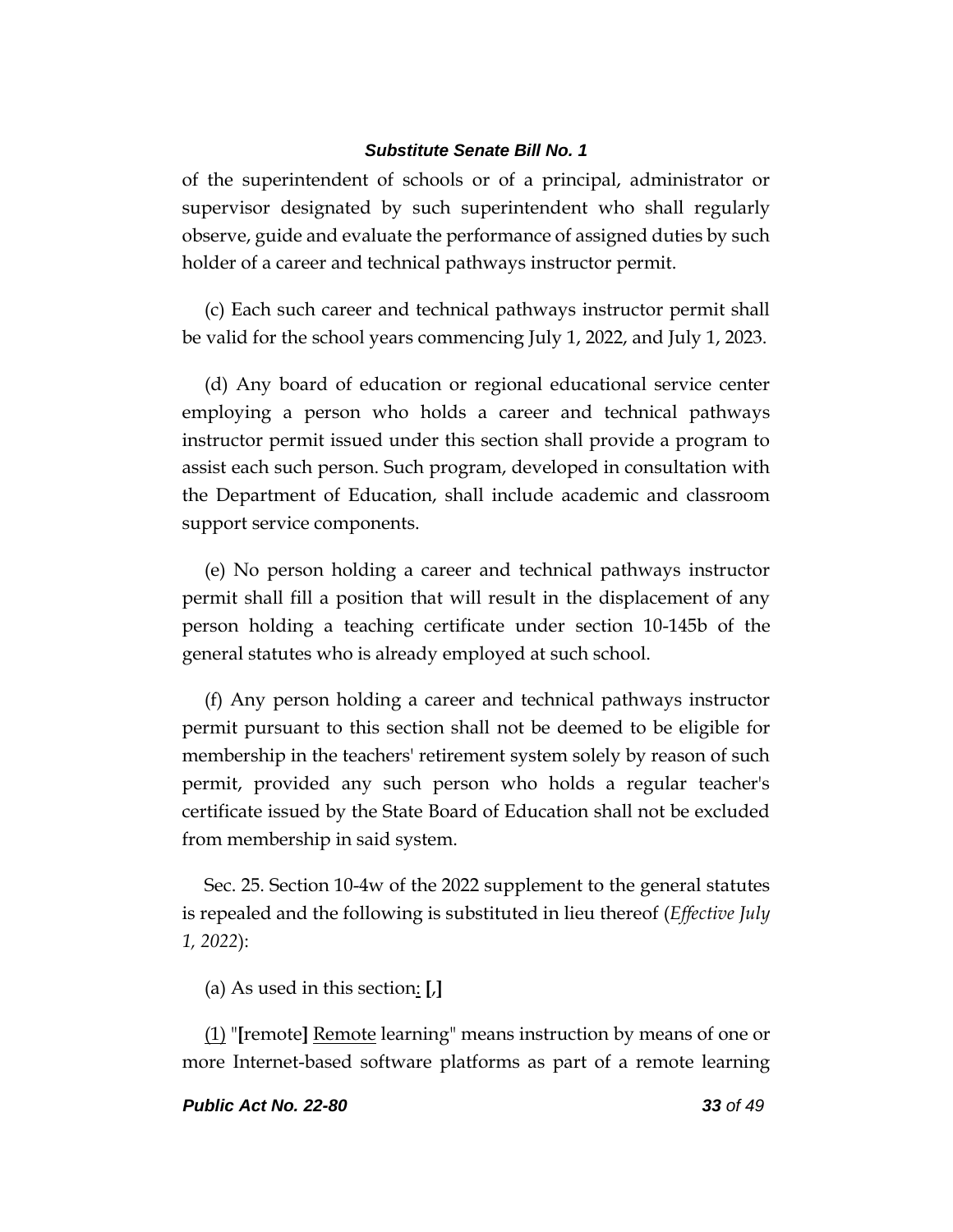model; **[**.**]** and

(2) "Dual instruction" means the simultaneous instruction by a teacher to students in-person in the classroom and students engaged in remote learning.

(b) Not later than January 1, 2022, the Commissioner of Education shall develop, and update as necessary, standards for remote learning. **[**The standards shall not be deemed to be regulations, as defined in section 4-166.**]**

(c) For the school **[**year**]** years commencing July 1, 2022, and **[**each school year thereafter**]** July 1, 2023, a local or regional board of education may authorize remote learning to students in grades nine to twelve, inclusive, provided such board (1) provides such instruction in compliance with the standards developed pursuant to subsection (b) of this section, **[**and**]** (2) adopts a policy regarding the requirements for student attendance during remote learning, which shall (A) be in compliance with the Department of Education's guidance on student attendance during remote learning, and (B) count the attendance of any student who spends not less than one-half of the school day during such instruction engaged in (i) virtual classes, (ii) virtual meetings, (iii) activities on time-logged electronic systems, and (iv) the completion and submission of assignments, and (3) prohibits the provision of dual instruction as part of remote learning.

(d) For the school year commencing July 1, 2024, and each school year thereafter, a local or regional board of education may authorize remote learning to students in grades kindergarten to twelve, inclusive, provided such board (1) provides such instruction in compliance with the standards developed pursuant to subsection (b) of this section, (2) adopts a policy regarding the requirements for student attendance during remote learning, which shall (A) be in compliance with the Department of Education's guidance on student attendance during

*Public Act No. 22-80 34 of 49*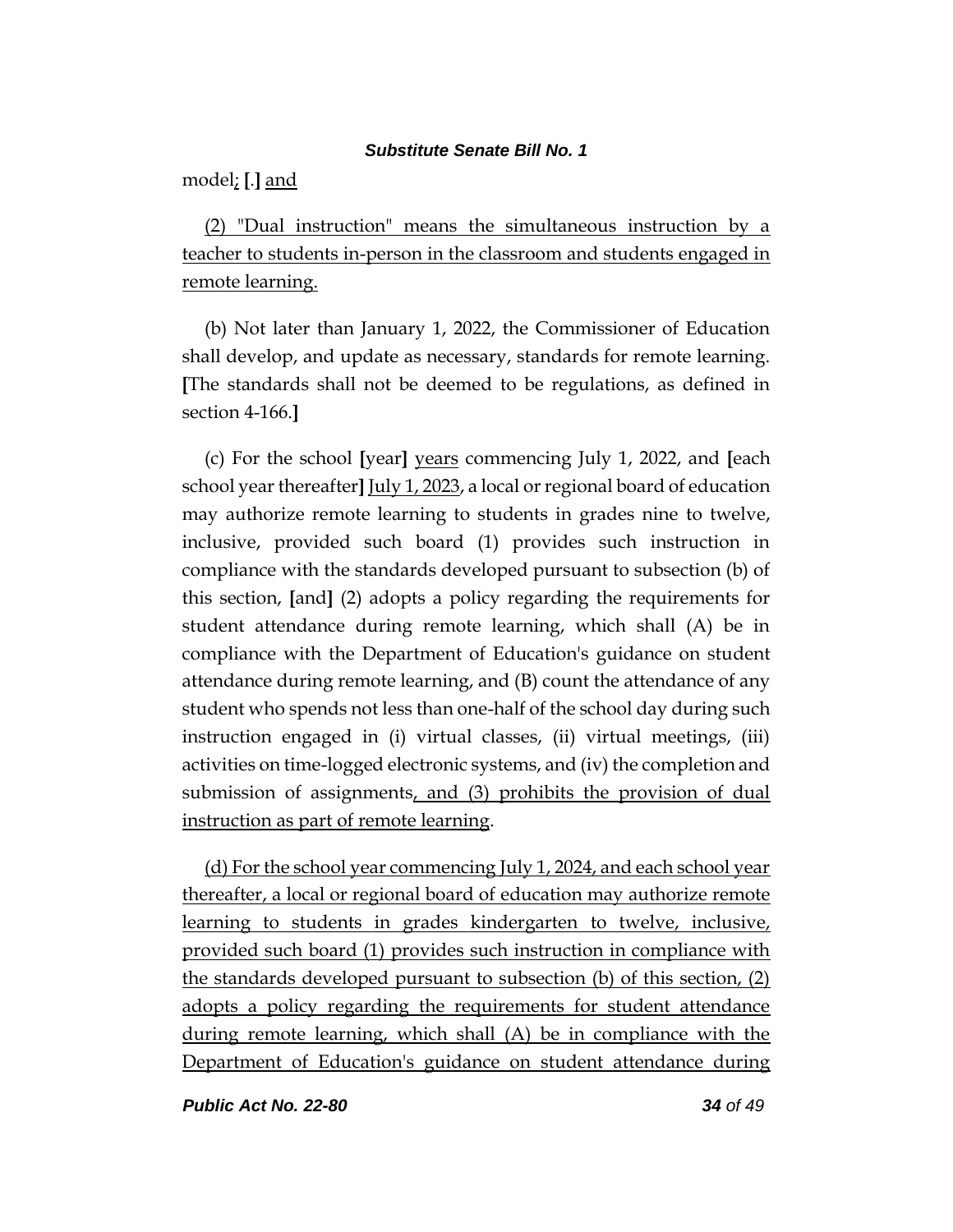remote learning, and (B) count the attendance of any student who spends not less than one-half of the school day during such instruction engaged in (i) virtual classes, (ii) virtual meetings, (iii) activities on timelogged electronic systems, and (iv) the completion and submission of assignments, and (3) prohibits the provision of dual instruction as part of remote learning.

Sec. 26. Section 10-357b of the 2022 supplement to the general statutes is repealed and the following is substituted in lieu thereof (*Effective July 1, 2022*):

(a) The purposes of the State Education Resource Center, established pursuant to section 10-357a, shall be to assist the State Board of Education in the provision of programs and activities that will promote educational equity and excellence. Such activities shall be limited to: Training, technical assistance and professional development for local and regional boards of education, school leaders, teachers, families and community partners in the form of seminars, publications, site visits, online content and other appropriate means; maintaining a state education resource center library; publication of technical materials; research and evaluation; writing, managing, administering and coordinating grants for the purposes described in this subsection; and any other related activities directly related to the purposes described in this subsection. The center shall support local educational agencies serving the needs of families, communities and service providers. The center **[**may**]** shall support programs and activities concerning early childhood education, in collaboration with the Office of Early Childhood, improving school and district academic performance, and closing **[**academic achievement**]** opportunity gaps between socio-economic subgroups, and other related programs and activities. The center shall support and collaborate with other state agencies for the purposes described in this subsection. For such purposes the center is authorized and empowered to:

*Public Act No. 22-80 35 of 49* (1) Have perpetual succession as a body politic and corporate and to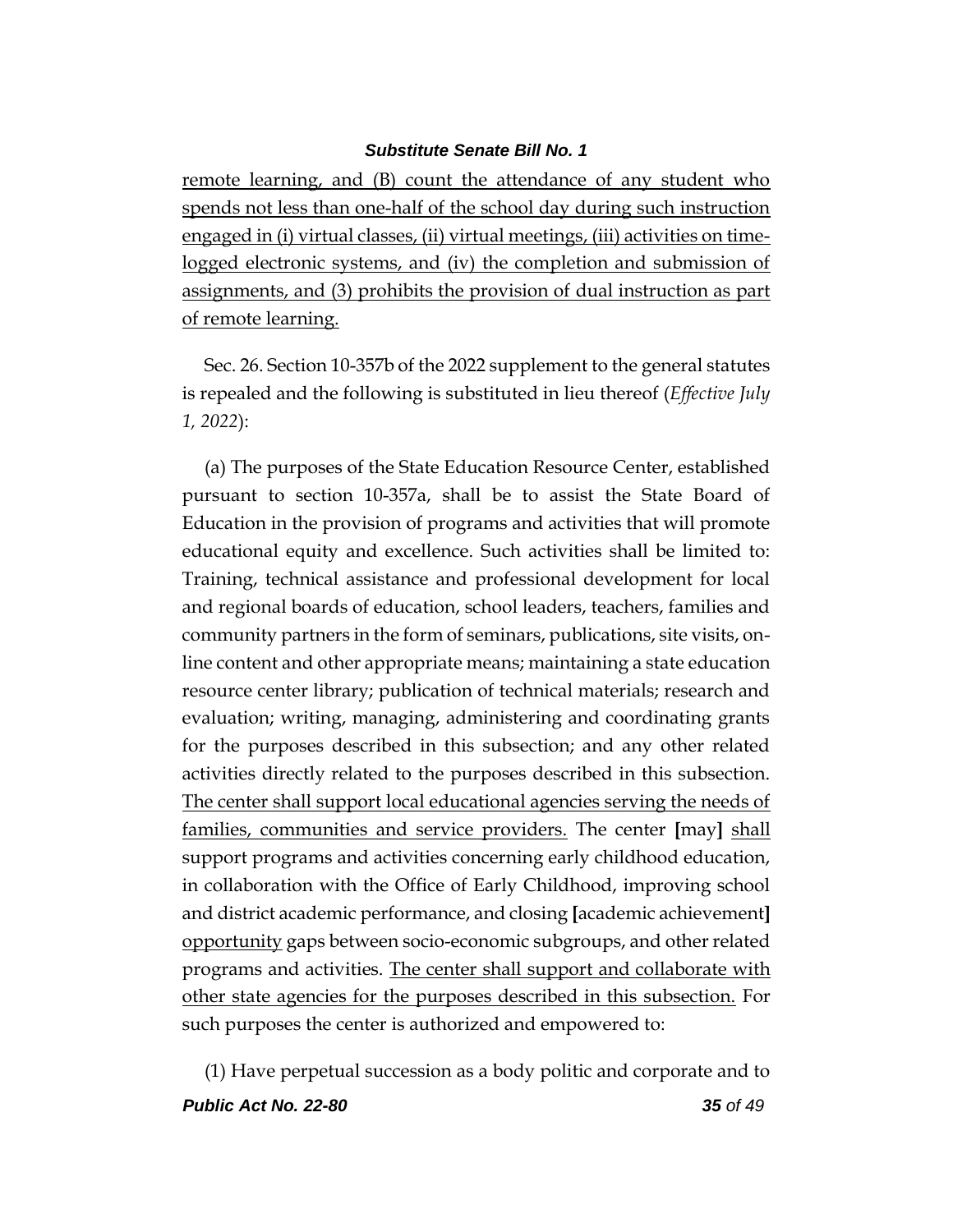adopt bylaws for the regulation of its affairs and the conduct of its business;

(2) Adopt an official seal and alter the same at pleasure;

(3) Maintain an office at such place or places as it may designate;

(4) Sue and be sued in its own name and plead and be impleaded;

(5) (A) Employ such assistants, agents and other employees as may be necessary or desirable who shall not be employees, as defined in subsection (b) of section 5-270; (B) establish all necessary or appropriate personnel practices and policies, including those relating to hiring, promotion, compensation, retirement and collective bargaining, which need not be in accordance with chapter 68, and the center shall not be an employer as defined in subsection (a) of section 5-270; and (C) engage consultants, attorneys and appraisers as may be necessary or desirable to carry out its purposes in accordance with this section and sections 10- 357a, 10-357c and 10-357d;

(6) Receive and accept aid or contributions from any source of money, property, labor or other things of value, to be held, used and applied to carry out the purposes of this section and sections 10-357a, 10-357c and 10-357d, subject to such conditions upon which such grants and contributions may be made, including, but not limited to, gifts or grants from any department, agency or instrumentality of the United States or this state for any purpose consistent with this section and sections 10- 357a, 10-357c and 10-357d;

(7) Make and enter into all contracts and agreements necessary or incidental to the performance of its duties and the execution of its powers under this section and sections 10-357a, 10-357c and 10-357d, including contracts and agreements for such professional services as the center deems necessary, including, but not limited to, those services provided by financial consultants, underwriters and technical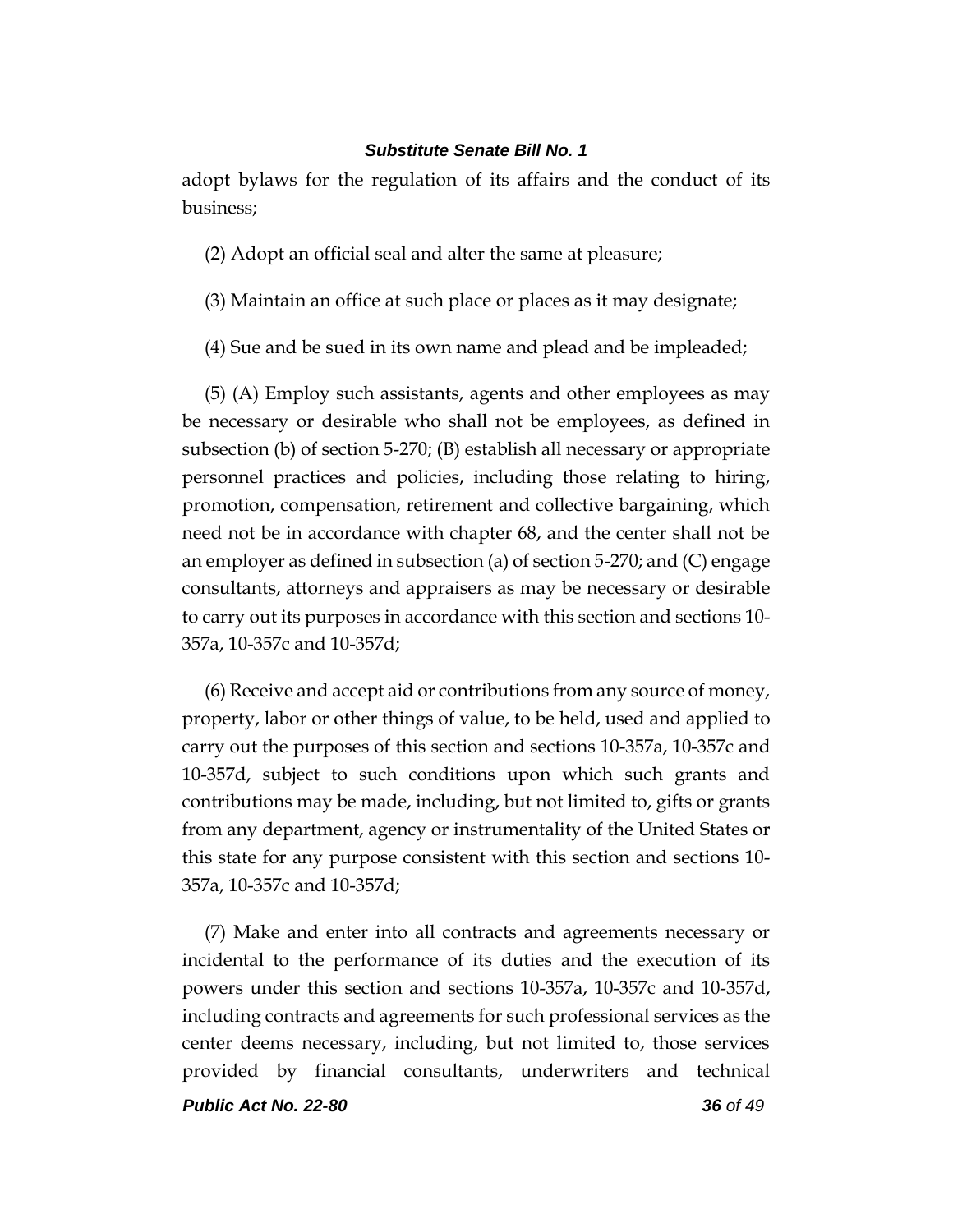specialists;

(8) Acquire, lease, purchase, own, manage, hold and dispose of personal property, and lease, convey or deal in or enter into agreements with respect to such property on any terms necessary or incidental to the carrying out of these purposes;

(9) Invest in, acquire, **[**lease,**]** purchase, own, manage, hold and dispose of real property and **[**lease,**]** convey or deal in or enter into agreements with respect to such property on any terms necessary or incidental to carrying out the purposes of this section and sections 10- 357a, 10-357c and 10-357d, provided such transactions shall be subject to approval, review or regulation by any state agency pursuant to title 4b or any other provision of the general statutes;

(10) Lease real property on any terms necessary or incidental to carrying out the purposes of this section and sections 10-357a, 10-357c and 10-357d;

**[**(10)**]** (11) Procure insurance against any liability or loss in connection with its property and other assets, in such amounts and from such insurers as it deems desirable and to procure insurance for employees;

**[**(11)**]** (12) Account for and audit funds of the center and funds of any recipients of funds from the center;

**[**(12)**]** (13) Hold patents, copyrights, trademarks, marketing rights, licenses, or any other evidences of protection or exclusivity as to any products as defined in this section and sections 10-357a, 10-357c and 10- 357d, issued under the laws of the United States or any state or any nation;

**[**(13)**]** (14) Establish advisory committees to assist in accomplishing its duties under this section and sections 10-357a, 10-357c and 10-357d, which may include one or more members of the board of directors and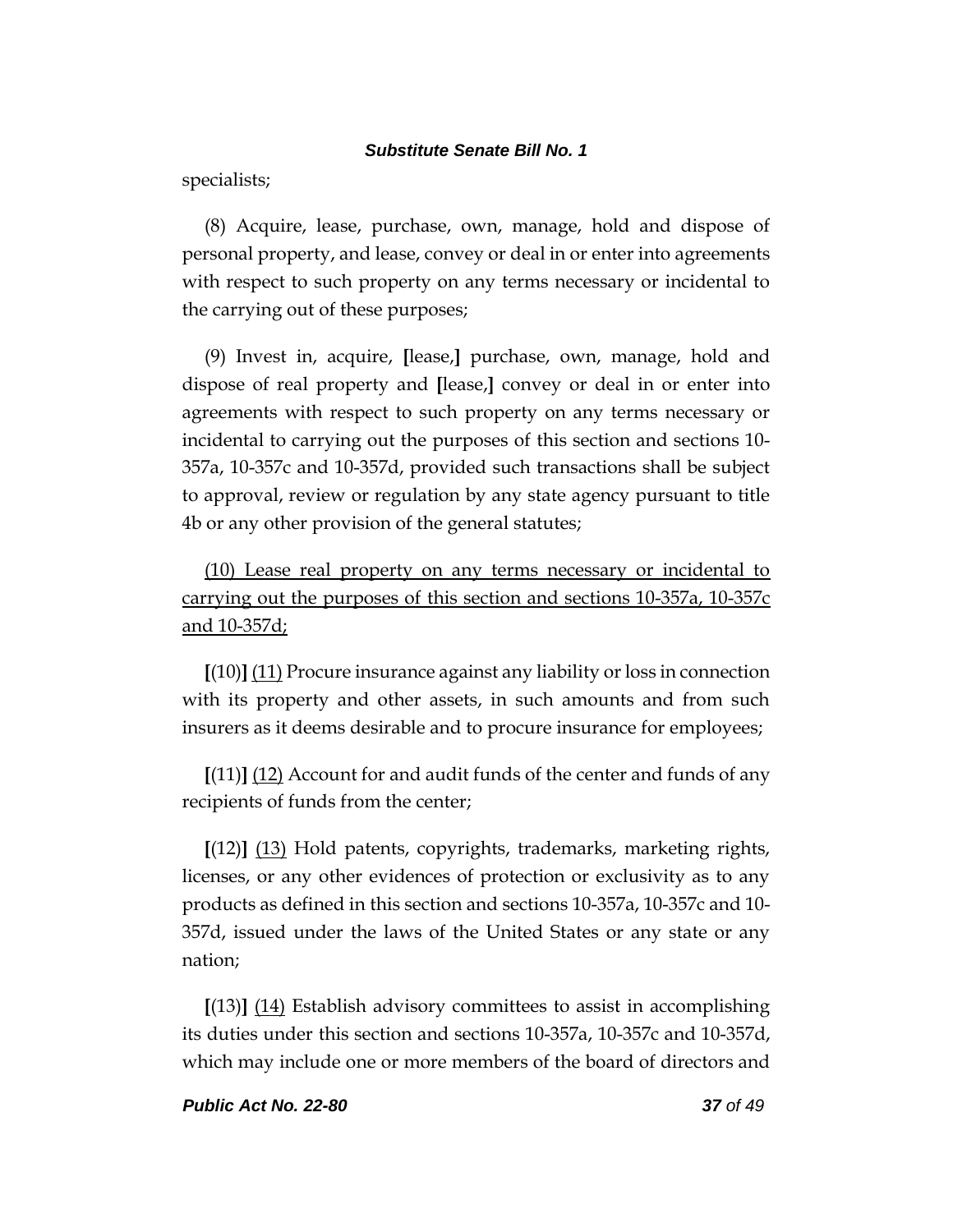persons other than members; and

**[**(14)**]** (15) Do all acts and things necessary or convenient to carry out the purposes of this section and sections 10-357a, 10-357c and 10-357d, and the powers expressly granted by this section and sections 10-357a, 10-357c and 10-357d.

(b) The State Education Resource Center shall establish a Connecticut School Reform Resource Center either within the State Education Resource Center or by contract through a regional educational service center, established pursuant to section 10-66a. The Connecticut School Reform Resource Center shall operate year-round and shall focus on serving the needs of all public schools. The Connecticut School Reform Resource Center shall (1) publish and distribute reports on the most effective practices for improving student achievement by successful schools; (2) provide a program of professional development activities for (A) school leaders, including curriculum coordinators, principals, superintendents and board of education members, and (B) teachers to educate students that includes research-based child development and reading instruction tools and practices; (3) provide information on successful models for evaluating student performance and managing student data; (4) develop strategies for assisting such students who are in danger of failing; (5) develop culturally relevant methods for educating students whose primary language is not English; and (6) provide other programs and materials to assist in the improvement of public schools.

(c) The State Education Resource Center shall be subject to (1) rules, regulations and restrictions on purchasing, procurement, personal service agreements and the disposition of assets generally applicable to Connecticut state agencies, including those contained in titles 4, 4a and 4b and section 4e-19, and (2) audit by the Auditors of Public Accounts under chapter 12 and section 2-90.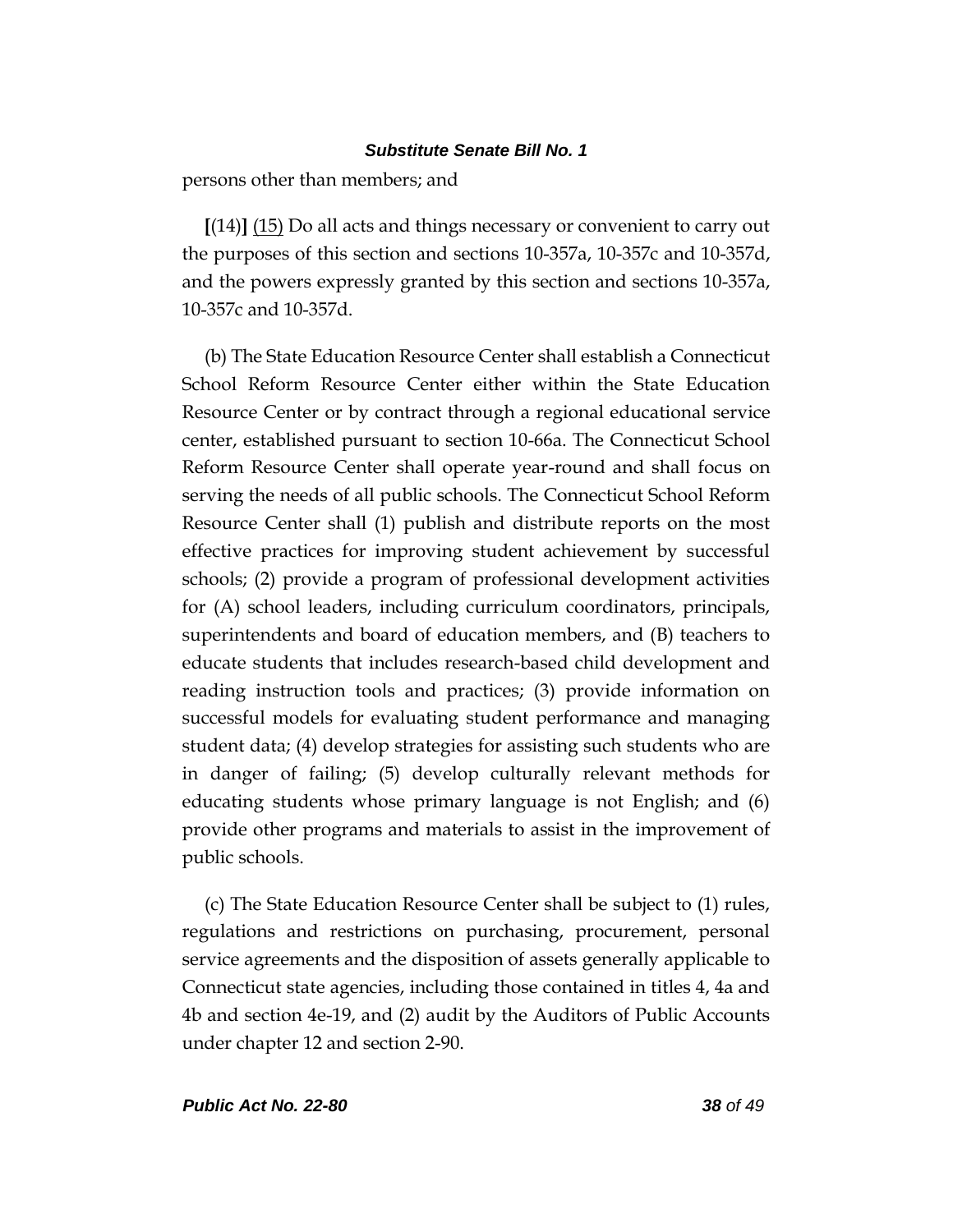Sec. 27. Subsection (c) of section 10-266aa of the 2022 supplement to the general statutes is repealed and the following is substituted in lieu thereof (*Effective July 1, 2022*):

(c) The program shall be phased in as provided in this subsection. (1) For the school year commencing in 1998, and for each school year thereafter, the program shall be in operation in the Hartford, New Haven and Bridgeport regions. The Hartford program shall operate as a continuation of the program described in section 10-266j. Students who reside in Hartford, New Haven or Bridgeport may attend school in another school district in the region and students who reside in such other school districts may attend school in Hartford, New Haven or Bridgeport, provided, beginning with the 2001-2002 school year, the proportion of students who are not minority students to the total number of students leaving Hartford, Bridgeport or New Haven to participate in the program shall not be greater than the proportion of students who were not minority students in the prior school year to the total number of students enrolled in Hartford, Bridgeport or New Haven in the prior school year. The regional educational service center operating the program shall make program participation decisions in accordance with the requirements of this subdivision. (2) For the school year commencing in 2000, and for each school year thereafter, the program shall be in operation in New London, provided beginning with the 2001-2002 school year, the proportion of students who are not minority students to the total number of students leaving New London to participate in the program shall not be greater than the proportion of students who were not minority students in the prior year to the total number of students enrolled in New London in the prior school year. The regional educational service center operating the program shall make program participation decisions in accordance with this subdivision. (3) The Department of Education may provide, within available appropriations, grants for the fiscal year ending June 30, 2003, to the remaining regional educational service centers to assist school

*Public Act No. 22-80 39 of 49*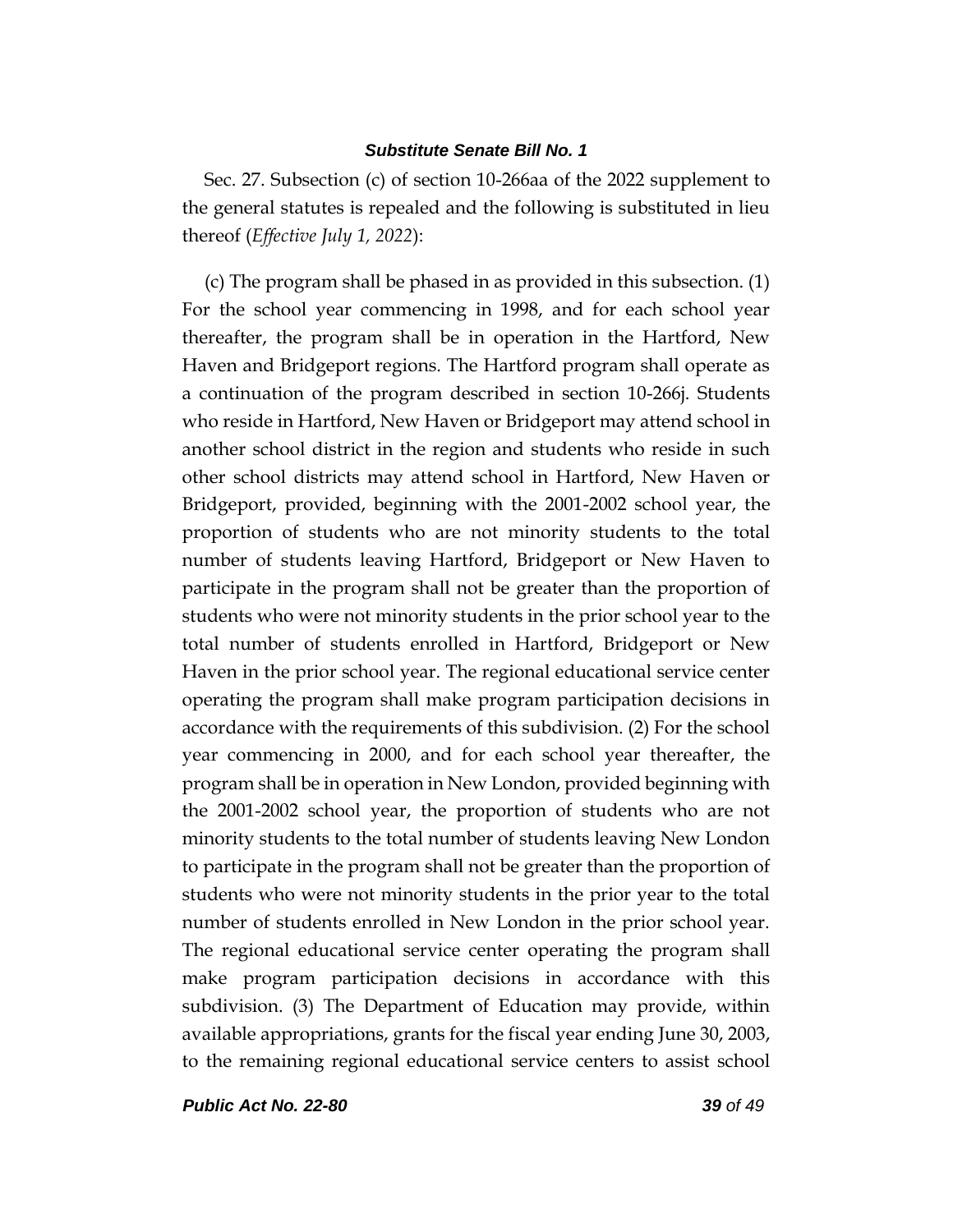districts in planning for a voluntary program of student enrollment in every priority school district, pursuant to section 10-266p, which is interested in participating in accordance with this subdivision. For the school year commencing in 2003, and for each school year thereafter, the voluntary enrollment program may be in operation in every priority school district in the state. Students from other school districts in the area of a priority school district, as determined by the regional educational service center pursuant to subsection (d) of this section, may attend school in the priority school district, provided such students bring racial, ethnic and economic diversity to the priority school district and do not increase the racial, ethnic and economic isolation in the priority school district. (4) For the school year commencing July 1, 2022, there shall be a pilot program in operation in Danbury and Norwalk. The pilot program shall serve (A) up to fifty students who reside in Danbury, and such students may attend school in the school districts for the towns of New Fairfield, Brookfield, Bethel, Ridgefield and Redding, and (B) up to fifty students who reside in Norwalk, and such students may attend school in the school districts for the towns of Darien, New Canaan, Wilton, Weston and Westport. School districts which receive students from Danbury and Norwalk under the pilot program during the school year commencing July 1, 2022, shall allow such students to attend school in the district until they graduate from high school.  $(5)$  For the school year commencing July 1, 2022, and each school year thereafter, the town of Guilford shall be eligible to participate in the program as a receiving district and a sending district with New Haven.

Sec. 28. Subsection (k) of section 10-266aa of the 2022 supplement to the general statutes is repealed and the following is substituted in lieu thereof (*Effective July 1, 2022*):

(k) On or before March first of each year, the Commissioner of Education shall determine if the enrollment in the program pursuant to subsection (c) of this section for the fiscal year is below the number of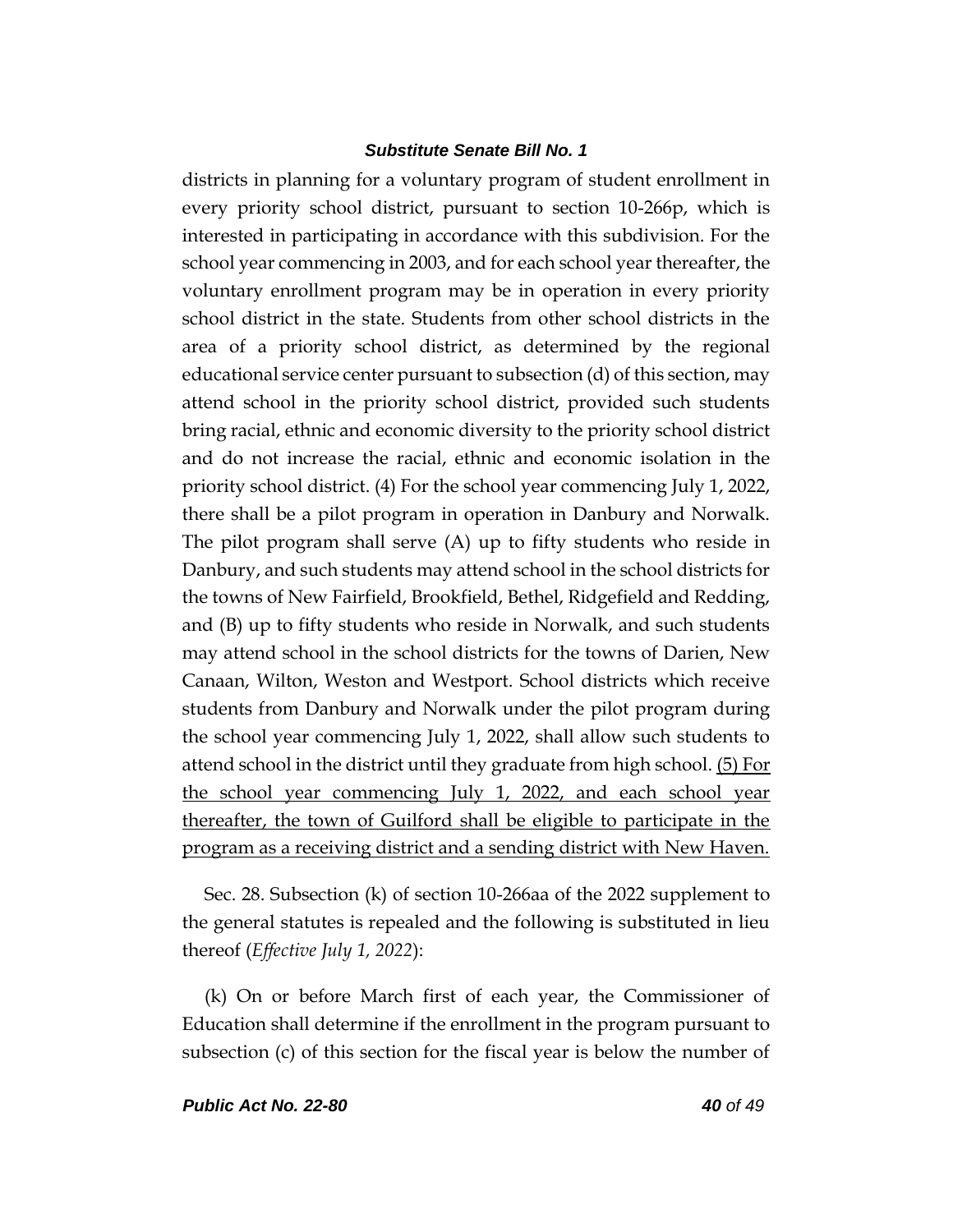students for which funds were appropriated. If the commissioner determines that the enrollment is below such number, the additional funds shall not lapse but shall be used by the commissioner in accordance with this subsection.

(1) Any amount up to five hundred thousand dollars of such nonlapsing funds shall be used for supplemental grants to receiving districts on a pro rata basis for each out-of-district student in the program pursuant to subsection (c) of this section who attends the same school in the receiving district as at least nine other such out-of-district students, not to exceed one thousand dollars per student.

(2) Any amount up to and including five hundred thousand dollars of such nonlapsing funds available after payment is made pursuant to subdivision (1) of this subsection shall be paid to the State Education Resource Center, established pursuant to section 10-357a, to provide professional development to certified employees, in accordance with the provisions of section 10-148a, and training for other school personnel in receiving districts.

**[**(2)**]** (3) Any **[**amount of**]** such nonlapsing funds **[**equal to or greater than five hundred thousand dollars, but less than one million dollars,**]** remaining after payment is made pursuant to subdivisions (1) and (2) of this subsection shall be used for **[**supplemental grants, in an amount determined by the commissioner, on a pro rata basis to receiving districts that report to the commissioner on or before March first of the current school year that the number of out-of-district students enrolled in such receiving district is greater than the number of out-of-district students enrolled in such receiving district from the previous school year**]** the provision of wrap-around services to students participating in the program, including, but not limited to, academic tutoring, family support and experiential learning opportunities.

**[**(3) Any remaining nonlapsing funds shall be used by the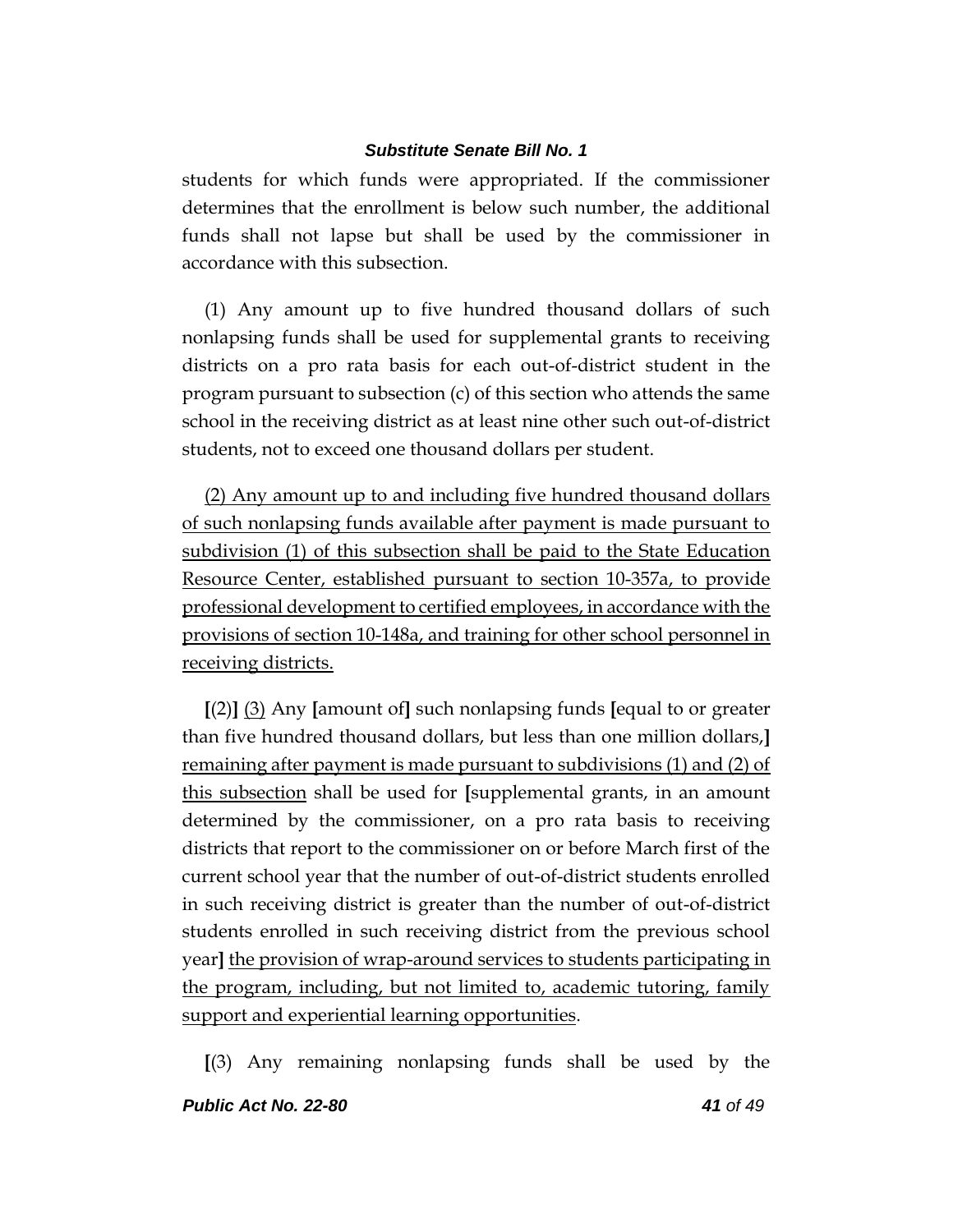commissioner to increase enrollment in the interdistrict public school attendance program described in this section.**]**

Sec. 29. (*Effective from passage*) (a) There is established the state teacher shortage and retention task force. The task force shall develop a comprehensive report that includes recommendations that address (1) strategies to address attrition rates of teachers leaving the teaching profession, including incentives related to the Teachers' Retirement System, (2) the retention of teachers, (3) teacher shortages across subject matter disciplines, (4) the impact of retention and shortages in financially distressed school districts, and (5) streamlining teacher certification without diminishing standards or the professional value of a teaching certificate. In developing the report, the task force shall address issues relating to equity, diversity and inclusion, and examine strategies being used in other states to address teacher shortages and to attract and retain teachers.

(b) The task force shall consist of the following members:

(1) Two appointed by the speaker of the House of Representatives, one of whom is a certified teacher teaching in grades six to twelve, inclusive, and recommended by the Connecticut Education Association, and one of whom is a certified teacher teaching in grades six to twelve, inclusive, and recommended by the American Federation of Teachers-Connecticut;

(2) Two appointed by the president pro tempore of the Senate, one of whom is a certified teacher teaching in grades kindergarten to five, inclusive, and recommended by the Connecticut Education Association, and one of whom is a certified teacher teaching in grades kindergarten to five, inclusive, and recommended by the American Federation of Teachers-Connecticut;

(3) One appointed by the majority leader of the House of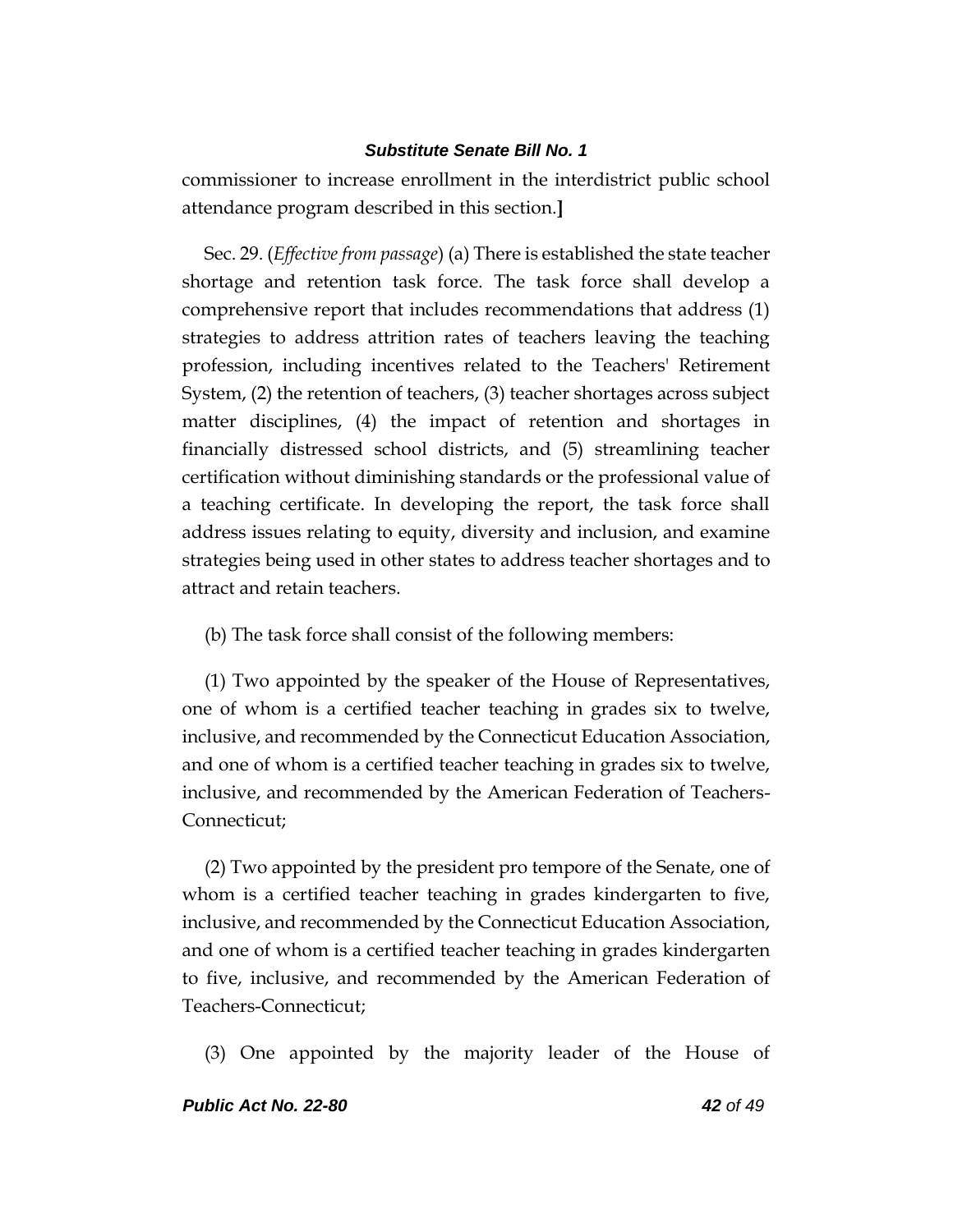Representatives, who is a certified teacher teaching in a priority school district, as described in section 10-266p of the general statutes, and recommended by the Connecticut Education Association;

(4) One appointed by the majority leader of the Senate, who is a certified teacher teaching in a priority school district and recommended by the American Federation of Teachers-Connecticut;

(5) One appointed by the minority leader of the House of Representatives, who is a certified administrator and recommended by the Connecticut Association of Schools;

(6) One appointed by the minority leader of the Senate, who is a certified administrator serving as the principal of a school located in a priority school district and recommended by the Connecticut Association of Schools;

(7) One appointed by the House chairperson of the joint standing committee of the General Assembly having cognizance of matters relating to education, who is a certified teacher and is serving as a member of the Minority Teacher Recruitment Policy Oversight Council, established pursuant to section 10-156bb of the general statutes, as amended by this act;

(8) One appointed by the Senate chairperson of the joint standing committee of the General Assembly having cognizance of matters relating to education, who is a certified teacher and is serving, or has served, as a member of the Task Force to Diversify the Educator Workforce, established pursuant to section 10-156aa of the general statutes, as amended by this act;

(9) One appointed jointly by the House and Senate ranking members of the joint standing committee of the General Assembly having cognizance of matters relating to education, who is a faculty member of an institution of higher education in the state and has expertise in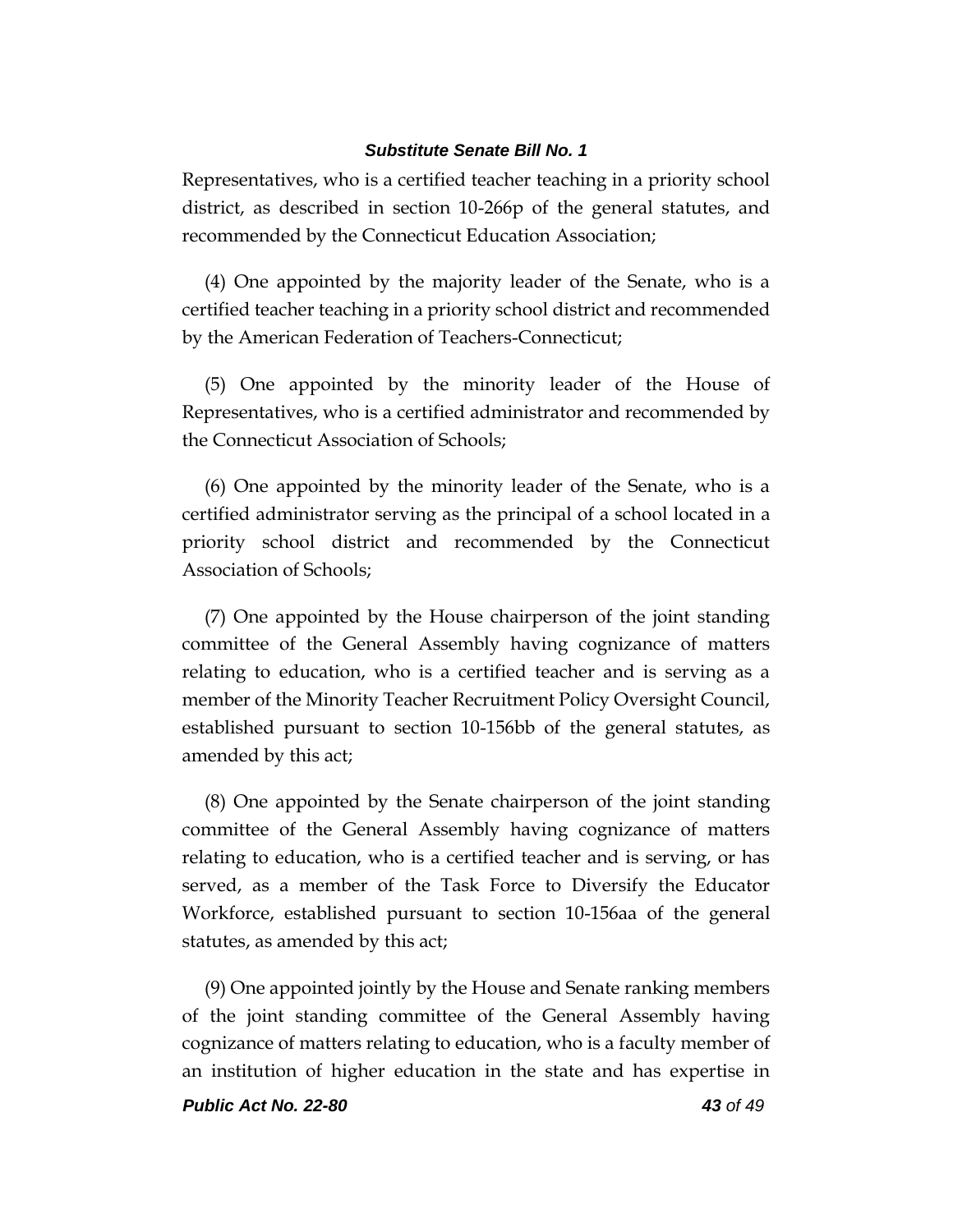teacher recruitment strategies and is recommended by the Connecticut chapter of the American Association of Colleges for Teacher Education;

(10) The Commissioner of Education, or the commissioner's designee;

(11) The chief administrator of the Teachers' Retirement Board, or the chief administrator's designee; and

(12) Four persons appointed by the Governor, one of whom is a member of the State Board of Education, one of whom is a member of the Technical Education and Career System board, and two of whom are representatives of the Connecticut Association for Public School Superintendents.

(c) All initial appointments to the task force shall be made not later than thirty days after the effective date of this section. Any vacancy shall be filled by the appointing authority.

(d) The speaker of the House of Representatives and the president pro tempore of the Senate shall select the chairpersons of the task force from among the members of the task force. Such chairpersons shall schedule the first meeting of the task force, which shall be held not later than sixty days after the effective date of this section.

(e) The administrative staff of the joint standing committee of the General Assembly having cognizance of matters relating to education shall serve as administrative staff of the task force.

(f) Not later than January 1, 2024, the task force shall submit a report on its findings and recommendations to the joint standing committee of the General Assembly having cognizance of matters relating to education and children, in accordance with the provisions of section 11- 4a of the general statutes. The task force shall terminate on the date that it submits such report or January 1, 2024, whichever is later.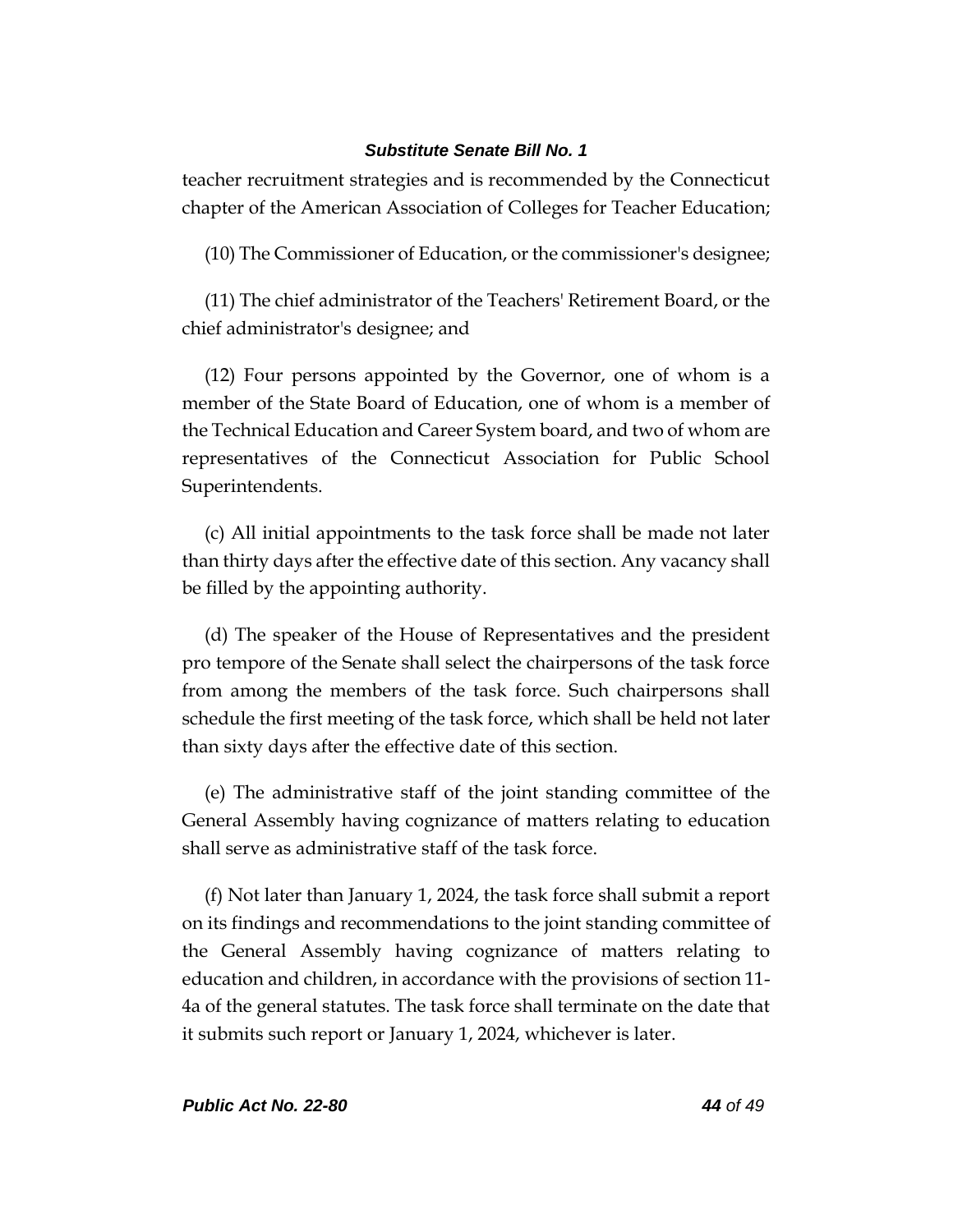Sec. 30. (*Effective from passage*) The Department of Correction, in consultation with the Department of Education, shall conduct a study of how Unified School District #1, established pursuant to section 18- 99a of the general statutes, is funded and how such funding compares to the funding of other school districts and education programs. Such study shall include, but need not be limited to, (1) an examination of the average cost per pupil for students in Unified School District #1 and the amount per pupil received in state funding for the education of such students, and (2) a comparison of such per pupil costs and per pupil funding with other school districts and education programs in the state. Not later than January 1, 2023, the department shall submit a report on its findings and recommendations, if any, to the joint standing committee of the General Assembly having cognizance of matters relating to education and appropriations and the budgets of state agencies, in accordance with the provisions of section 11-4a of the general statutes.

Sec. 31. Subdivision (2) of section 10-76a of the general statutes is repealed and the following is substituted in lieu thereof (*Effective July 1, 2022*):

(2) "Child" means any person under **[**twenty-one**]** twenty-two years of age.

Sec. 32. Section 10-16b of the 2022 supplement to the general statutes, as amended by section 376 of public act 21-2 of the June special session, is repealed and the following is substituted in lieu thereof (*Effective July 1, 2025*):

(a) In the public schools the program of instruction offered shall include at least the following subject matter, as taught by legally qualified teachers, the arts; career education; consumer education; health and safety, including, but not limited to, human growth and development, nutrition, first aid, including cardiopulmonary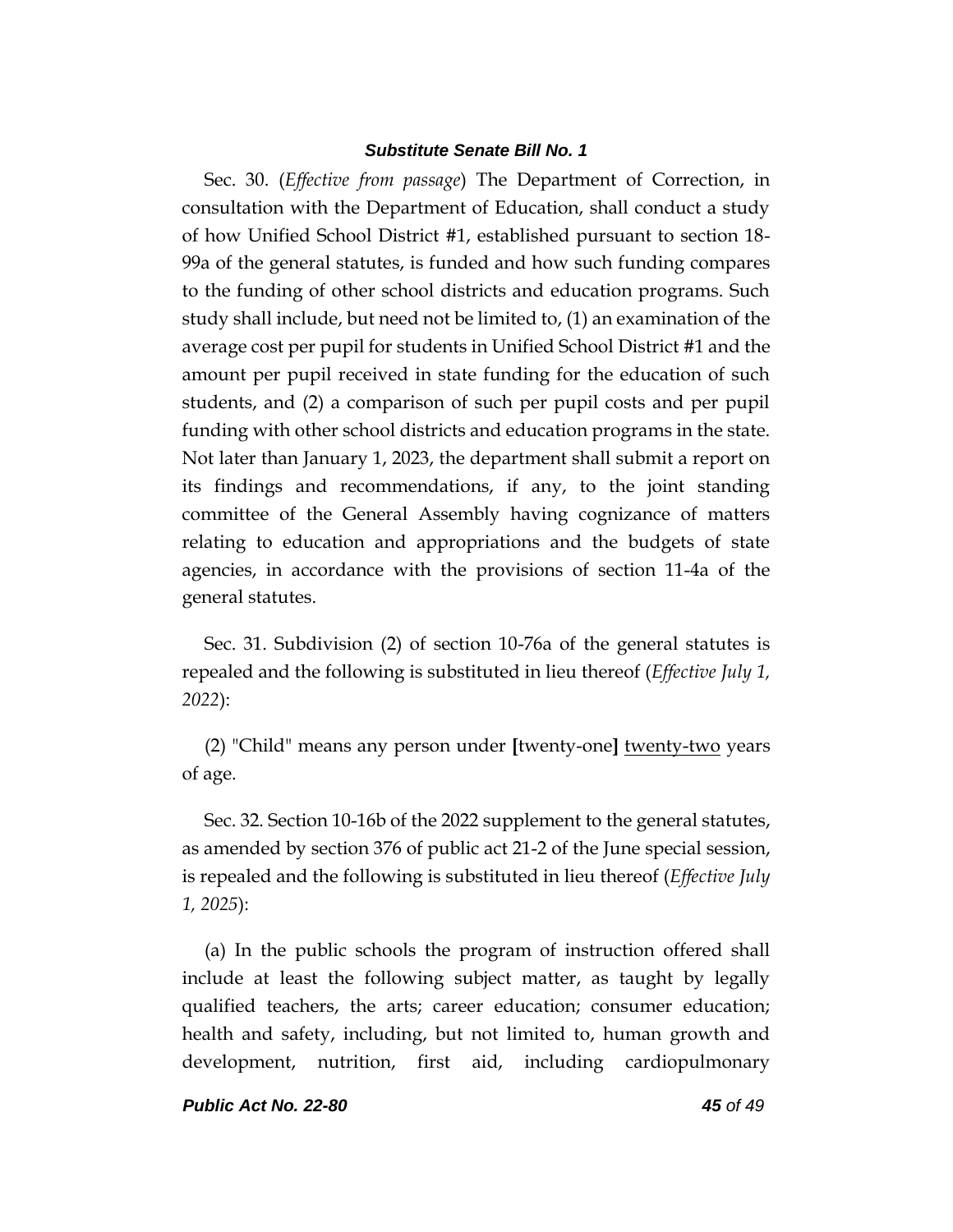resuscitation training in accordance with the provisions of section 10- 16qq, disease prevention and cancer awareness, including, but not limited to, age and developmentally appropriate instruction in performing self-examinations for the purposes of screening for breast cancer and testicular cancer, community and consumer health, physical, mental and emotional health, including youth suicide prevention, substance abuse prevention, including instruction relating to opioid use and related disorders, safety, which shall include the safe use of social media, as defined in section 9-601, and may include the dangers of gang membership, and accident prevention; language arts, including reading, writing, grammar, speaking and spelling; mathematics; physical education; science, which may include the climate change curriculum described in subsection (d) of this section; social studies, including, but not limited to, citizenship, economics, geography, government, history and Holocaust and genocide education and awareness in accordance with the provisions of section 10-18f; African-American and black studies in accordance with the provisions of section 10-16ss; Puerto Rican and Latino studies in accordance with the provisions of section 10-16ss; Native American studies, in accordance with the provisions of section 10-16vv; Asian American and Pacific Islander studies, in accordance with the provisions of section 33 of this act; computer programming instruction; and in addition, on at least the secondary level, one or more world languages; vocational education; and the black and Latino studies course in accordance with the provisions of sections 10-16tt and 10-16uu. For purposes of this subsection, world languages shall include American Sign Language, provided such subject matter is taught by a qualified instructor under the supervision of a teacher who holds a certificate issued by the State Board of Education. For purposes of this subsection, the "arts" means any form of visual or performing arts, which may include, but not be limited to, dance, music, art and theatre.

(b) If a local or regional board of education requires its pupils to take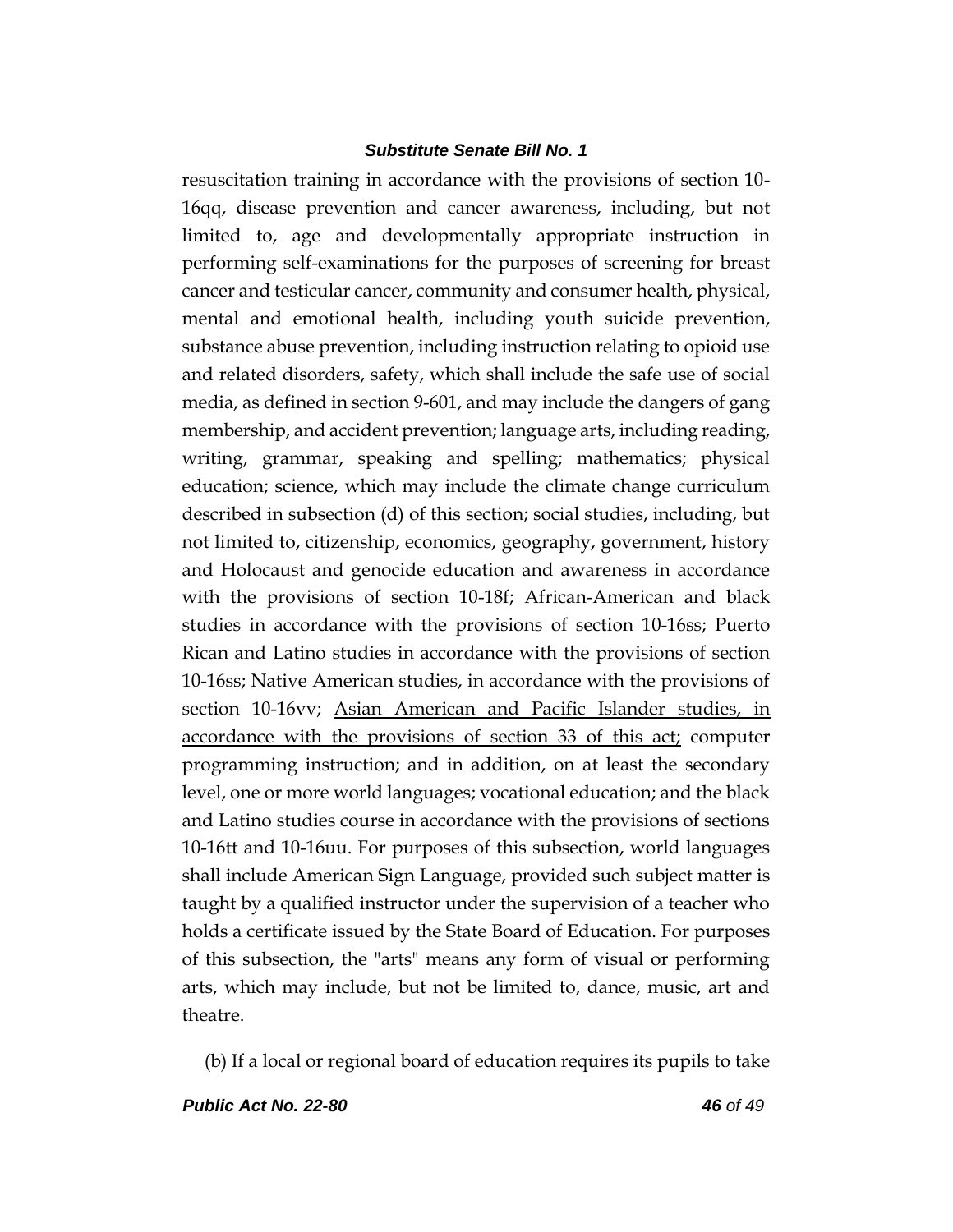a course in a world language, the parent or guardian of a pupil identified as deaf or hard of hearing may request in writing that such pupil be exempted from such requirement and, if such a request is made, such pupil shall be exempt from such requirement.

(c) Each local and regional board of education shall on September 1, 1982, and annually thereafter at such time and in such manner as the Commissioner of Education shall request, attest to the State Board of Education that such local or regional board of education offers at least the program of instruction required pursuant to this section, and that such program of instruction is planned, ongoing and systematic.

(d) The State Board of Education shall make available curriculum materials and such other materials as may assist local and regional boards of education in developing instructional programs pursuant to this section. The State Board of Education, within available appropriations and utilizing available resource materials, shall assist and encourage local and regional boards of education to include: (1) Holocaust and genocide education and awareness; (2) the historical events surrounding the Great Famine in Ireland; (3) African-American and black studies; (4) Puerto Rican and Latino studies; (5) Native American studies; (6) Asian American and Pacific Islander studies; (7) personal financial management, including, but not limited to, financial literacy as developed in the plan provided under section 10-16pp; **[**(7)**]** (8) training in cardiopulmonary resuscitation and the use of automatic external defibrillators; **[**(8)**]** (9) labor history and law, including organized labor, the collective bargaining process, existing legal protections in the workplace, the history and economics of free market capitalism and entrepreneurialism, and the role of labor and capitalism in the development of the American and world economies; **[**(9)**]** (10) climate change consistent with the Next Generation Science Standards; **[**(10)**]** (11) topics approved by the state board upon the request of local or regional boards of education as part of the program of instruction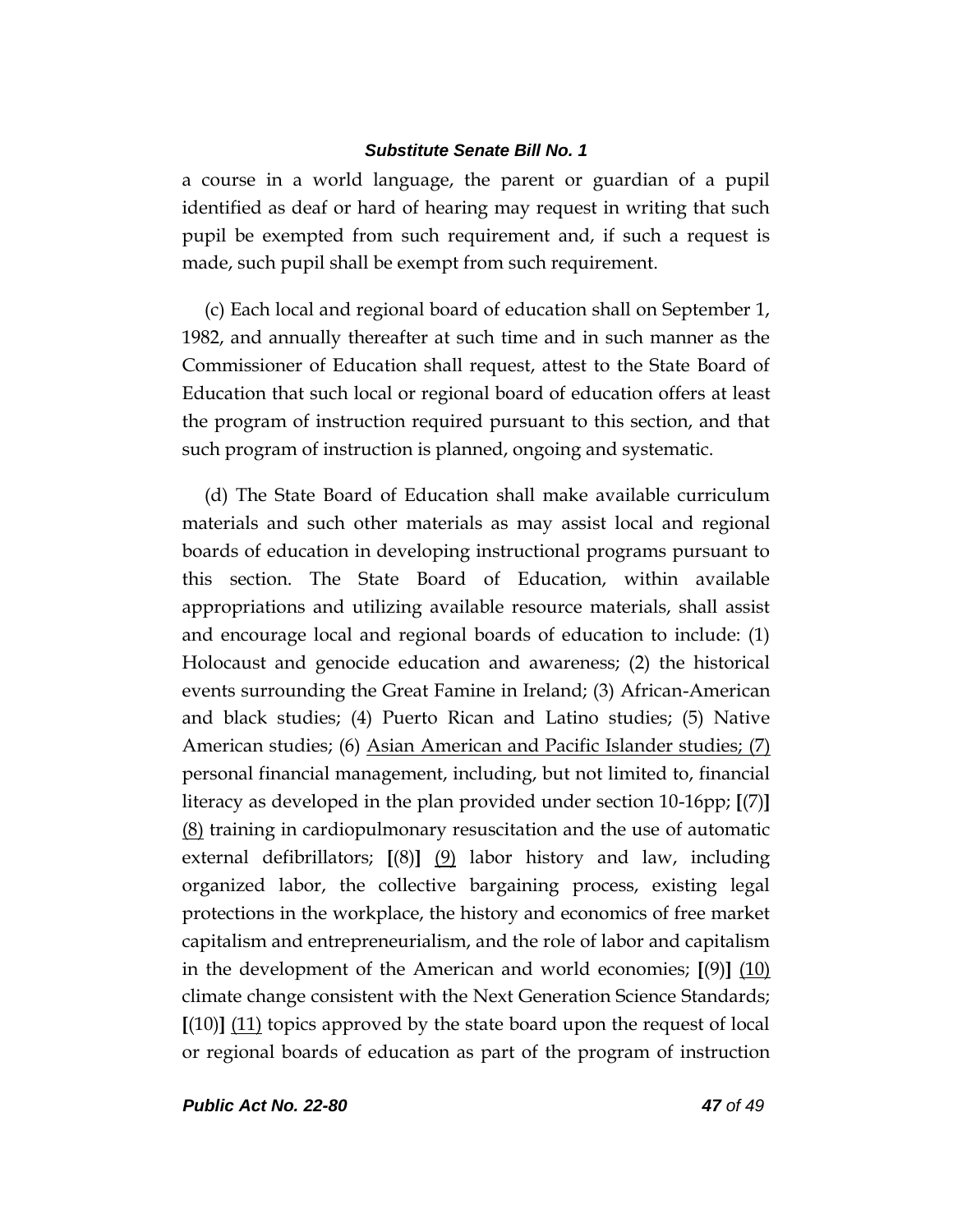offered pursuant to subsection (a) of this section; and **[**(11)**]** (12) instruction relating to the Safe Haven Act, sections 17a-57 to 17a-61, inclusive. The Department of Energy and Environmental Protection shall be available to each local and regional board of education for the development of curriculum on climate change as described in this subsection.

Sec. 33. (NEW) (*Effective July 1, 2022*) (a) For the school year commencing July 1, 2025, and each school year thereafter, each local and regional board of education shall include Asian American and Pacific Islander studies as part of the social studies curriculum for the school district, pursuant to section 10-16b of the general statutes, as amended by this act. Such Asian American and Pacific Islander studies shall include, but need not be limited to, a focus on (1) the history of Asian American and Pacific Islanders in the state, the region and the United States, and (2) the contributions of (A) Asian American and Pacific Islanders towards advancing civil rights from the nineteenth century to the present day, (B) individual Asian American and Pacific Islanders in government, the arts, humanities and sciences, and (C) Asian American and Pacific Islander communities to the economic, cultural, social and political development of the United States. In developing and implementing the Asian American and Pacific Islander studies curriculum, the board may utilize the curriculum materials made available by the State Board of Education pursuant to subsection (d) of section 10-16b of the general statutes, as amended by this act, or other existing and appropriate public or private materials, personnel and resources, provided such curriculum is in accordance with the statewide subject matter content standards, adopted by the State Board of Education pursuant to section 10-4 of the general statutes.

(b) A local or regional board of education may accept gifts, grants and donations, including in-kind donations, designated for the development and implementation of the Asian American and Pacific Islander studies